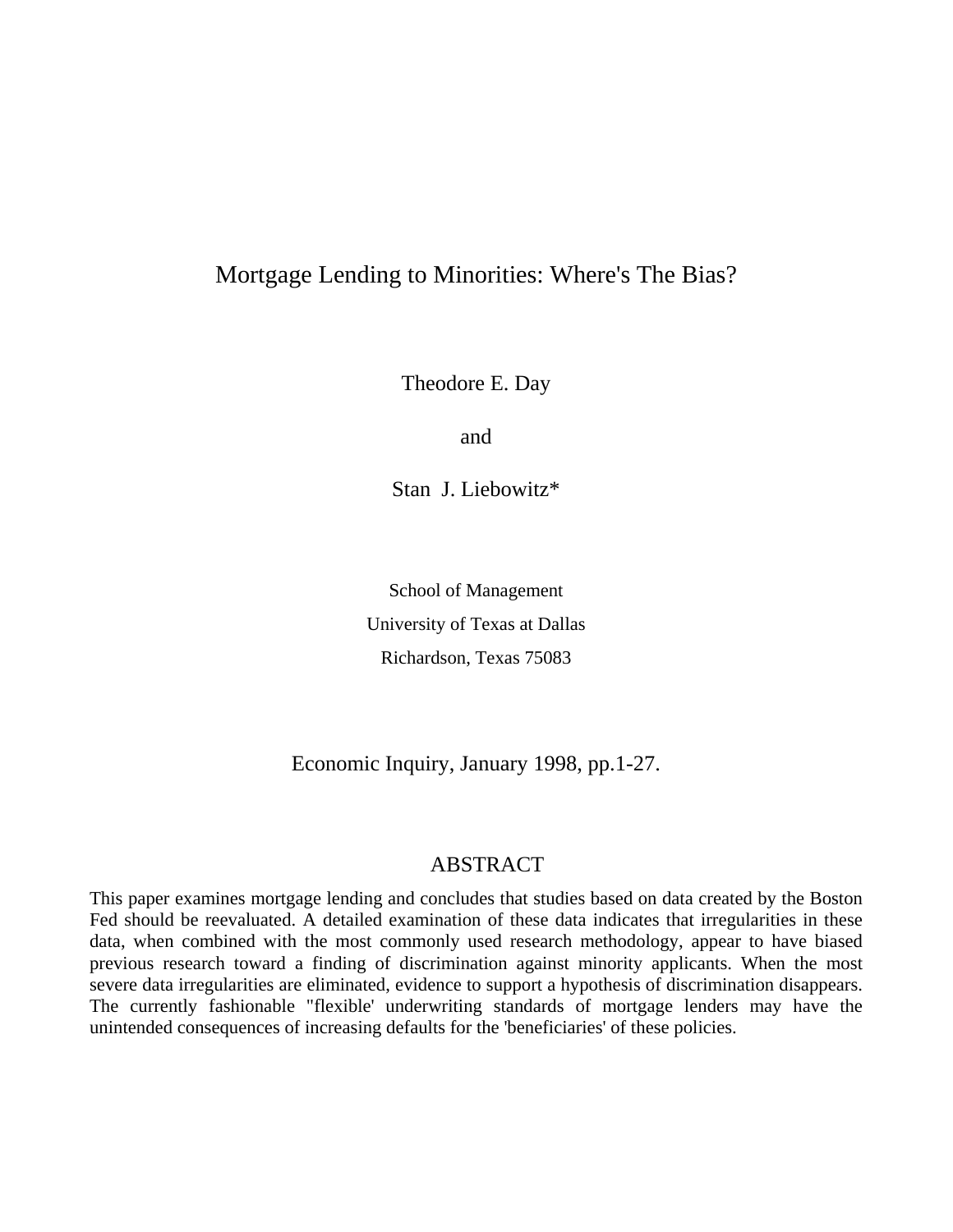# *I. INTRODUCTION*

Anyone who has seen "It's a Wonderful Life" understands the emotional association of home ownership and the American Dream. In contrast to the flexible and good hearted George Bailey, whose bank is willing to look at a person's character when assessing credit worthiness, Mr. Potter, the movie's miserly and larcenous commercial banker, is unwilling to grant mortgages to worthy but poor applicants from the wrong side of town. This view that bankers are inflexible, insensitive, and inhospitable to certain groups of customers in their financing of home mortgages is not just a Hollywood creation, however. Similar stories have been told in many newspapers across the country, particularly since the government started to report data collected under the Home Mortgage Disclosure Act (HMDA) in  $1990<sup>1</sup>$ 

The HMDA data allow a comparison of mortgage denial rates by race. These comparisons inevitably reveal that minorities (defined as Blacks and Hispanics) are denied mortgages far more frequently than are white applicants.<sup>2</sup> This has again led to the specter of mortgages being denied to worthy applicants, but this time the bankers are not fictional. Even when mortgage lenders are not accused of consciously practicing racial discrimination, they are often accused of "hidden" or "unconscious" discrimination.<sup>3</sup>

Unfortunately, the HMDA data contain little information that might help control for the economic characteristics of mortgage applicants, making it extremely difficult to conduct meaningful analyses.<sup>4</sup> This has not proven to be a deterrent, however, to numerous news and community organizations that

<sup>\*</sup>We would like to thank the editors of Economic Inquiry for their guidance, although all errors are our responsibility.

Liebowitz: Professor of Economics, School of Management, University of Texas at Dallas, Richardson Texas, phone: (972) 883-2807, fax: (972) 883-2818, liebowit@utdallas.edu. Day: Associate Professor of Finance, School of Management, University of Texas at Dallas, Richardson Texas, phone: (972) 883-2743, tday@utdallas.edu. JEL: J7, G28.

<sup>1</sup> Congress, in 1989, amended the Home Mortgage Disclosure Act (HMDA), requiring banks to report certain details for every mortgage loan application that they received, including the loan decision, the income, the race, and sex of the applicant. Numerous analyses of these data have indicated that loan applications from members of certain minority groups are rejected far more frequently than are loan applications from whites, leading some to conclude that mortgage lenders are biased against these groups.

<sup>2</sup> As an example see the Wall Street Journal for February 13, 1996 for a set of articles and analyses of HMDA data.

<sup>3</sup> For example, a publication from the Federal Reserve Bank of Boston (1993) claims "Overt discrimination in mortgage lending is rarely seen today. Discrimination is more likely to be subtle, reflected in the failure to market loan products to potential minority customers and the failure of lenders to hire and promote staff from racial and ethnic minority groups. Unintentional discrimination may be observed when a lender's underwriting policies contain arbitrary or outdated criteria that effectively disqualify many urban or lower-income minority applicants."

<sup>4</sup> This is not to say that controlled analyses using HMDA data are impossible. For example, Leong's dissertation examined mortgage dispositions for matched samples of white and minority owned banks before concluding that there was no evidence of discrimination by white-owned banks.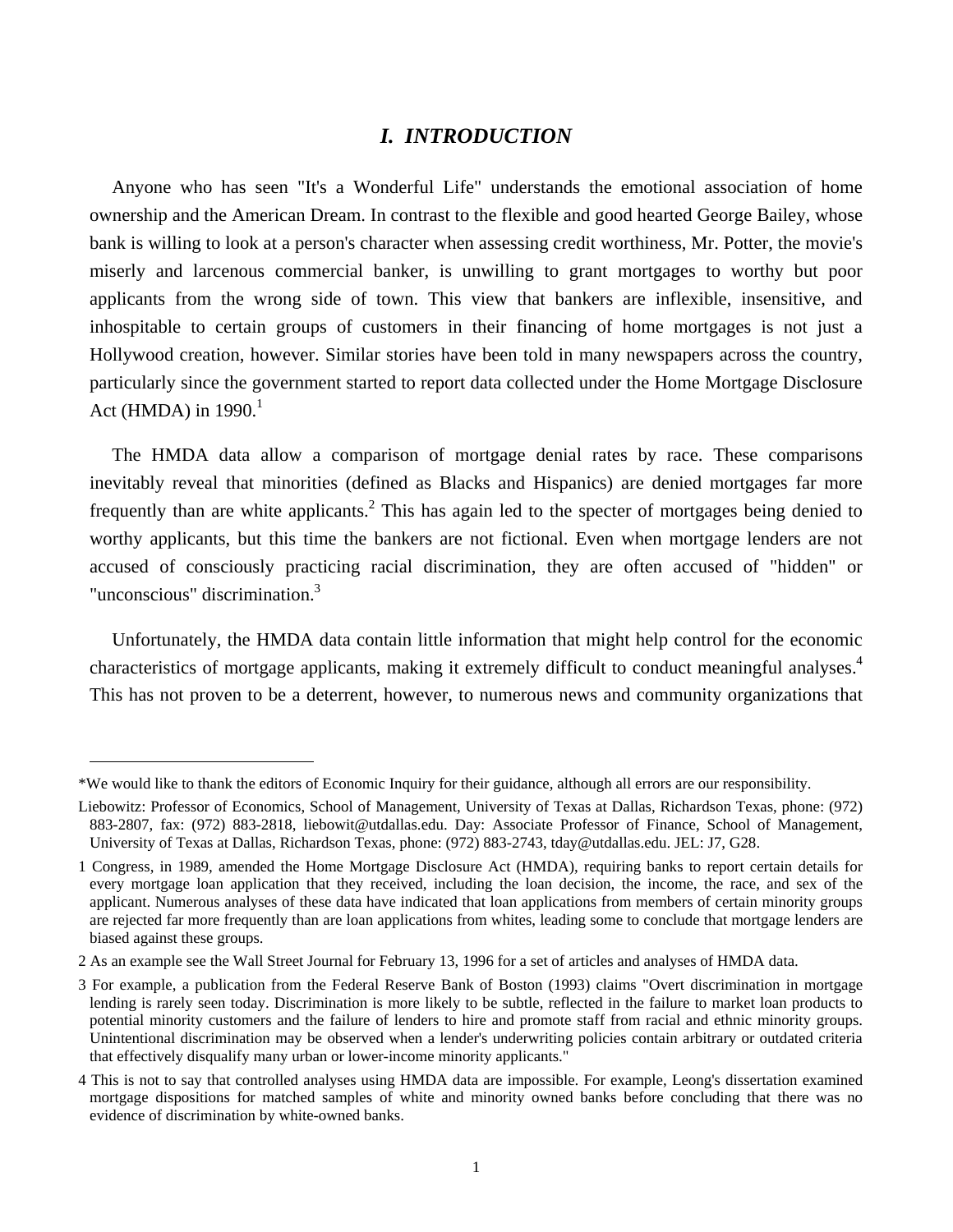have used the data for their analyses.<sup>5</sup> The yearly comparisons of mortgage rejection rates using the HMDA data are generally very superficial, with little if any attempt to control for characteristics of loan applicants that should be relevant for mortgage dispositions. Examination of average rejection rates for demographic groups of loan applicants, for example, cannot provide a basis for reaching conclusions regarding discriminatory practices, since different groups can and do have very different economic characteristics such as income, wealth, credit histories, and so forth. In such cases, differential rejection rates might represent a perfectly rational and nondiscriminatory response by lenders to the differential risk and credit capacity evidenced by borrowers.

This unsatisfactory state of affairs was apparently altered when the Federal Reserve Bank of Boston conducted a survey of banks in the Boston vicinity in an attempt to augment the HMDA data with additional information relevant to mortgage lending decisions. The stated purpose of creating this new data set was specifically to allow serious researchers to control for various economic characteristics not available in the original HMDA data. We shall refer to this augmented data set as the "Fed-extended" HMDA data throughout the paper.

Based on their analysis of this data set, Munnell, Tootell, Browne and McEneaney (1996, referred to as MTBM hereafter) concluded that race was a significant factor in explaining the tendency for minority applications to be rejected more frequently than white applicants. A 1992 report by the same authors (MBMT) that was a precursor to the 1996 publication received a great deal of publicity, and has had a major impact on policy.

As a result, banks have become the focus of increasing regulatory oversight. Several mergers between banks have been jeopardized because of putative impropriety in their fair-lending activities.<sup>6</sup> Additionally, some banks have failed soundness evaluations based on their minority lending records.<sup>7</sup> The recent adoption of "flexible" underwriting standards, permitting bankers to grant loans to minority customers who would have failed to receive a mortgage under the old standards, can be viewed as a response to this negative publicity. This may be, at least in part, responsible for recent increases in defaults.<sup>8</sup> Government agencies are apparently encouraging a weakening of lending standards through

<sup>5</sup> See for example Young [1997].

<sup>6</sup> A merger proposed by Shawmut bank was disallowed by the Fed because of its mortgage lending record to minorities. See Bacon (1993).

<sup>7</sup> According to Thomas (1992) 20% of banks in 1992 failed their soundness evaluations for this reason.

<sup>8</sup> See Hirsch [1995] or Blumenthal [1996] who report increasing rates of defaults in the last few years, particularly on loans with small downpayments. Our conversations with underwriters indicates that defaults on loans with flexible underwriting standards are running at least 50% above the default rate of the weakest category of mortgages, those with 5% down. Since the flexible underwriting standards have smaller downpayments, and often do not have mortgage insurance, any default is more likely to result in a financial loss to the bank than would be the case for defaults on loans based on traditional underwriting guidelines.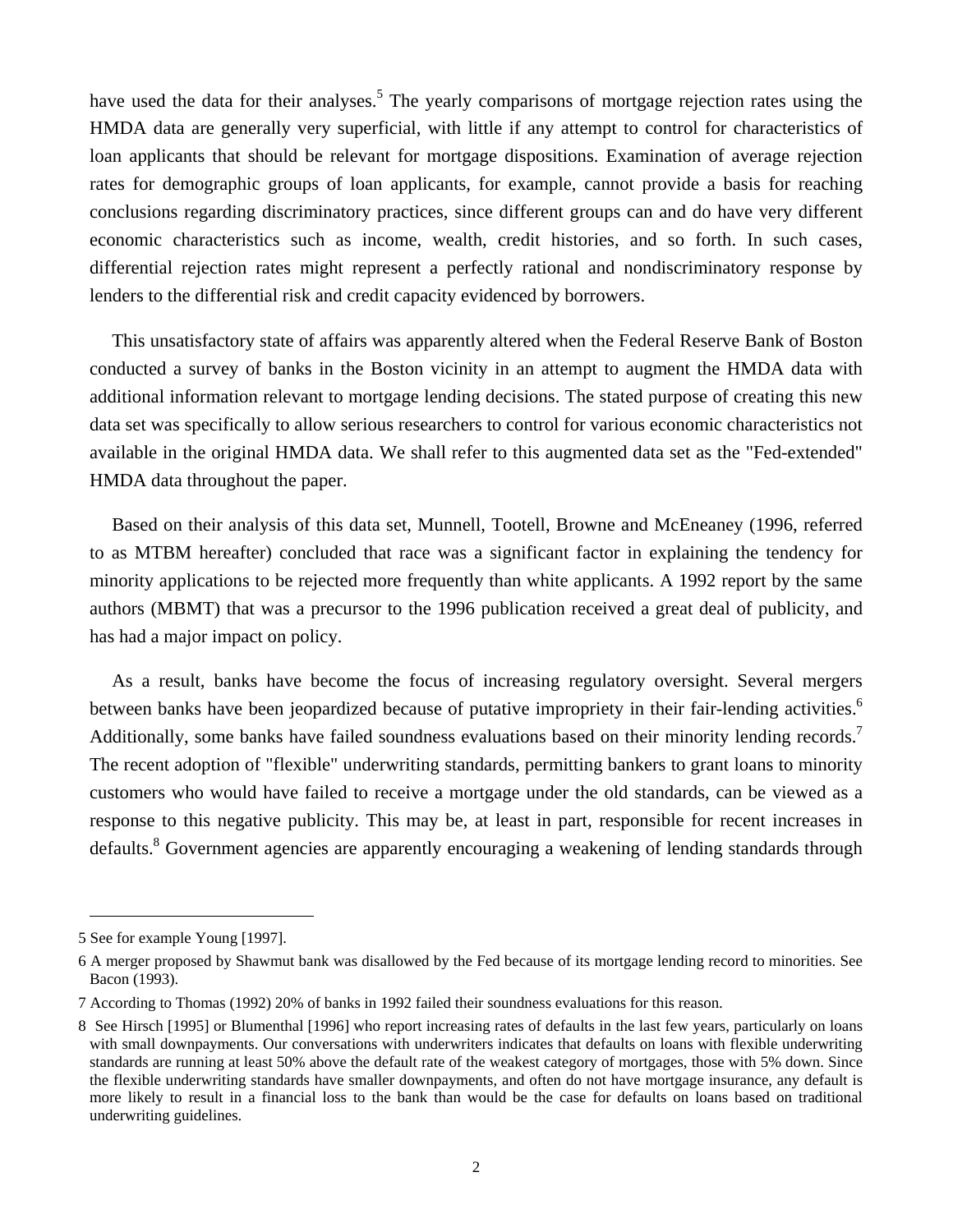the quid pro quo of more favorable decisions on bank mergers for banks with aggressive lending policies to minorities.<sup>9</sup>

In this paper we reexamine the issue of mortgage discrimination using the HMDA data and the Boston Fed extensions. We have discovered that the Boston Fed extensions to the data are plagued with inconsistencies, making highly suspect any conclusions based on analyses using this data set. These inconsistencies fall into two categories: (1) variables contained in the Fed-extended data that are internally inconsistent with one another; (2) inconsistencies between the public HMDA data and the HMDA data found in the Fed-extended sample. Additionally, we were granted access to a second data set that listed some inconsistencies between the information in the actual loan applications and the variables in the data set.

The paper proceeds as follows. First, we briefly describe the mortgage lending decision. Then we examine the likely impact of data errors on measured discrimination and demonstrate that measurement errors are not likely to bias the measure of discrimination toward zero. Next we discuss the data errors. Finally, we attempt to benchmark the impact of the data errors on attempts to measure discrimination in mortgage lending. We conclude that there is no evidence in these data to support a conclusion of discrimination against minority applicants although we caution that our best efforts can not remove all data problems and the attendant biases.

### *II. THE MORTGAGE LENDING DECISION AND RACIAL DISCRIMINATION*

Mortgage lending decisions are primarily financial in nature, or at least are supposed to be. As a business decision, mortgage applications are more likely to be approved when a loan applicant seems likely to be able to repay the loan, or when, if default should occur, the collateral underlying the loan is sufficient to protect the lender from loss. Many loans are eventually sold in the secondary market, and many mortgage lenders have no intention of keeping the loans they make. In the Boston MSA in 1990, approximately half of the conventional loans (8322 of 17006) were sold in the secondary market within two years, according to the HMDA data. Purchasers of mortgages in secondary markets have concerns similar to those of the bankers originating the mortgage and have detailed guidelines under which these loans may be purchased.

<sup>9</sup> Wilke (1996) reports that some bankers offered below market rates on zero downpayment loans in minority areas. This behavior by banks was attributed in part to their hope to win regulatory approval for proposed mergers with other banks.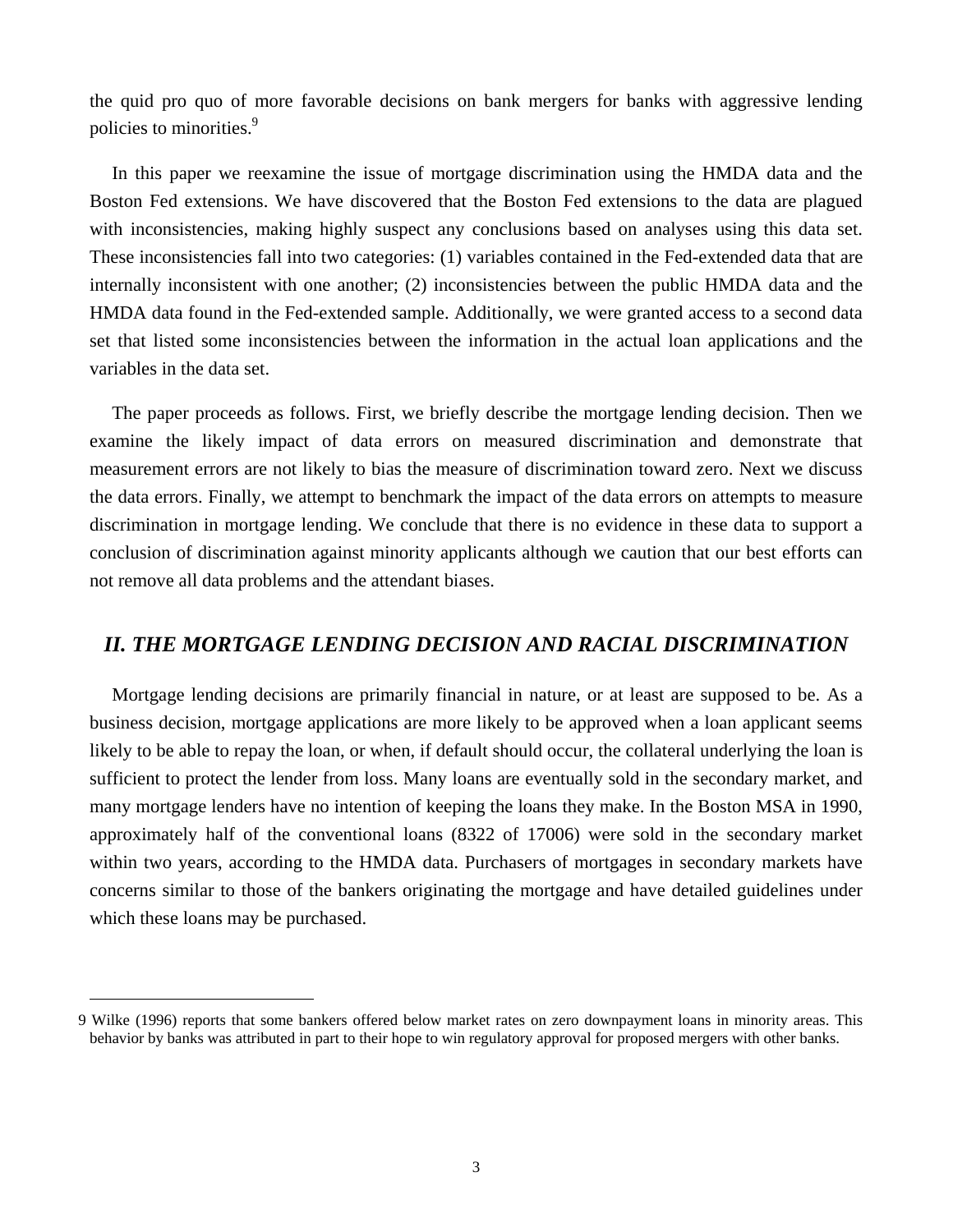Mortgage lenders use several financial guidelines when assessing the quality of a loan, such as the ratio of monthly mortgage payments to income (expense/income ratio), the size of the loan relative to the value of the property (loan-to-value ratio), and the credit history of the applicant.<sup>10</sup> The expense to income ratio measures the likelihood of default based on the applicant's ability to meet the mortgage payments. The loan-to-value ratio is a proxy for the size of the loss that might occur in the event of default. Prior credit history should indicate whether the applicant is likely to overestimate his ability to meet future mortgage payments.

Rational mortgage lenders in competitive markets should approve any loan that has an expectation of earning a positive return. Although racial discrimination in commercial transactions might sometimes be a rational financial response to third party effects, the existence of financial gains from racial discrimination seems far less likely for mortgage lending. For example, in housing markets, real estate agents may discriminate against minorities because they are afraid of alienating potential white customers who might prefer not to have minorities in their neighborhoods. Similarly, the owners of retail establishments might discriminate against minority customers because their white customers prefer not to associate with minorities. Or white managers might discriminate against minority workers because their white workers prefer not to have minority coworkers. In each of these examples, the discriminator suffers a specific economic harm by engaging in discrimination: lost real estate commissions, lost sales, or lower productivity. This direct loss, however, might be outweighed by the indirect gain brought about by avoiding the alienation of a large customer base or work force. Thus economic self-interest and competition can not necessarily be counted on to keep discrimination at bay in a world where third parties are bigoted. $11$ 

For mortgage lenders, however, there is little concern with third party effects. Mortgage lenders making loans to minority applicants are not likely to suffer negative consequences from other customers for the simple reason that bigoted homeowners objecting to new minority neighbors have more direct objects of scorn -- the seller, or the real estate agent. Further, the source of the loan is generally unknown to the neighbors. Thus, economic self-interest punishes any act of bigotry in the

<sup>10</sup> Mortgage lenders are usually willing to offer loans of up to 95% of the purchase price of the home. However, the loan applicant will generally have to purchase 'mortgage insurance' if the amount of the loan is greater than 80% of the price of the home, particularly if the loan is to be sold in the secondary market. Some special programs, provide exceptions to these general rules, allowing for example, a mortgage with no downpayment. In other instances, loans for more than the price of the home are sometimes made when extensive renovations on the home are going to be undertaken.

<sup>11</sup> Nevertheless, as has been remarked in the literature, in each of these cases economic forces might argue for segregation, but not necessarily an inferior economic result. Minorities might not be allowed in certain areas, but that doesn't mean that the areas they inhabit need be inferior to majority areas. And economic forces, by themselves, imply that the lack of employment in some firms should be compensated for by the establishment of firms that have work forces that do not resent minority workers. Similarly, there would be an economic incentive to create retail establishments that cater to minorities, and there is no reason that these establishments need be of lower quality than the establishments that cater to the majority.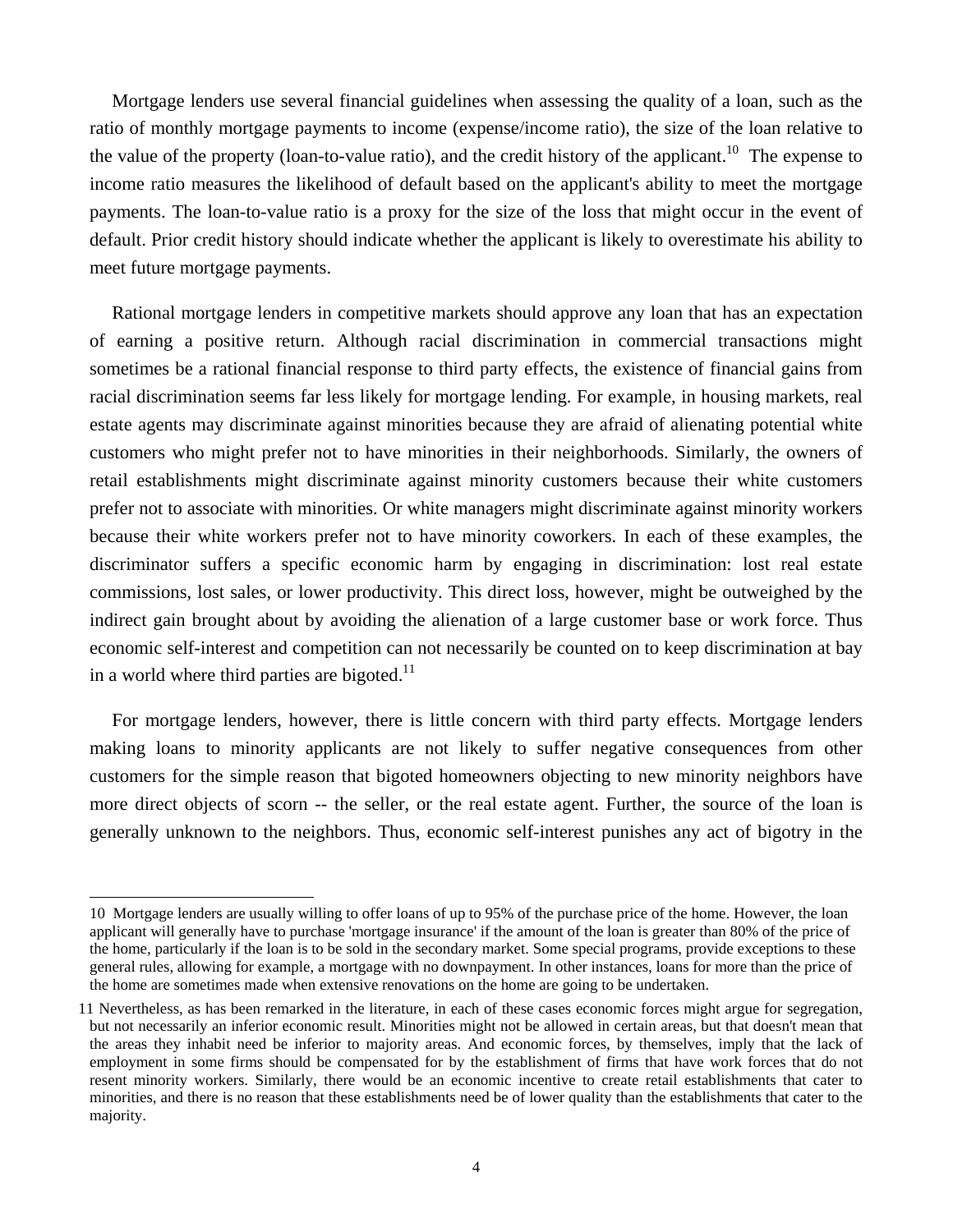home mortgage market more fully than might be expected in many other circumstances.<sup>12</sup> Economic self-interest, therefore, should reduce racial discrimination in this market more completely than in many others. In addition, special programs and regulatory incentives inducing banks to increase their mortgage lending to minorities are countervailing forces that might be thought to provide minorities some advantages in securing mortgage financing.

Additionally, it seems logical to expect that competitive forces should work to eliminate discrimination. If one bank declines profitable loans in minority areas, it is natural to expect that other banks will step into the breach to provide those loans.<sup>13</sup> Still, if bigotry is common among mortgage lenders, it is conceivable that mortgage discrimination might be systematic.

When all the theorizing is finished, however, this important policy question can only be answered with careful empirical analysis.

### *III. HMDA DATA AND PROBLEMS WITH THE BOSTON FED EXTENSIONS*

The starting point for creation of the extended data by the Boston Fed was the 1990 HMDA data.14 The follow-up survey conducted by the Boston Fed asked banks that had made at least 25 mortgage loans in the Boston MSA to provide additional information above and beyond the HMDA data they had already provided.<sup>15</sup>

Information was requested for each minority (Black and Hispanic) loan application in the Boston MSA, and a random sample of 3300 white applicants.<sup>16</sup> The additional data reported by the banks were then transcribed and merged with the original HMDA data. The final sample made available to outside researchers contained information on 2932 loan applications although the sample size in MTBM is

<sup>12</sup> Loan officers usually receive a commission upon successful completion of a loan application.

<sup>13</sup> One of the earliest criticisms is associated with Gary Becker (1993a, 1993b) who argued that examining the profitability of loans would allow a more appropriate test of the hypothesis.

<sup>14</sup> The original HMDA variables include: type of loan, purpose of loan, type of occupancy, loan amount, loan decision, property location, applicant and co-applicant race and sex, applicant income, purchaser of loan, reason for denial.

<sup>15</sup> Variables in the extension include: number of units in property purchased, marital status, number of dependents, dummy for two years employed in current line of work, dummy for two years in current job, whether self-employed, monthly housing expense, purchase price of property, amount of: other financing, liquid assets; number of credit reports in loan file; whether credit history meets guidelines; # of consumer credit lines on credit reports; mortgage credit history; consumer credit history; public credit history; Housing expense to income; Total obligations to income; Fixed or adjustable loan, term of loan, whether special program; appraised value of property; type of property; whether mortgage insurance sought; whether mortgage insurance approved; whether gifts as downpayment; whether co-signer of loan; whether unverifiable information; number of reviews; net worth. Also, the census information from the HMDA data was modified to make it difficult to determine the exact location of an applicant. For example, the relative income of a tract became a dummy variable indicating whether income was greater or lower than the MSA average. Similarly, information on the bank that the applicant dealt with was removed from the data.

<sup>16</sup> Less than perfect returns from the survey reduced the size of the sample to 3062 in the 1992 report. The public data set Footnote continued on next page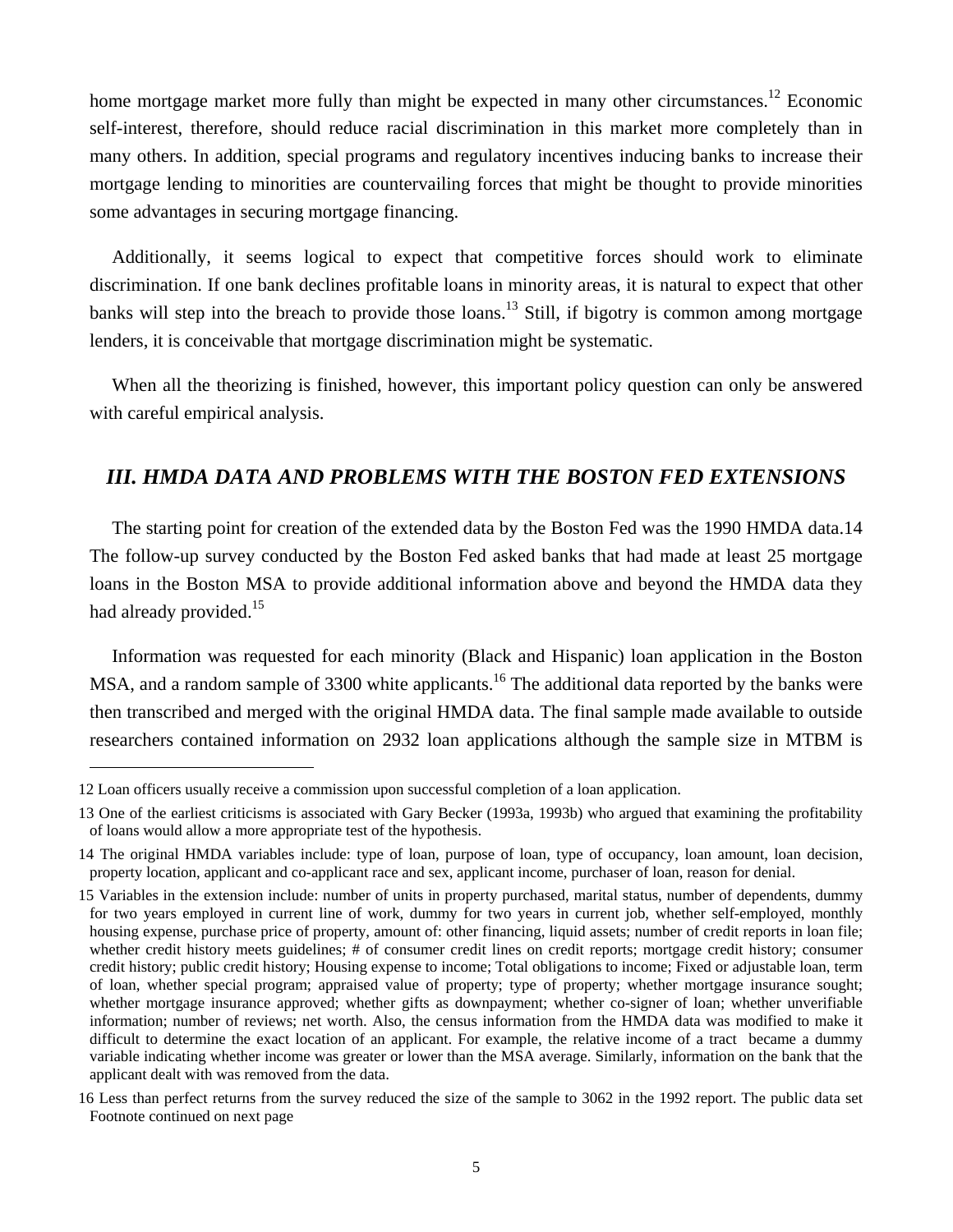2925.<sup>17</sup> If the data were carefully recorded, transcribed, and then double-checked for errors, the resulting data set should have been very useful. Unfortunately, something appears to have gone awry in this process.

Our examination of the data revealed many instances of what we would define as data errors. We define error in this case as an instance where the value contained in one variable is inconsistent with values contained in other variables for the same observation. For example: a particular observation (mortgage application) that has one variable indicating that the application was rejected by the bank, but another variable indicating that the bank sold that mortgage in the secondary market must be a data error since only approved mortgages can be sold in the secondary market. Similarly, if an observation has a ratio of monthly mortgage payments to monthly income that is reported as zero, we treat that observation as contaminated by errors since any mortgage requires repayment, and incomes can not be infinite. Additionally, we classify as errors those instances where variables take on values that are highly improbable compared to other variables in the same observation. For example, if a mortgage of \$125,000 is listed as having a monthly payment of \$50, implying an interest rate of -10.3%, we assume that one of the values is in error. *Note that each of these examples actually occurs in the data -- they are not hypothetical.* 

Appendix 1 lists these errors in detail and should be read by anyone wishing to comprehend the nature and severity of these inconsistencies that are the central focus of this paper. Nevertheless, we present here a brief summary of these problems. There were seven applications where the ratio of monthly mortgage expense to income was reported as zero. Hundreds of mortgage applications had imputed interest rates either far below or far above market rates. There were several dozen seemingly absurd cases of reported net worth. For example, in one case the applicant has a net worth of - \$7,919,000 and a yearly income of only \$30,000, yet was approved for a mortgage. There were 44 loan applications sold in the secondary market even though the loans were classified as rejected. Given that forty-one of these forty-four cases were applications from minorities, this error appears to be anything but random.

Similarly, there were hundreds of loan applications that were approved, even though they did not meet the requirements for sale in the secondary market, such as the requirement that mortgage insurance be purchased when the downpayment is less than 20%. Although it is possible that banks may hold portfolios of mortgages that do not meet secondary market requirements, our discussions

had 2932 observations (Fed reserchers report that they inadvertantly included 130 VA and FHA loans in their 1992 work).

<sup>17</sup> The 1996 article does not explain why the public sample had seven extra observations. Also missing from the public sample were data on the bank that held the loan, detailed data on the length of time that the applicant and co-applicant had been employed on the job and in the line of work (converted to a dummy indicating less than two years), years of education for applicant and co-applicant (converted to college dummy), and detailed census tract information. We leave it to the editors of the American Economic Review to determine if these differences contravene its policy that data must allow for Footnote continued on next page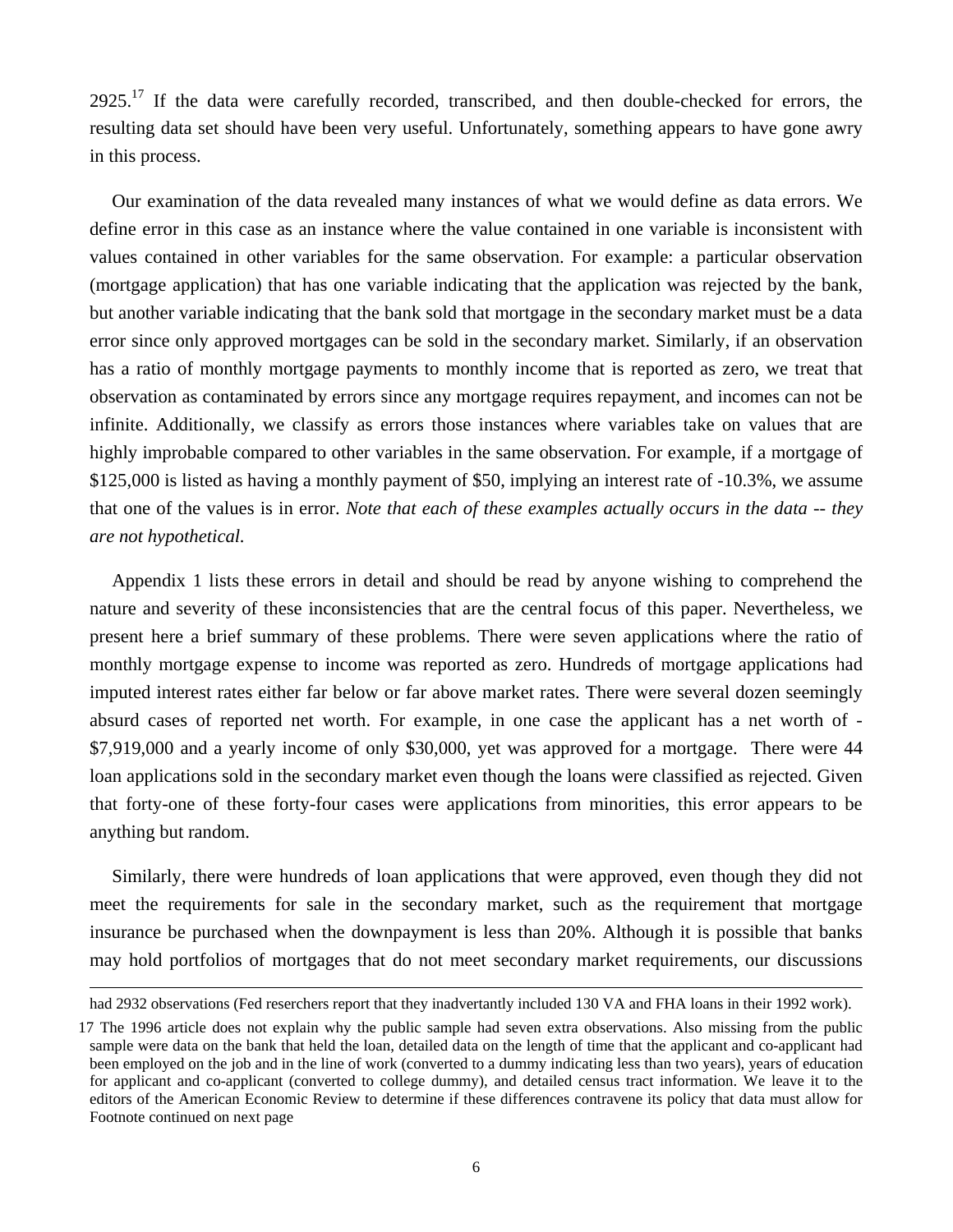with underwriters indicated that the very large number of loans that failed to meet these requirements seems highly improbable. Further, after making allowance for the possibility that the banks in this sample may hold large numbers of mortgages that do not meet secondary market requirements, there were 119 loan applications that failed to meet these secondary market guidelines and yet were reported to have been sold in the secondary market.

Yet for all the suspicious observations we were able to uncover, we were able to perform tests of internal consistency for only a small number of variables used in the study. It is important to note that most of the variables included in the study do not allow for consistency checks. Thus, it is likely that there are many more errors in the data than we have been able to document.

In addition to checks for internal consistency, we attempted to determine whether the HMDA component of the Fed-extended data is consistent with the public HMDA data. Since the Fed researchers started with the HMDA data and then added to it, the HMDA component of their extended data set should have been identical to the original HMDA data. Our examination, discussed below, indicates that there are over 400 observations in the Fed-extended data set that are inconsistent with the original HMDA data.

Since the authors of the Boston Fed report made no mention of any such inconsistencies in their 1992 report, we must assume that they were at that time unaware of them. Since then they have either claimed that what we are terming inconsistencies or data errors are not actually inconsistencies (Browne and Tootell 1995), or they have largely ignored these problems (MTBM 1996).<sup>18</sup>

After Liebowitz (1993) and Zandi (1993) first noted these data inconsistencies, virtually all followup research has accepted the view that there were serious errors in the data. Carr and Megbolugbe (1993) concluded that one third of the observations were questionable and Hunter and Walker take this as their starting point  $(1995)$ .<sup>19</sup> Glennon and Stengel (1994) report many errors in the data. Horne (1994) finds that, for the narrow subset of the actual loan files that he was permitted to examine, more than half of the observations contain serious errors.

fully reproducible results.

<sup>18</sup> MTBM barely mention these problems, focusing instead on a few observations mentioned as errors in Horne (1994, 1997). Their discussion, according to Horne's evidence (1998), appears to be both incorrect and unprofessional. Tootell and Brown (1995) provide a far more detailed defense of the data as reported in the Appendix.

<sup>19</sup> Carr and Megbolugbe attempted to remove observations containing questionable data. In their table 3 they found 1045 suspicious observations out of 2816 total observations. They claim that after removing these observations the basic results of the Boston Fed hold up. Yet on their interest rate screen, they allow loans with interest rates as low as 4% and as high as 19% to remain in the sample, even though mortgage interest rates in 1990 were generally in a narrow range far removed from these values. Additionally, although consistency checks can only be performed for a small number of variables, Carr and Megbolugbe are comfortable in assuming that there are no other errors in the data. Glennon and Stengel (on page 27) are far less sanguine about cleansing the data of errors. They state "There is no obvious way these errors can be corrected short of reexamining the loan files, a solution we believe is impractical."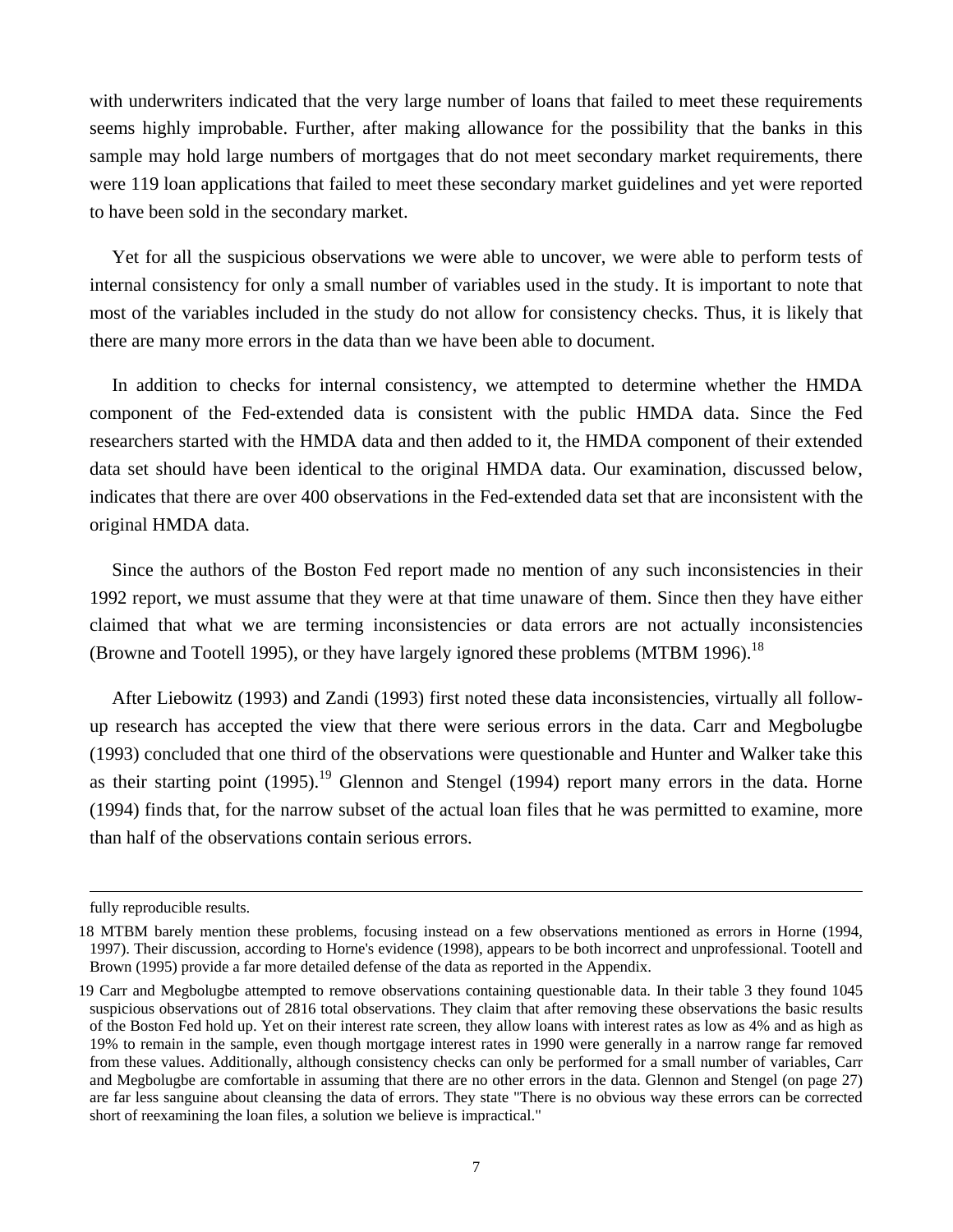We now turn to an empirical examination of the mortgage discrimination hypothesis.

# *IV. RESULTS WITH THE ORIGINAL DATA*

Table 1 reports summary statistics for several key explanatory variables that are included in the Fed enhanced data. These values are virtually identical to those reported in MTBM (remember that full replication is impossible since the data set they use is different than the one they provided to the public). The summary statistics indicate that minority loan applications have characteristics considerably different from those for the white population. For example, white applicants have considerably greater wealth, are far more likely to meet credit guidelines, and are far less likely to submit information that cannot be verified. Further, they are less likely to have loan-to-value ratios greater than 80%, and thus have less need for mortgage insurance. Note also that the minimum and maximum values for certain variables (e.g., obligation to income ratios of zero) immediately indicate problems with the data.

|                                                                                           |          | Table 1           |         |        |                      |           |  |
|-------------------------------------------------------------------------------------------|----------|-------------------|---------|--------|----------------------|-----------|--|
|                                                                                           |          | Whites $(n=2247)$ |         |        | Minorities $(n=685)$ |           |  |
|                                                                                           | Mean     | Minimum           | Maximum | Mean   | Minimum              | Maximum   |  |
| Mortgage Rejected                                                                         | 10.37%   | 0                 |         | 28.32% | 0                    |           |  |
| <b>Meets Credit Guidelines</b>                                                            | 93.60%   | $\theta$          |         | 77.40% | 0                    |           |  |
| Unable To Verify                                                                          | 4.00%    | $\theta$          |         | 10.90% | 0                    |           |  |
| <b>Total Obligation/income</b>                                                            | 32.76%   | $0\% *$           | 300%**  | 34.76% | 6%                   | $111\%**$ |  |
| Denial Of Mortgage Insurance                                                              | 27.6400  | 0%                | 100%    | 39.420 | $0\%$                | 100%      |  |
| Housing Expense/income                                                                    | 25.18%   | $0*$              | 300%**  | 26.24% | $0*$                 | 73%       |  |
| High Expense To Income ***                                                                | 31.02%   | 0%                | 100%    | 36.50% | $\Omega$             | 100%      |  |
| Loan-to-value                                                                             | 73.60    | $2\%**$           | 830%**  | 84.40  | 18.8%                | 939%**    |  |
| Amount Of Loan (000's)                                                                    | 143.9500 | 2                 | 980     | 128.79 | 30                   | 802       |  |
| Income $(000's)$                                                                          | 77.6100  | 4                 | 796     | 56.67  | 13                   | 972       |  |
| Liquid Assets (000's)                                                                     | 98.6700  | 0.0               | 8650    | 40.80  | $\Omega$             | 020       |  |
| Net Worth (000's)                                                                         | 283.3300 | $-7919**$         | 28023   | 91.64  | $-858$               | 346       |  |
| * Indicative Of An Error.<br>** Most Likely An Error.<br>*** Defined As Greater Than 28%. |          |                   |         |        |                      |           |  |

The rejection rate for minorities is almost three times as great as that for whites, with an absolute difference of 18 percentage points. It is this simple statistic that is responsible for much of the negative publicity received by mortgage lenders.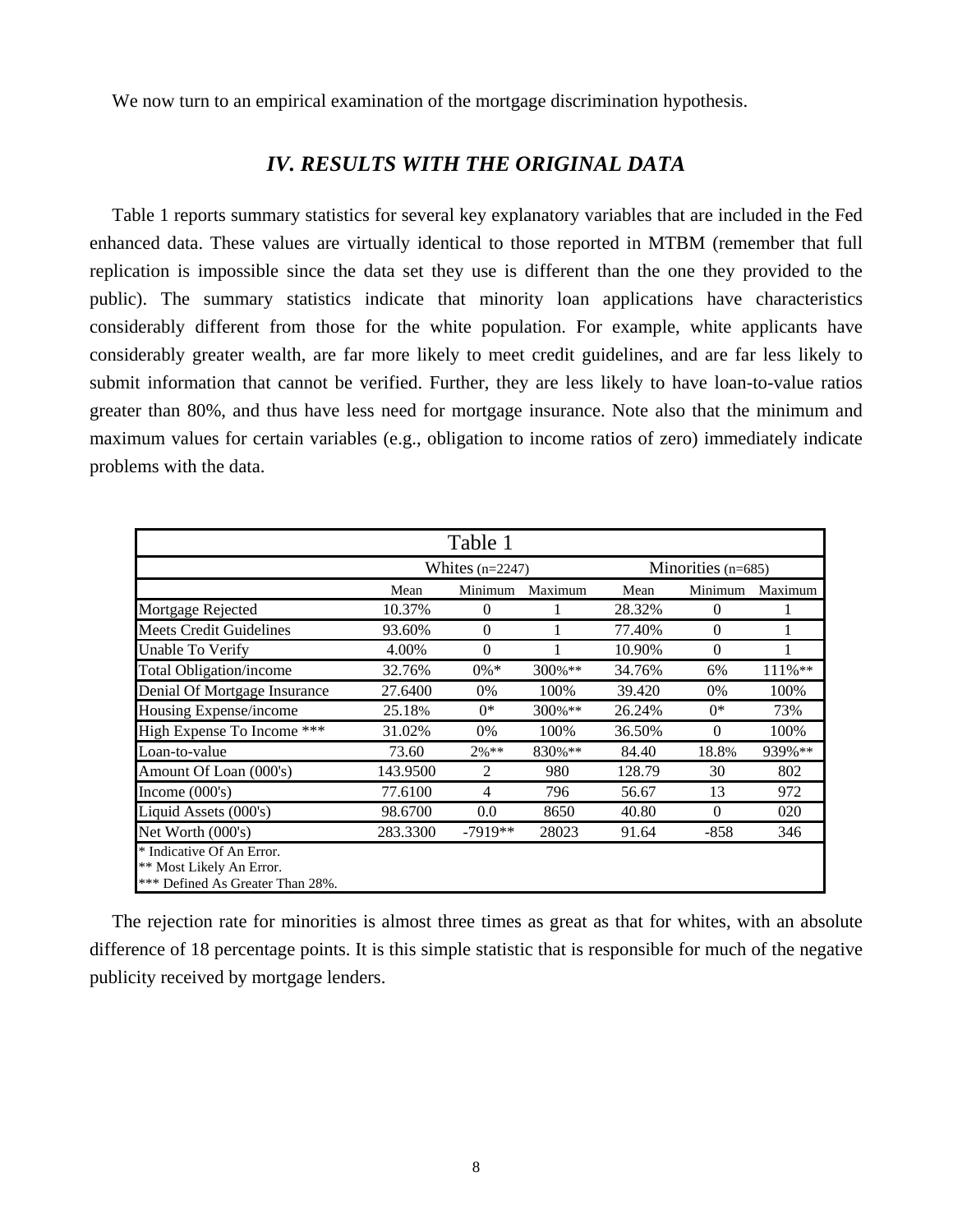In column 1 of Table 2 we estimate a regression using an OLS specification<sup>20</sup> that is similar to that of MTBM.<sup>21</sup> The coefficients and t-statistics are quite similar to those of MTBM although our measure of discrimination has a larger t-statistic. As is common in studies of discrimination, the coefficient on minority group membership is taken to measure the degree of racial discrimination. The .073 coefficient for the minority variable in regression 1 of table 2 indicates that 7 out of 100 minority applicants are rejected for reasons other than the economic characteristics controlled by the regression. This number appears quite large relative to the 10 out of 100 whites or 21 out of 100 minorities that are rejected for economic reasons.

| Table 2: Dependent Variable $= 1$ If Loan Is Rejected                                                           |                         |          |          |                                  |  |  |  |  |  |
|-----------------------------------------------------------------------------------------------------------------|-------------------------|----------|----------|----------------------------------|--|--|--|--|--|
|                                                                                                                 | Fed-style Specification |          |          | <b>Alternative Specification</b> |  |  |  |  |  |
| Variable                                                                                                        | B                       | T-Stat   | B        | T-Stat                           |  |  |  |  |  |
| Minority                                                                                                        | 0.073                   | 5.12     | 0.028    | 2.38                             |  |  |  |  |  |
| Probability of Unemployment *                                                                                   | 0.008                   | 2.79     | 0.005    | 2.14                             |  |  |  |  |  |
| High Expense/income Ratio                                                                                       | 0.052                   | 3.58     | 0.027    | 2.17                             |  |  |  |  |  |
| Loan To Value Ratio                                                                                             | 0.063                   | 3.42     | 0.033    | 2.15                             |  |  |  |  |  |
| Denial Of Mortgage Insurance                                                                                    | 0.667                   | 18.94    | 0.455    | 14.98                            |  |  |  |  |  |
| Obligation/income Ratio                                                                                         | 0.005                   | 8.62     | 0.003    | 6.71                             |  |  |  |  |  |
| Self-employment                                                                                                 | 0.053                   | 3.06     | 0.045    | 3.03                             |  |  |  |  |  |
| Neighborhood                                                                                                    | 0.014                   | 1.27     | 0.018    | 1.89                             |  |  |  |  |  |
| Multifamily home                                                                                                | 0.057                   | 3.41     | 0.055    | 3.90                             |  |  |  |  |  |
| Consumer Credit History **                                                                                      | 0.036                   | 10.33    |          |                                  |  |  |  |  |  |
| Mortgage Credit History**                                                                                       | 0.028                   | 2.62     |          |                                  |  |  |  |  |  |
| Public Credit History**                                                                                         | 0.205                   | 9.54     |          |                                  |  |  |  |  |  |
| Unable To Verify Data                                                                                           |                         |          | 0.300    | 14.17                            |  |  |  |  |  |
| Loan Meets Credit Guidelines                                                                                    |                         |          | $-0.550$ | $-32.67$                         |  |  |  |  |  |
| (constant)                                                                                                      | $-0.290$                | $-10.01$ | 0.430    | 15.79                            |  |  |  |  |  |
| <b>Adjusted R Squared</b>                                                                                       | 0.290                   |          | 0.492    |                                  |  |  |  |  |  |
| # Of Observations                                                                                               | 2931                    |          | 2928     |                                  |  |  |  |  |  |
| * MTBM measured a loan applicant's probability of unemployment by the unemployment rate of the major industrial |                         |          |          |                                  |  |  |  |  |  |

group in which the applicant worked. The economic characteristics of two-digit industrial groups are generally poor proxies for the more detailed component industries (see Liebowitz, 1982) and the unemployment rate in the two digit industrial group is not even the aggregate of the unemployment rate in the component occupations. For these reasons, and also because this measure contradicts empirical evidence, (it implies that minorities have a lower probability of unemployment) we do not include this variable in later regressions. Its inclusion would have a minor positive impact on measured discrimination.

\*\* Higher values for these credit history variable indicate an inferior credit history.

l

Note that two variables are available in the Fed-extended data that dramatically increase the explanatory power of the regression. One variable is a measure of whether the bank was able to verify

<sup>20</sup> Although we ran all regressions in both logit and OLS, the results from the two techniques were nearly identical in all important characteristics. Therefore, we report only the results from OLS regressions since they provide a natural and linear interpretation of the regression coefficients, greatly simplifying the analysis. The logit regression results are available upon request.

<sup>21</sup> We follow the specification on the 1992 MBMT report for a single loan-to-value ratio whereas in the 1996 article this variable is separated into three variables. This has little effect on the results and is done to save space.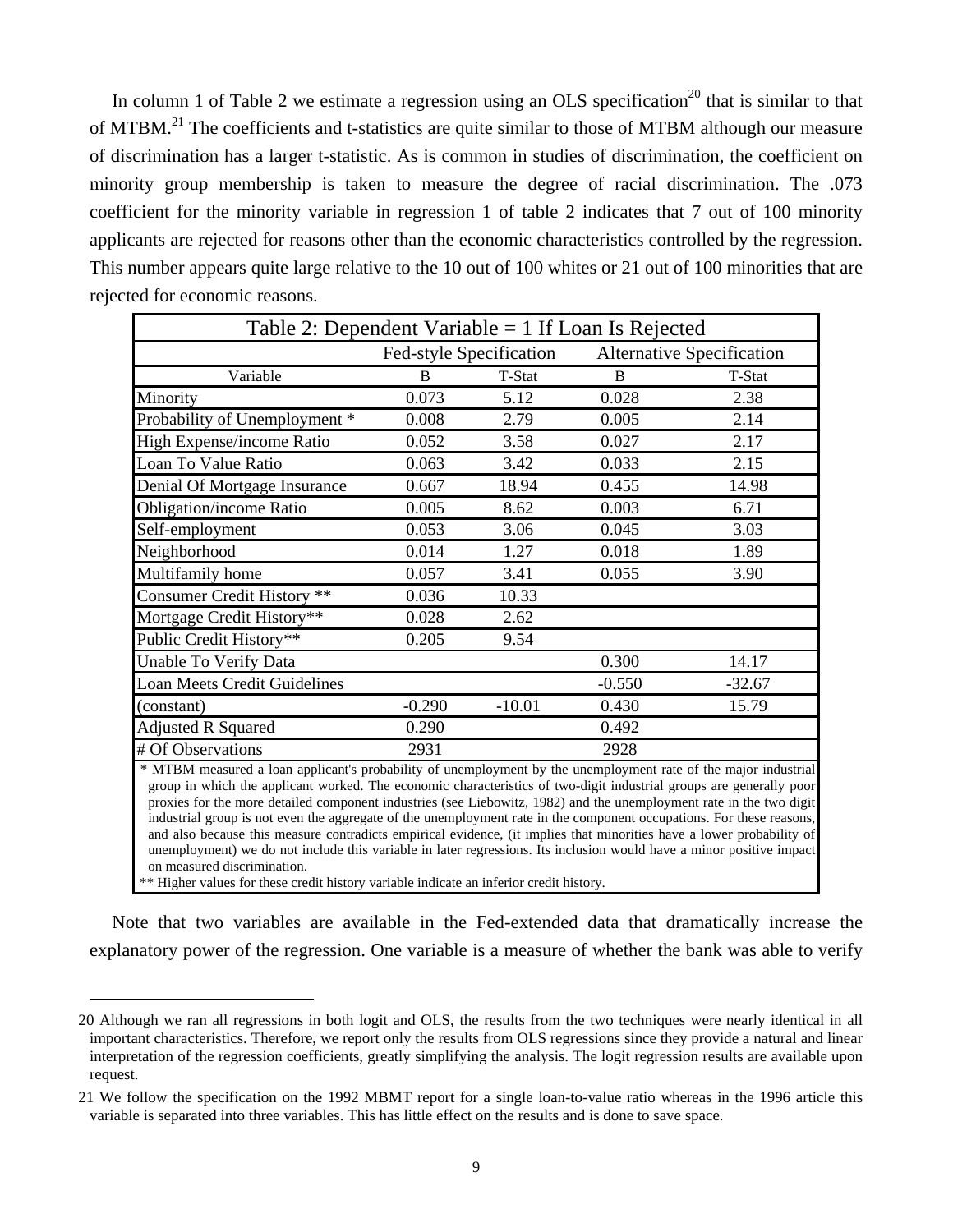the information provided by the loan applicant. The motivation for including this variable is straightforward -- if mortgage lenders are unable to verify the information on the loan application, then the information on the application is not informative. Including this variable has not proven particularly contentious since it has only a relatively small effect on the minority coefficient.

The second variable with great explanatory power indicates whether the applicant meets the internal credit guidelines of the bank. The use of this variable has been the source of some controversy since it dramatically reduces measured discrimination.<sup>22</sup> The most serious criticism is that this variable might reflect bias on the part of bankers. We do not believe that this conclusion is warranted. First, credit histories are often rated mechanically (a process known as credit scoring) by a computer program, or at least in a separate department, where the race of the applicant may not even be known. Second, our attempts to check this hypothesis did not provide any support.<sup>23</sup> The alternative is to use a set of three credit history variables constructed by the Boston Fed.<sup>24</sup>

So as to sidestep controversy at this time, we shall present results using both measures of credit history.<sup>25</sup> There are many other specification problems that can be raised, but we largely wish to sidestep this particular quagmire.<sup>26</sup>

<sup>22</sup> Browne and Tootell claim that this variable is merely a proxy for loan denial., i.e., that bankers merely indicated that each rejected loan did not meet the credit guidelines so as to enhance consistency with their lending decision. We see no reason that bankers would have answered the meets-guideline question any less seriously than they answered the other questions in the survey. Also, the persons answering the survey questionnaire obviously did not just blindly state that rejected applicants didn't meet the guidelines since 45% of all rejected loans met the banks' credit guidelines.

<sup>23</sup> If banks wanting to deny minority loan applications falsely state that the loan did not meet guidelines, then it would have the effect of increasing the share of minority loans not meeting the guidelines that are rejected, ceteris paribus. Such discrimination would increase the power of the meetsguidelines variable in a regression for the minority subset. In actuality, a regression using the subset of minority applicants indicates that the meetsguidelines variable has a smaller coefficient than a regression for the subset of white applicants (.535 vs. .570), a result inconsistent with this tainted variable hypothesis. The simple correlation between rejection and meetsguidelines is virtually identical between the two groups. The share of minority applicants not meeting the credit guidelines that turn out to be rejected is greater than is the share of loans to white applicants not meeting the guidelines that turn out to be rejected (81.9% vs. 74.8%) which might seem to support the tainted variable hypothesis, but of course these groups have different economic characteristics. If a regression is run on applications that do not meet the credit guidelines the (insignificant) coefficient measuring discrimination is smaller than for the sample of loans that meet guidelines and for the sample as a whole, which is also inconsistent with the view that this variable is tainted by discrimination. Nevertheless, we need to proceed with caution.

<sup>24</sup> The Fed's three credit history variables do not account for the age of the credit problem, the size of a delinquency, or the possibility that different banks will have different guidelines. Thus the MTBM credit history variables are not likely to reflect the full impact of an applicant's credit history on a bank's lending decision. Nor do they provide information on the financing limits of credit cards or the usage patterns of checking accounts.

<sup>25</sup> It has also been mentioned (Browne and Tootell, Carr and Megbolugbe) that if the meets-guidelines variable is made the dependent variable in a regression with race and other explanatory factors, that these other factors often prove to be significant. We do not believe that this is either decisive or surprising. In fact, if the three Boston Fed Credit History guidelines are made independent variables in such regressions, exactly the same type of results are found.

<sup>26</sup> There are undoubtedly many imperfections in the specification used by MTBM and ourselves that we will largely ignore. For example, the relationship between measures of financial ability to carry the loan and mortgage decisions are not likely to be related in a linear fashion. There are also questions regarding the inclusion of applications requiring mortgage insurance, since rejection of mortgage insurance is not made by the mortgage lender. These questions, while of importance, are not the focus of this study. Also, there are potential simultaneity problems (see Yezer et. al., 1993).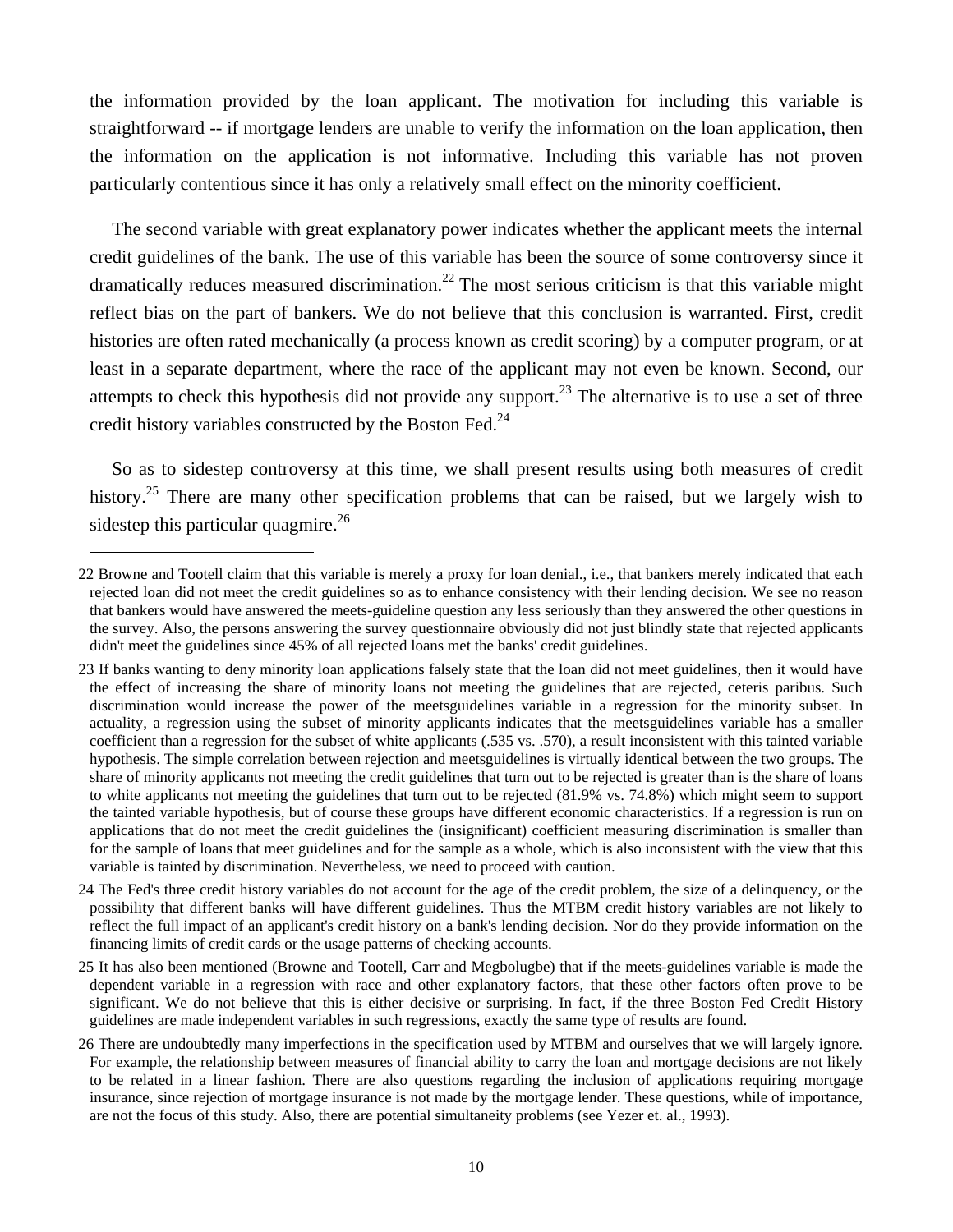# *V. THE IMPACT OF MEASUREMENT ERRORS ON THE DISCRIMINATION COEFFICIENT*

There is often a tendency to ignore, or at least minimize, the impact of randomly occurring errors in data. Although such errors reduce the precision of estimated regression coefficients, the presence of errors in the data is often a convenient explanation for the fact that a model fails to fit the data perfectly.

The impact of data errors on the analysis of discrimination in mortgage lending can be much more serious, however. The motivation for collecting additional information on the financial characteristics of loan applications is to determine whether the higher rejection rate for minority loan applications is attributable to the generally weaker financial condition of minority applicants or to the impact of racial discrimination on lending decisions.

If data errors were truly random, they would affect the mortgage outcome variable and the measurement of race, as well as all other variables. In this instance, the measured differential in rejection rates between ethnic groups would diminish as measurement errors increased. The measured rejection rate differential in the Fed-extended data, however, does not show any indication of being biased toward zero. Note from Table 1 that the average rejection rate for minorities relative to whites is 28:10 for the Fed-extended data. This is in general agreement with previous examinations based on HMDA data, and also in line with the HMDA data for the Boston MSA which has a ratio of 29:10. Therefore, data errors in the Fed-extended data do not seem to impact the group rejection rates.

This should not be too surprising. Not all variables are equally likely to be the victims of data errors. Given that the racial classification of the loan applicant was used as the basis for creating the survey sample, there should be few errors in the dummy variable for the race of the applicant. Further, the variable that measures loan outcome (accept/reject) should not be subject to the same degree of error as the financial variables included in the data set. This is true because (1) the different rejection rates for each race are so well documented that had the data not conformed to this empirical regularity, the researchers would surely have reexamined the data to discover the source of this discrepancy; (2) the loan outcome and race variables are both represented by a variable of a single digit that can take on only three values, $^{27}$  thus making it less likely for errors to be introduced than would be the case for variables requiring multiple digits; and (3) these variables both come from the original HMDA data

<sup>27</sup> In the HMDA data, loan outcome and race each can take on more than three values, but the Boston Fed limited their sample to three values.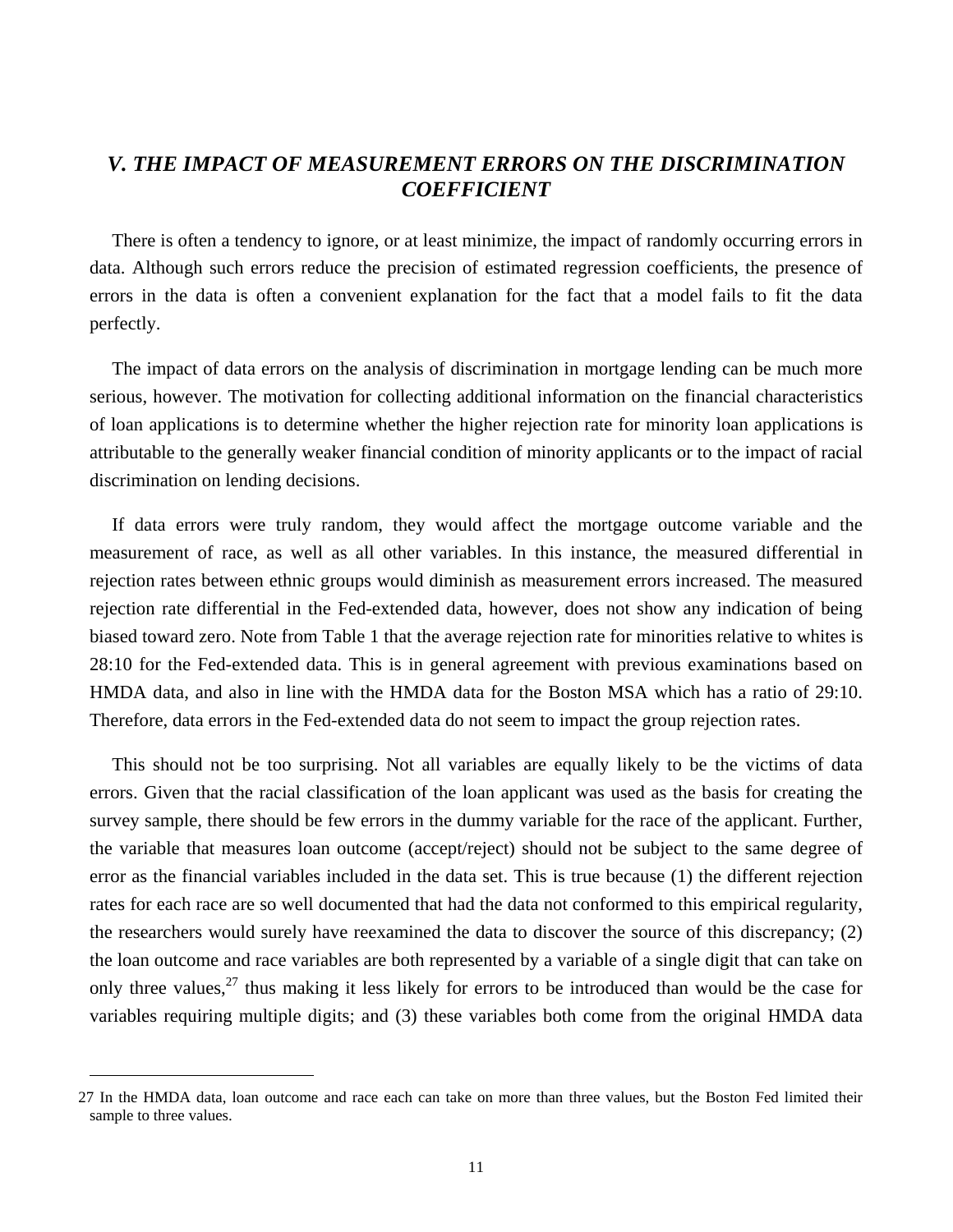and did not have to be collected in the survey.<sup>28</sup> Data collected from scratch should be more prone to (transcription) error than data moved from one data set to another.<sup>29</sup>

With loan disposition and minority variables less likely to be impacted by error, any noise introduced through data errors in variables related to the economic strength or weakness of an application (and thus the probability of rejection or approval) is likely to increase measured discrimination. This is illustrated in Figure 1. In Figure 1, the "+"s represent the true relationship between loan disposition and the economic variables which is represented by the regression line in the figure. Note that noise in the measurement of variables on the x-axis moves the measured observations randomly to the left or right of the true values, as indicated by the dots. This noise obscures the true relationship, so that the differences between groups now pick up most of the variation in the dependent variable.<sup>30</sup> This masking of the true relationship has the effect of loading the differential acceptance rates for minorities and whites into the race variable instead of the economic characteristics variables.



The question now becomes whether it is possible to sufficiently "cleanse" the data of errors so that a better understanding of the true relationship can be ascertained. If some of the observations contain errors, and others do not, the purpose of cleansing will be to eliminate the former observations while

<sup>28</sup> Note, however, that errors were apparently introduced in the transcription from HMDA to Boston Fed data for applications classified as both rejected and sold, as discussed above. Also, as discussed below, there are some errors in the variable that measured acceptance or rejection.

<sup>29</sup> Although, as we report below, there appear to have been serious problems in moving HMDA data to the Boston Fed data.

<sup>30</sup> Technically, this argument is valid when there is but a single independent variable measuring economic characteristics. When there are multiple variables measuring economic strength it is no longer possible to say precisely what the effect of noise on any one variable is on the measured discrimination. But it is clear that with enough noise in variables measuring economic strength, the measurement of discrimination will equal the differential rejection rates between groups. Even more importantly, there is no reason to believe that measured discrimination approaches zero as the noise in the economic Footnote continued on next page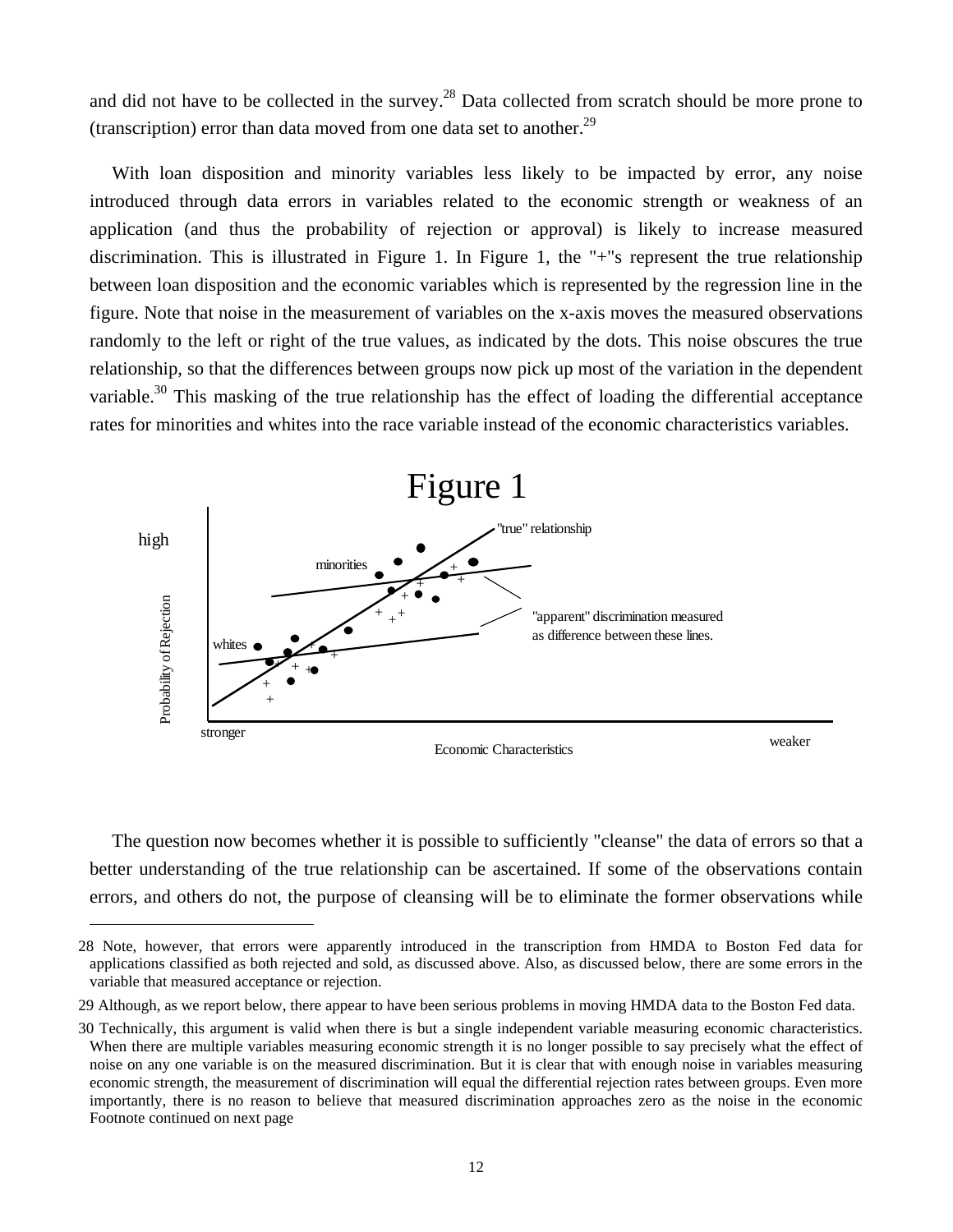preserving the latter. Given the very large number of errors found examining only a small number of variables, however, it is not necessarily the case that removing the observations that contain known errors necessarily reduces the density of errors in the remaining data.

We presume, in the following sections, that errors are not randomly distributed, but are likely to cluster in certain observations. This would be true if, say, individuals transcribing the data at the behest of either the mortgage lender or the Fed researchers, tended to get tired at certain times of day, or if certain individuals were unusually unreliable. In these instances an error in one variable would increase the likelihood that the observation would contain errors in other variables and thus provides a rationale for removing that observation even if that variable plays no role in the regression analysis. If this assumption is correct, the removal of observations with known errors in any variable should reduce the proportion of errors in the data. We are certain, however, that errors will remain even after our best efforts to remove them but hope that the errors are less preponderant.

### *VI. THE IMPACT OF ERRORS FOUND BY EXAMINING LOAN FILES*

Not all data errors are created equal -- some are far more likely to distort results than are others. And no error is as likely to influence results than an error in the dependent variable, assuming that these errors are not random. Horne (1994) documented a number of misclassified mortgage decisions by examining the actual loan files for the subset of the loan applications from the banks insured by the FDIC.<sup>31</sup> He identified 26 loans for which the information in the loan files indicated that the bank's actions should not have been classified as rejections, yet were classified as "rejections" by the Boston  $\text{Fed.}^{32}$ 

We used the Freedom of Information Act to obtain a list of these loans. The list indicated that five applications were misclassified as rejections when the applications were actually accepted. Of the remaining classification problems, four were applications to special lending programs (i.e., designed to help low income applicants) that were rejected by the program administrator (rather than the bank) on the grounds that these applicants were overqualified. Note that since these (primarily minority) applicants are relatively well qualified, a statistical analysis would indicate no economic justification for the bank itself to reject these applications, and these applications would inappropriately support a hypothesis of discrimination. In eight cases the applicant rejected the bank's offer of a loan with

variables increases.

<sup>31</sup> Horne, working for the FDIC, was able to gain access to the actual loan files for the subset of banks regulated by the FDIC. He focused his examination on 95 rejected loans that the MTBM regression model indicated should have been approved. His is the only study that had access to the loan files.

<sup>32</sup> MTBM dispute Horne's assessment of these applications. Regardless of who is correct, as we show below, almost all of these 26 observations exhibit other problems, in that the HMDA variables for these observations are inconsistent with the public HMDA data.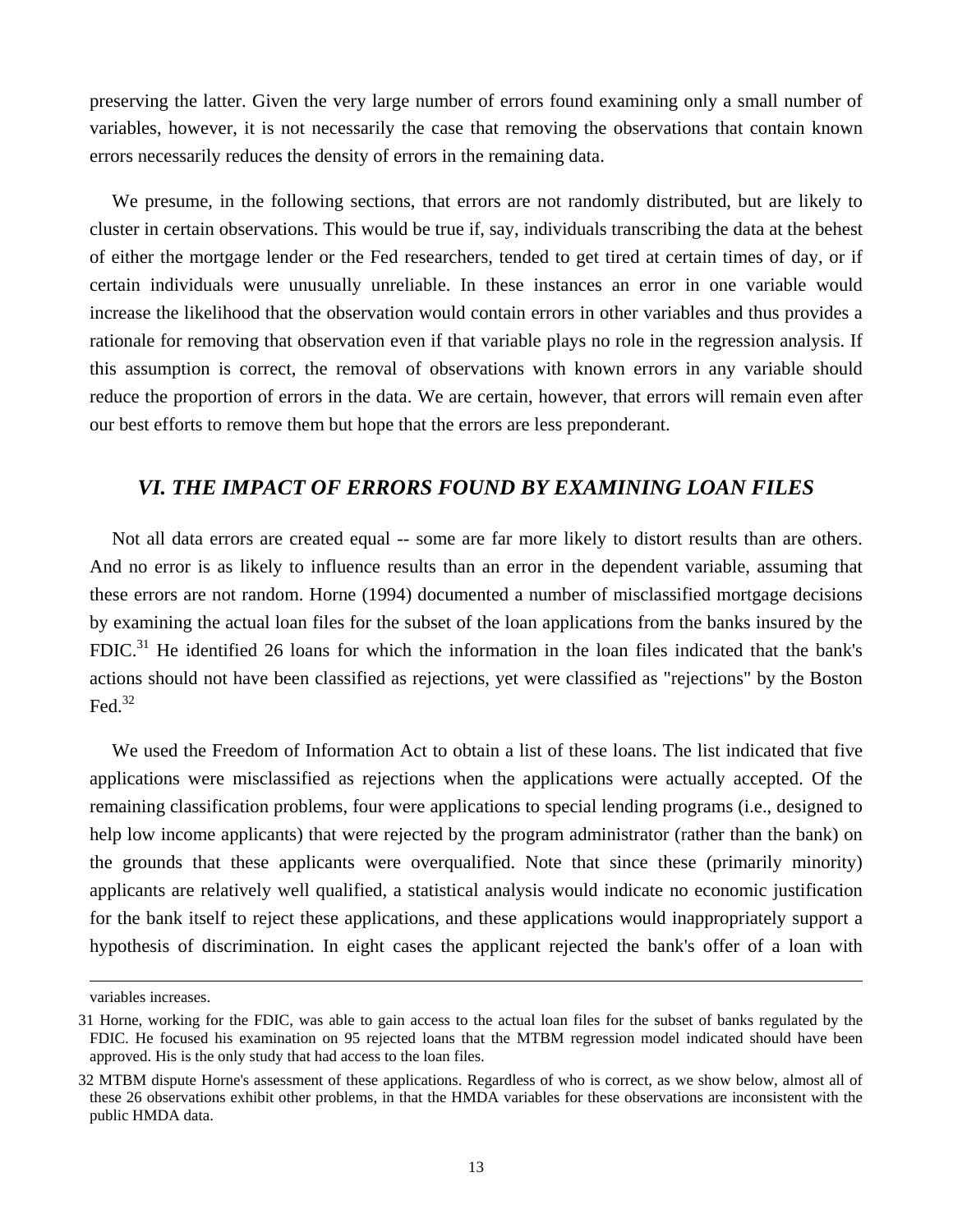|                               | Table 3: Dependent Variable $= 1$ If Loan Is Rejected |          |                           |          |                      |             |                                  |             |  |  |  |  |
|-------------------------------|-------------------------------------------------------|----------|---------------------------|----------|----------------------|-------------|----------------------------------|-------------|--|--|--|--|
|                               |                                                       |          | "Meets Guidelines" Credit |          |                      |             | <b>Boston Fed Credit History</b> |             |  |  |  |  |
|                               |                                                       |          | History                   |          |                      |             |                                  |             |  |  |  |  |
|                               |                                                       |          | Removing 26               |          |                      |             | Removing 26                      |             |  |  |  |  |
|                               | <b>Full Data Set</b>                                  |          | Misclassified             |          | <b>Full Data Set</b> |             | Misclassified                    |             |  |  |  |  |
|                               |                                                       |          | Applications              |          |                      |             | Applications                     |             |  |  |  |  |
| Variable                      | B                                                     | T-Stat   | B                         | T-Stat   | $\mathbf{B}$         | $T -$       | B                                | $T -$       |  |  |  |  |
|                               |                                                       |          |                           |          |                      | <b>Stat</b> |                                  | <b>Stat</b> |  |  |  |  |
| Minority                      | 0.0271                                                | 2.27     | 0.0068                    | 0.58     | 0.0531               | 3.96        | 0.0325                           | 2.45        |  |  |  |  |
| High Expense/income           | 0.0264                                                | 2.14     | 0.0235                    | 1.95     | 0.0450               | 3.26        | 0.0432                           | 3.18        |  |  |  |  |
| Ratio                         |                                                       |          |                           |          |                      |             |                                  |             |  |  |  |  |
| Loan To Value Ratio           | 0.0326                                                | 2.11     | 0.0359                    | 2.38     | 0.0419               | 2.41        | 0.0454                           | 2.67        |  |  |  |  |
| Denial Of Mortgage            | 0.4549                                                | 14.98    | 0.4677                    | 15.81    | 0.5802               | 17.27       | 0.5943                           | 18.06       |  |  |  |  |
| Insurance                     |                                                       |          |                           |          |                      |             |                                  |             |  |  |  |  |
| Obligation/income Ratio       | 0.0030                                                | 6.74     | 0.0031                    | 6.96     | 0.0040               | 7.93        | 0.0040                           | 8.20        |  |  |  |  |
| Self-employment               | 0.0496                                                | 3.42     | 0.0500                    | 3.53     | 0.0542               | 3.33        | 0.0541                           | 3.39        |  |  |  |  |
| Neighborhood                  | 0.0182                                                | 1.89     | 0.0170                    | 1.814    | 0.0143               | 1.33        | 0.0133                           | 1.26        |  |  |  |  |
| Multifamily home              | 0.0569                                                | 4.02     | 0.0624                    | 4.51     | 0.0554               | 3.50        | 0.0596                           | 3.83        |  |  |  |  |
| <b>Unable To Verify Data</b>  | 0.3027                                                | 14.23    | 0.2808                    | 13.17    | 0.4377               | 18.87       | 0.4218                           | 18.05       |  |  |  |  |
| Loan Meets Credit             | $-0.5490$                                             | $-32.68$ | $-0.5542$                 | $-33.37$ |                      |             |                                  |             |  |  |  |  |
| Guidelines                    |                                                       |          |                           |          |                      |             |                                  |             |  |  |  |  |
| <b>Consumer Credit</b>        |                                                       |          |                           |          | 0.0312               | 9.51        | 0.0310                           | 9.59        |  |  |  |  |
| Problems                      |                                                       |          |                           |          |                      |             |                                  |             |  |  |  |  |
| Mortgage Credit               |                                                       |          |                           |          | 0.0233               | 2.33        | 0.0215                           | 2.20        |  |  |  |  |
| Problems                      |                                                       |          |                           |          |                      |             |                                  |             |  |  |  |  |
| <b>Public Credit Problems</b> |                                                       |          |                           |          | 0.2008               | 9.89        | 0.2007                           | 10.00       |  |  |  |  |
| (constant)                    | 0.4497                                                | 17.31    | 0.4518                    | 17.67    | $-0.2243$            | $-8.60$     | $-0.2256$                        | $-8.81$     |  |  |  |  |
| <b>Adjusted R Squared</b>     | 0.4920                                                |          | 0.4970                    |          | 0.3650               |             | 0.3650                           |             |  |  |  |  |
| # Of Observations             | 2928                                                  |          | 2902                      |          | 2931                 |             | 2905                             |             |  |  |  |  |

slightly different terms than those requested in the loan application.<sup>33</sup> Finally, although nine applications were withdrawn before the bank reached a decision, they were classified as rejections.

To ascertain the impact of these misclassifications, we reestimated the model after removing these 26 applications from the sample.<sup>34</sup> The results, which are reported in Table 3, show that excluding the incorrectly coded observations reduces the estimated coefficient for the minority variable from .0271 to .0068, a level that is not statistically significant. A similar size change in the minority coefficient holds for the specification that includes the original MTBM credit history variables. When the 26 misclassified loans are removed, the coefficient drops from .053 to .033, although it remains statistically significant.

<sup>33</sup> Horne finds that for the sample of the loan applications examined by the Boston Fed, minorities were much more likely to decline these counteroffers than were whites.

<sup>34</sup> We classified two of these applications as rejected special programs, although Horne did not so classify them that way. In Footnote continued on next page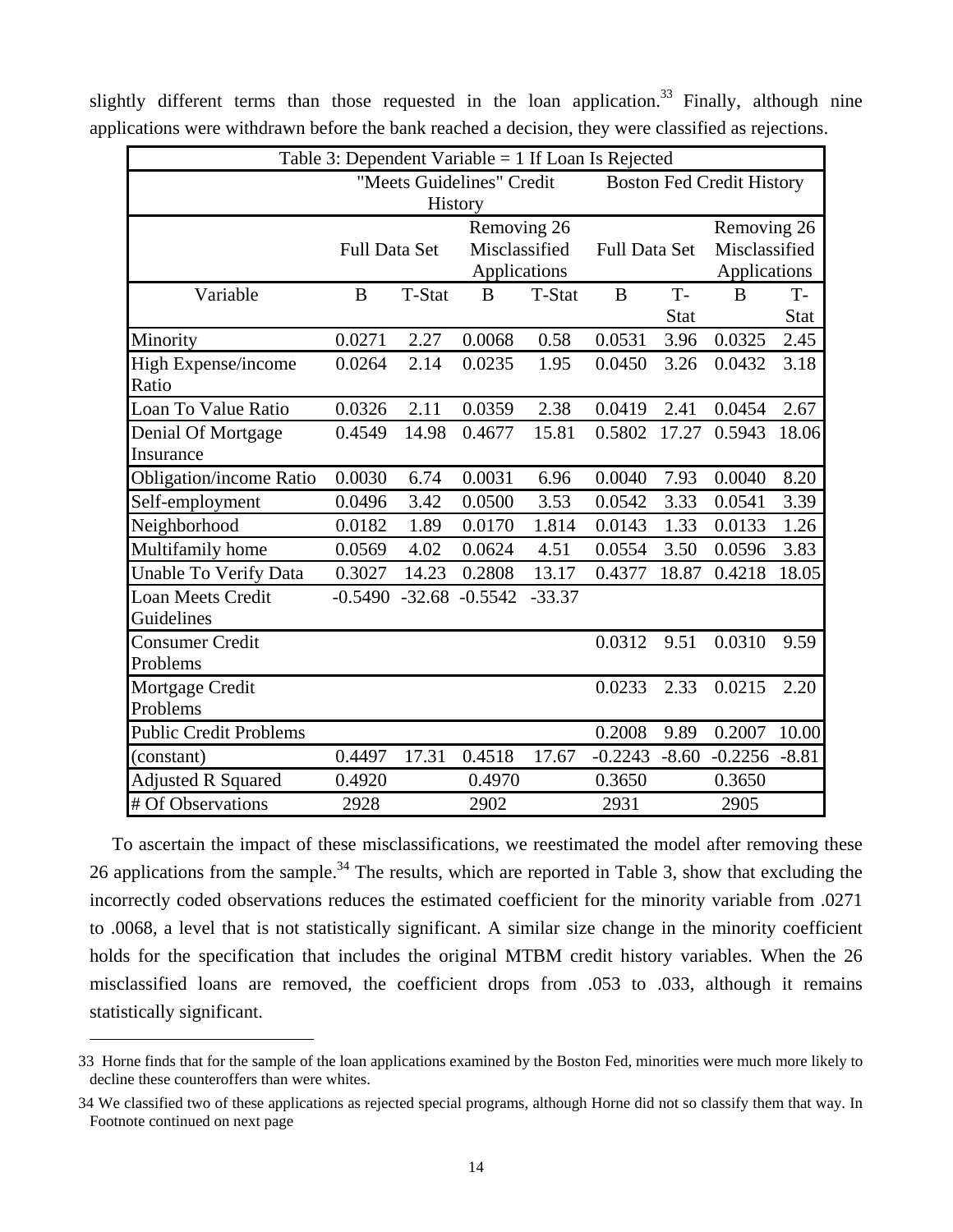It is important to note that the 26 misclassified loans found by Horne come from the subset of loan applications obtained from banks insured by the FDIC, which represents only 45% of the entire sample of loans. Since there is no reason to believe that the frequency of misclassification is substantially different for the non-FDIC component of the Boston Fed sample, it is reasonable to expect that the elimination of the classification errors in the remaining 55% of the sample would have reduced the estimated coefficient of the minority variable even further.

Unfortunately, these misclassifications are "unobservable" and therefore cannot be corrected or eliminated from the sample, as was done with the classification errors documented by Horne. However, if there is a linear relation between the number of misclassified applications and the estimated minority coefficient, we can use the results presented in Table 3 to assess the impact of any remaining classification errors on the estimated coefficient for the minority variable.

To test the linearity assumption, we approximate the relation between the estimated minority coefficient and the number of misclassified applications by successively eliminating a larger and larger number of misclassified loans and reestimating the coefficient for the minority variable. To hold constant the characteristics of the misclassified loans as the number of misclassified applications eliminated from the sample changes, we performed several replications for each possible number of misclassifications to be eliminated, randomly choosing the misclassifications to be eliminated and then averaging the estimated coefficients of the minority variable from each replication.<sup>35</sup> The results are presented in Figure 2.

Figure 2 shows that the relation between the number of misclassified loans and the estimated coefficient for the minority variable appears to be linear (this diagram is based on our alternative regression model). Therefore, it seems reasonable to extrapolate the trend line in Figure 2 to predict the impact of the misclassification errors for the non-FDIC component of the sample.<sup>36</sup> Note that if the trend line is extrapolated to a total of thirty-seven misclassified applications, which is consistent with only eleven additional misclassifications among the non-FDIC applications, the estimated coefficient for the minority variable goes to zero becoming negative as the number of misclassifications in the non-FDIC data increases. Even using the Fed credit history variables, all statistical significance is lost.

these cases the special program appeared to be devised by the Bank.

<sup>35</sup> For example, to determine the impact of eliminating ten misclassified applications from the sample, we randomly remove ten of the 26 misclassified applications from the sample. The minority coefficient was then estimated using the remaining data. This procedure was repeated a dozen times, removing ten randomly selected misclassifications at each iteration. The twelve estimates of the minority coefficient were then averaged to determine an average for minority coefficient given that ten misclassified applications have been eliminated from the sample. Similar calculations were performed to reflect the impact of removing each possible number of misclassified applications, from one to 25.

<sup>36</sup> This line actually understates somewhat the impact of the misclassified observations on the minority coefficient because it is based on removing the faulty observations, whereas several of the misclassified observations could actually be fixed, and when they are changed the coefficient falls by a larger amount than if they are removed.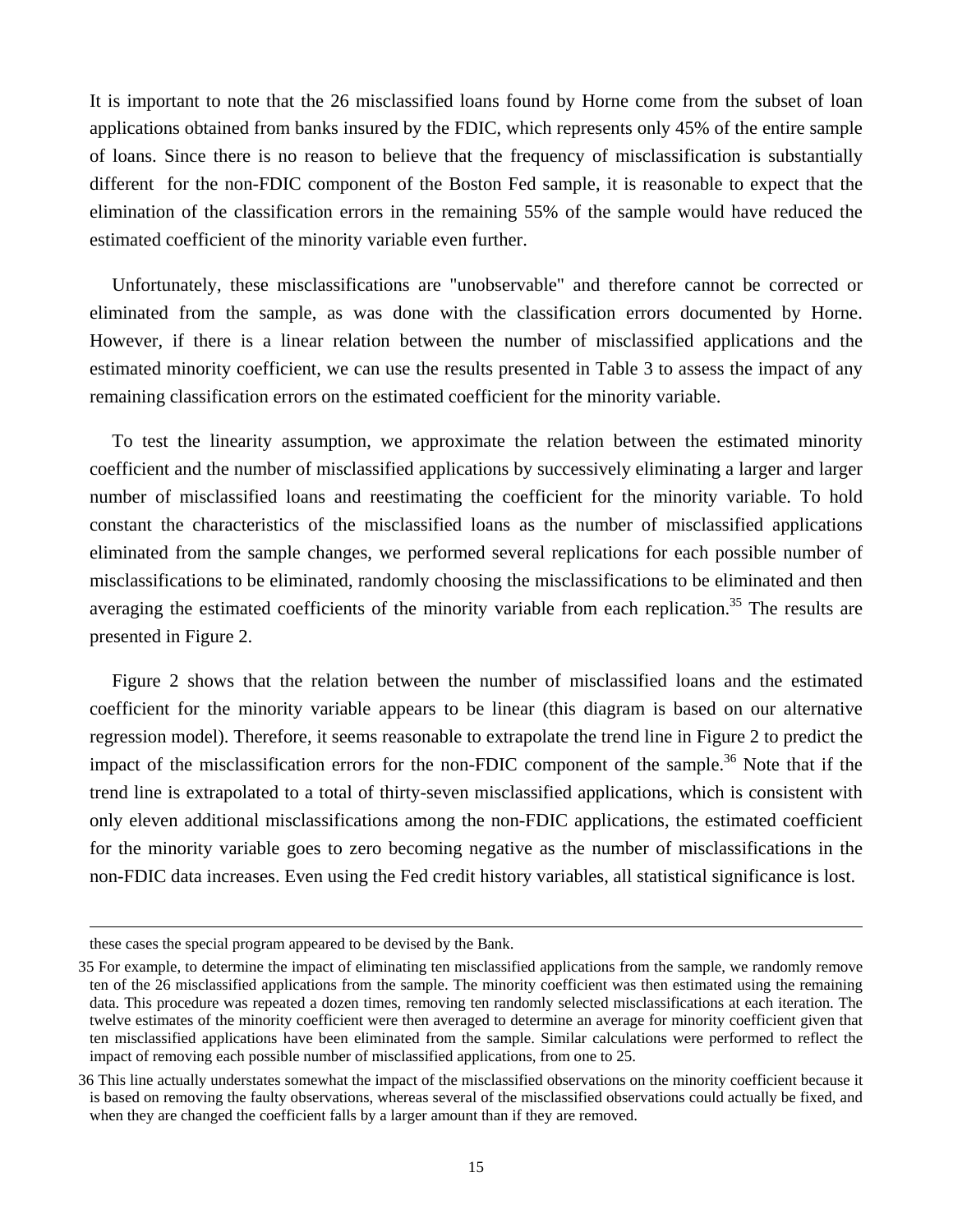

Thus we conclude that when a small number of the most egregious errors in the data are removed, the impact of race on lending decisions becomes statistically insignificant, and even might reverse sign. Note that this still leaves intact the great majority of data errors and any associated bias in the coefficient measuring discrimination.

# *VII. REMOVING INTEREST RATE EXTREMES*

The size of the loan and the monthly loan payment are linked by the rate of interest charged on the mortgage. Since this rate was relatively constant during the period in which these loan applications were processed, consistency of the reported loan amount with the monthly payment requires that the implied interest rate on the loan lie within a band of interest rates whose width is determined by the variation in rates during the year 1990 (ranging approximately from  $9.75\%$ -10.75%).<sup>37</sup> By successively estimating the results for subsets of the data lying within progressively narrower bands on the imputed interest rates, we are able to examine whether the measured impact of discrimination increases or decreases as we narrow the bounds on the acceptable degree of error in the data.<sup>38</sup> This particular check on the internal consistency of the data is of importance since it revealed a very large number of suspicious observations for variables that are central to many of the financial ratios that are used to estimate the probability of a loan's approval.

Table 4 presents the results of this filtering. After removing the 26 observations identified by the FDIC as having errors in the dependent variable (with no extrapolation for the FDIC type errors still in

<sup>37</sup> FHA monthly mortgage rates, St. Louis Fed.

<sup>38</sup> The interest rates are calculated after removing estimates of property taxes and insurance.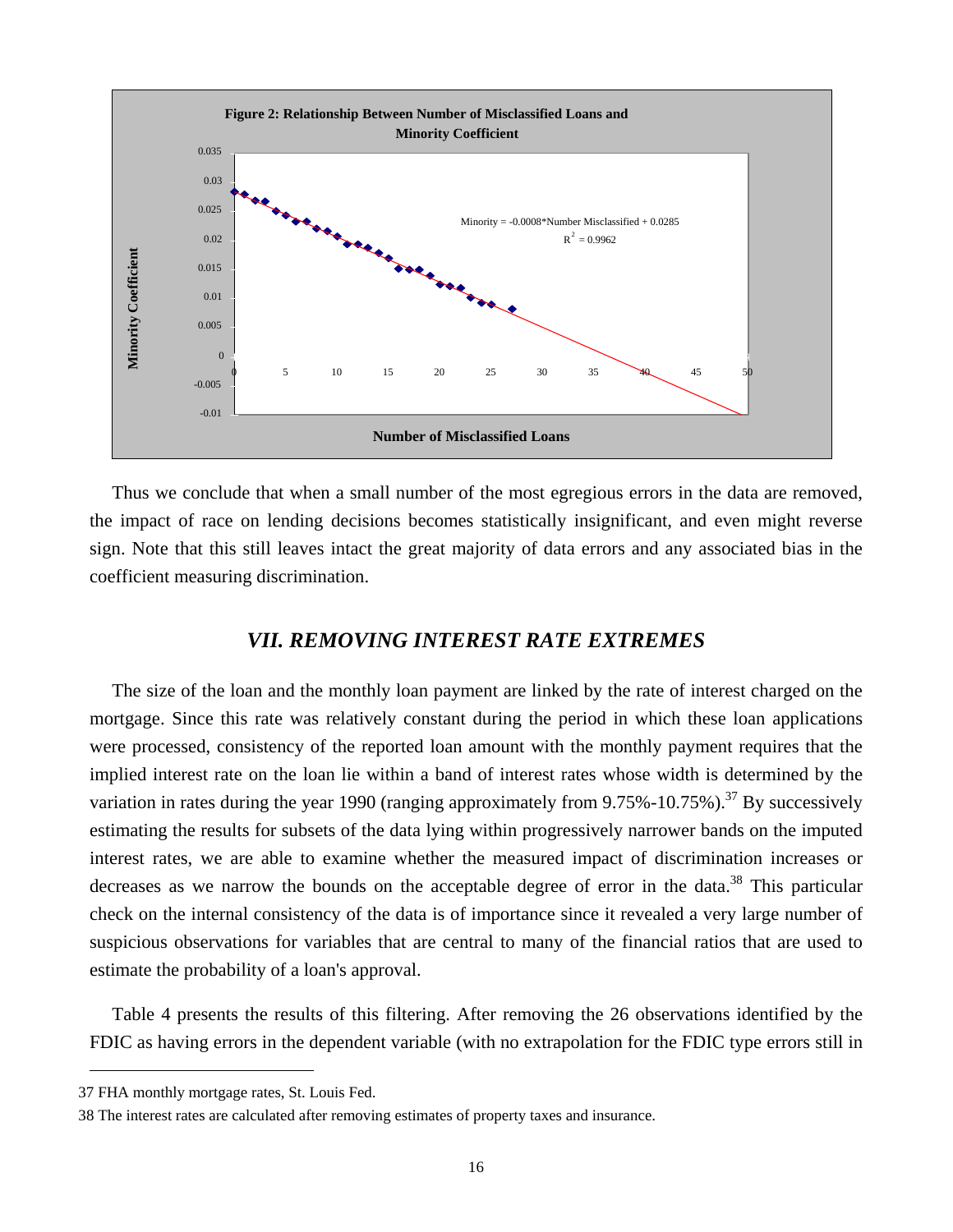the sample), we removed observations having abnormal interest rates. We created two levels of filters. First, we took cutoffs at 14% and 5%, which removed about 10% of the observations. Then we applied a stronger filter, removing observations with interest rates higher than 12% and lower than 7%. This had the impact of removing about 20% of the observations.

| Table 4: Removal Of Questionable Interest Rate Observations     |            |          |                                |             |            |         |                                |         |  |  |  |
|-----------------------------------------------------------------|------------|----------|--------------------------------|-------------|------------|---------|--------------------------------|---------|--|--|--|
|                                                                 |            |          | <b>Using "Meets Credit</b>     |             |            |         | <b>Using Boston Fed Credit</b> |         |  |  |  |
|                                                                 |            |          | Guidelines" for Credit History |             |            |         | History                        |         |  |  |  |
| <b>Restricting Loans To</b>                                     |            |          |                                |             |            |         |                                |         |  |  |  |
| <b>Imputed Rates Between:</b>                                   | 14% And 5% |          | 12 % And 7%                    |             | 14% And 5% |         | 12 % And 7%                    |         |  |  |  |
| Variable                                                        | B          | T        | B                              | $\mathbf T$ | B          | T       | B                              | T       |  |  |  |
|                                                                 | 0.0014     | 0.11     | 0.0020                         | 0.15        | 0.0293     | 2.12    | 0.0249                         | 1.69    |  |  |  |
| Minority                                                        |            |          |                                |             |            |         |                                |         |  |  |  |
| High Expense/income                                             | 0.0206     | 1.66     | 0.0237                         | 1.78        | 0.0413     | 2.94    | 0.0430                         | 2.87    |  |  |  |
| Loan-to-value                                                   | 0.0611     | 3.15     | 0.0970                         | 3.34        | 0.0676     | 3.06    | 0.1379                         | 4.18    |  |  |  |
| Denial Of Mortgage                                              | 0.4816     | 15.74    | 0.4464                         | 13.22       | 0.6052     | 17.68   | 0.5865                         | 15.62   |  |  |  |
| Insurance                                                       |            |          |                                |             |            |         |                                |         |  |  |  |
| Obligation/income                                               | 0.0031     | 6.82     | 0.0034                         | 6.93        | 0.0041     | 8.01    | 0.0045                         | 8.26    |  |  |  |
| Self-employed                                                   | 0.0580     | 3.91     | 0.0390                         | 2.42        | 0.0592     | 3.52    | 0.0377                         | 2.08    |  |  |  |
| Neighborhood                                                    | 0.0123     | 1.26     | 0.0128                         | 1.22        | 0.0116     | 1.05    | 0.0112                         | 0.95    |  |  |  |
| <b>Multifamily Home</b>                                         | 0.0569     | 3.80     | 0.0557                         | 3.59        | 0.0532     | 3.14    | 0.0510                         | 2.92    |  |  |  |
| Unable To Verify Data                                           | 0.2830     | 12.80    | 0.2783                         | 11.61       | 0.4212     | 17.26   | 0.4203                         | 15.98   |  |  |  |
| <b>Loan Meets Guidelines</b>                                    | $-0.5553$  | $-32.35$ | $-0.5520$                      | $-28.84$    |            |         |                                |         |  |  |  |
| <b>Consumer Credit History</b>                                  |            |          |                                |             | 0.0302     | 8.96    | 0.0285                         | 7.90    |  |  |  |
| Mortgage Credit History                                         |            |          |                                |             | 0.0189     | 1.85    | 0.0150                         | 1.36    |  |  |  |
| <b>Public Credit History</b>                                    |            |          |                                |             | 0.2008     | 9.69    | 0.1792                         | 7.87    |  |  |  |
| (constant)                                                      | 0.4339     | 15.67    | 0.3955                         | 11.63       | $-0.2386$  | $-8.57$ | $-0.2931$                      | $-8.95$ |  |  |  |
| <b>Number Of Observations</b>                                   | 2640       |          | 2289                           |             | 2643       |         | 2292                           |         |  |  |  |
| <b>Adjusted R Square</b>                                        | 0.50       |          | 0.49                           |             | 0.36       |         | 0.35                           |         |  |  |  |
| $B = Coefficient; T = T-Statistic;$                             |            |          |                                |             |            |         |                                |         |  |  |  |
| Property Tax and Insurance Adjustment included in imputed rates |            |          |                                |             |            |         |                                |         |  |  |  |

We include two specifications for the regression. The first contains our specification with the meetsguidelines variable. The second uses the Boston Fed credit history variables. Clearly, as the filter restricts the sample of loans toward more and more reasonable interest rates, the minority coefficient diminishes. With either specification, evidence for discrimination is too weak for us to accept a hypothesis suggesting that banks discriminate against minorities. Further, we are only filtering out those observations for which this limited check on variables could be conducted. Noise is still a likely problem.

### *VIII. USING THE PUBLIC HMDA DATA TO MEASURE BANK "TOUGHNESS"*

Examination of the public HMDA data allows us to perform some tests not possible using the Fedextended data, and also provides a check on the Fed-extended data. For example, it is possible to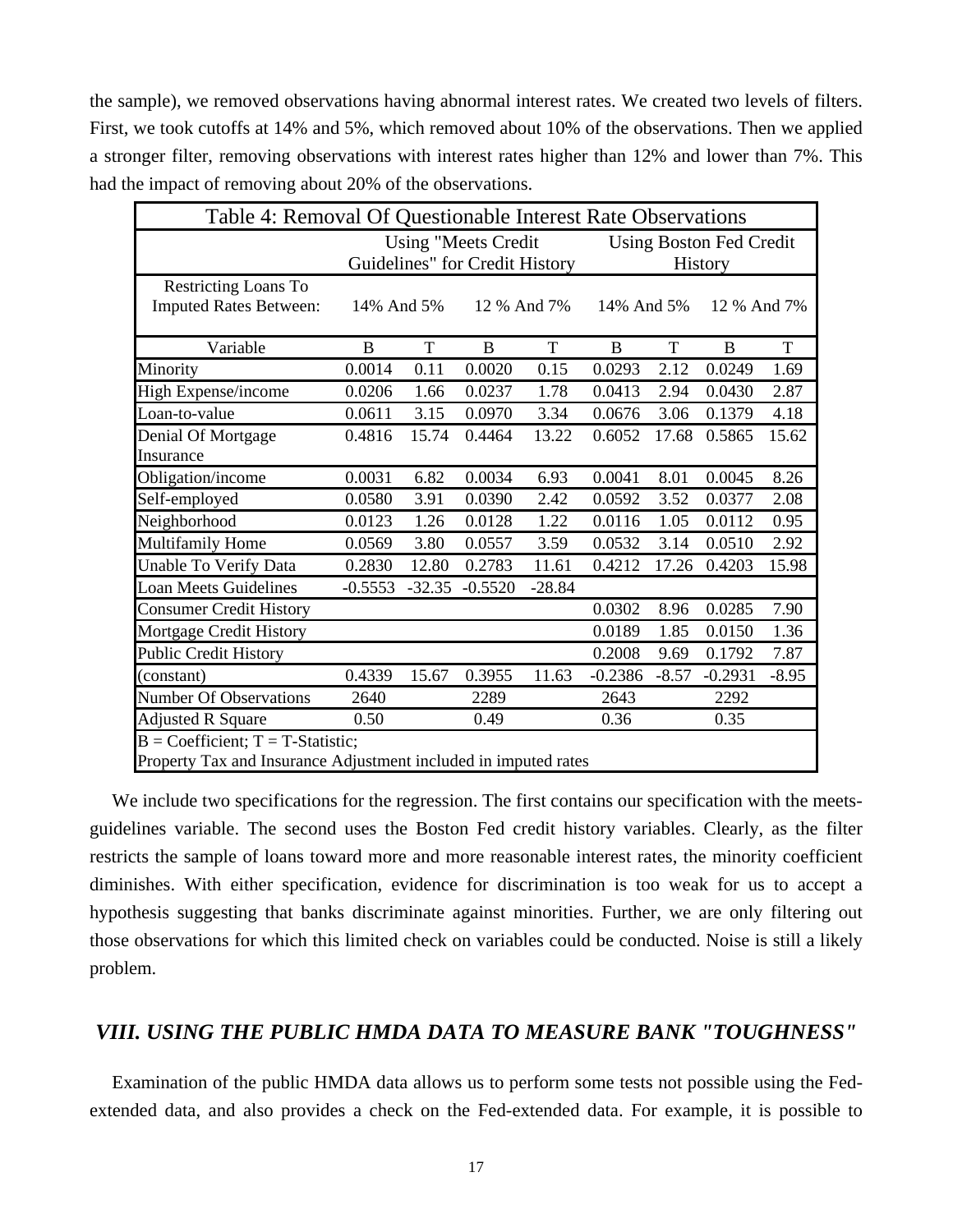examine the propensity of a bank to reject applications using the public HMDA data since one of the variables is the identity of the bank to which a mortgage application was submitted, whereas the publicly available Fed-extended data removes this information.<sup>39</sup>

Although we use the term "toughness" for banks with high rejection rates, this variable may well be a proxy for other factors having little to do with toughness *per se.* For example, it is likely that the variability in average rejection rates is related to the characteristics of the neighborhood and clientele of the bank that are not fully picked up by the other neighborhood variables. Banks with well-informed customers, for example, are likely to have fewer customers applying for loans for which they are extremely unqualified.

Variation in average rejection rates are also likely to be related to variations in prescreening, the efforts of banks to match loan applicants with the loan product that best fits their needs. Prescreening will, among other things, tend to reduce the number of weak loan applicants filing a formal loan application.<sup>40</sup> Those banks with weak prescreening will tend to have higher rejection rates than banks with strong prescreening. Note that if banks were sensitive to charges of discrimination on a prescreen, causing them to be less vigilant in preventing weak minority borrowers from filing formal applications, the rejection rate of formal applications for minority customers would increase.

A bank's "toughness" appeared to be surprisingly consistent across various types of customers. For example, we found that a bank's average rejection rate for whites was a very good predictor of the bank's average rejection rate for minorities. The simple correlations ranged from .38 for all banks (123 cases), to .66 for banks with more than 10 minority applications (30 cases), to .78 for banks with more than 15 minority applications (23 cases). Similarly, a bank's average rejection rate for refinancingloans was a good predictor of the bank's average rejection rate for conventional loans, with the two measures having a correlation coefficient of .50. Clearly, a bank's propensity to reject one type of mortgage application is related to its propensity to reject other types of mortgage applications. Banks also varied greatly in their propensity to reject, with average rejection rates for the four quartiles taking on values of 0%, 2%, 11%, 27%.

This variation in rejection rates across banks suggests that the distribution of white and minority loan applicants across lenders may well be important in explaining differences in group rejection rates. In other words, if minorities frequented mortgage lenders that had a high propensity to reject applications, they would, as a group, be expected to have higher rejection rates than if they frequented

<sup>39</sup> In their initial 1992 report, MTBM created their own variable for "bank toughness" and concluded that bank toughness was not important. In the 1996 paper they create dummy variables for each bank but do not report the results. This is one of the variables to which outside researchers do not have access.

<sup>40</sup> For a discussion of prescreening, see Rosenblatt (1996). He reports that for each formal application that was rejected (for a particular bank that allowed him access to its data), the bank lost approximately \$750 (in addition to the money lost by the applicant). If this is typical, banks obviously have an incentive to reduce rejections, which they can do with prescreens.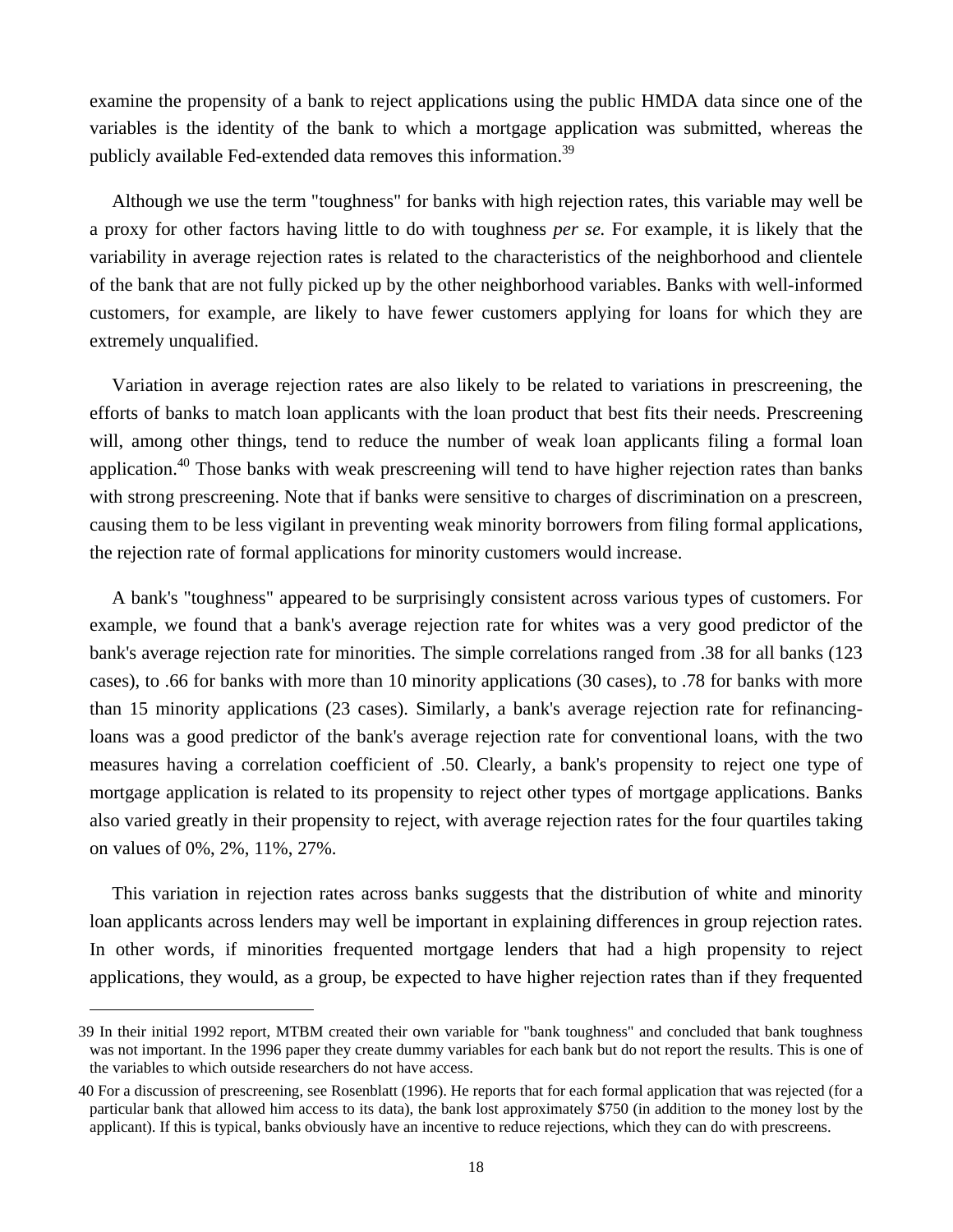more typical banks. To ascertain the potential importance of bank toughness on the group rejection rates, we computed a measure of the propensity to use tough banks for our two groups of customers.<sup>41</sup>

If we use a bank's overall rejection rate as a measure of toughness, a bank that discriminated against minorities might appear to be tough merely because of its discriminatory behavior. We avoid this problem by measuring toughness using only the rejection rate for each bank's white loan applicants. The average toughness of banks frequented by minority loan applicants is then estimated by computing an average of each bank's white rejection rate, weighted by the number of minority customers. A similar calculation is used in calculating the average toughness of banks frequented by white customers.

The results, reported in Table 5a, indicate that on average, minority customers patronize banks that are approximately twice as tough as the banks patronized by white customers. $42$  Thus if minorities were identical to the white customers at the banks that they patronized, and if there were no racial discrimination by any banks, minority applicants would be rejected about twice as often as whites.

|                            | Average Toughness Of              | Number Of           |
|----------------------------|-----------------------------------|---------------------|
| Table 5a                   | Banks (based On Bank's            | <b>Observations</b> |
|                            | <b>Rejection Rate For Whites)</b> |                     |
| Banks Frequented by        | 0.10                              | 19823               |
| White Applicants           |                                   |                     |
| <b>Banks Frequented by</b> | 0.19                              | 1338                |
| <b>Minority Applicants</b> |                                   |                     |

Note that in constructing a measure of toughness to be used in regressions explaining the disposition of mortgage applications, it is important to avoid any circularity arising from the use of the originating bank's rejection rate to explain the disposition of a loan that was itself used to determine the rejection rate. For the pure HMDA data, we can avoid this problem by constructing a measure of lender toughness based on the lender's rejection rate for refinancings, whereas our regressions will be based only on home purchases.

The HMDA data also provide more detailed information on neighborhood characteristics than the Fed-extended data. The Fed-extended data converted the detailed neighborhood data (such as income in the census tract) into dichotomous dummies that measured whether the neighborhood income was above or below average.

<sup>&</sup>lt;sup>41</sup> Since we can create a toughness variable that avoids all possibility of discrimination, we believe it is superior to use this variable an an independent variable in a regression as opposed to a dummy for each bank, which would be unable to distinguish between discrimination and toughness.

<sup>42</sup> Leong (1995) has also found the minorities tend to use banks that are tougher, although his results are not this dramatic. We are not at all sure how general these very strong results are. A single bank with a very large number of minority applicants is largely responsible for this result.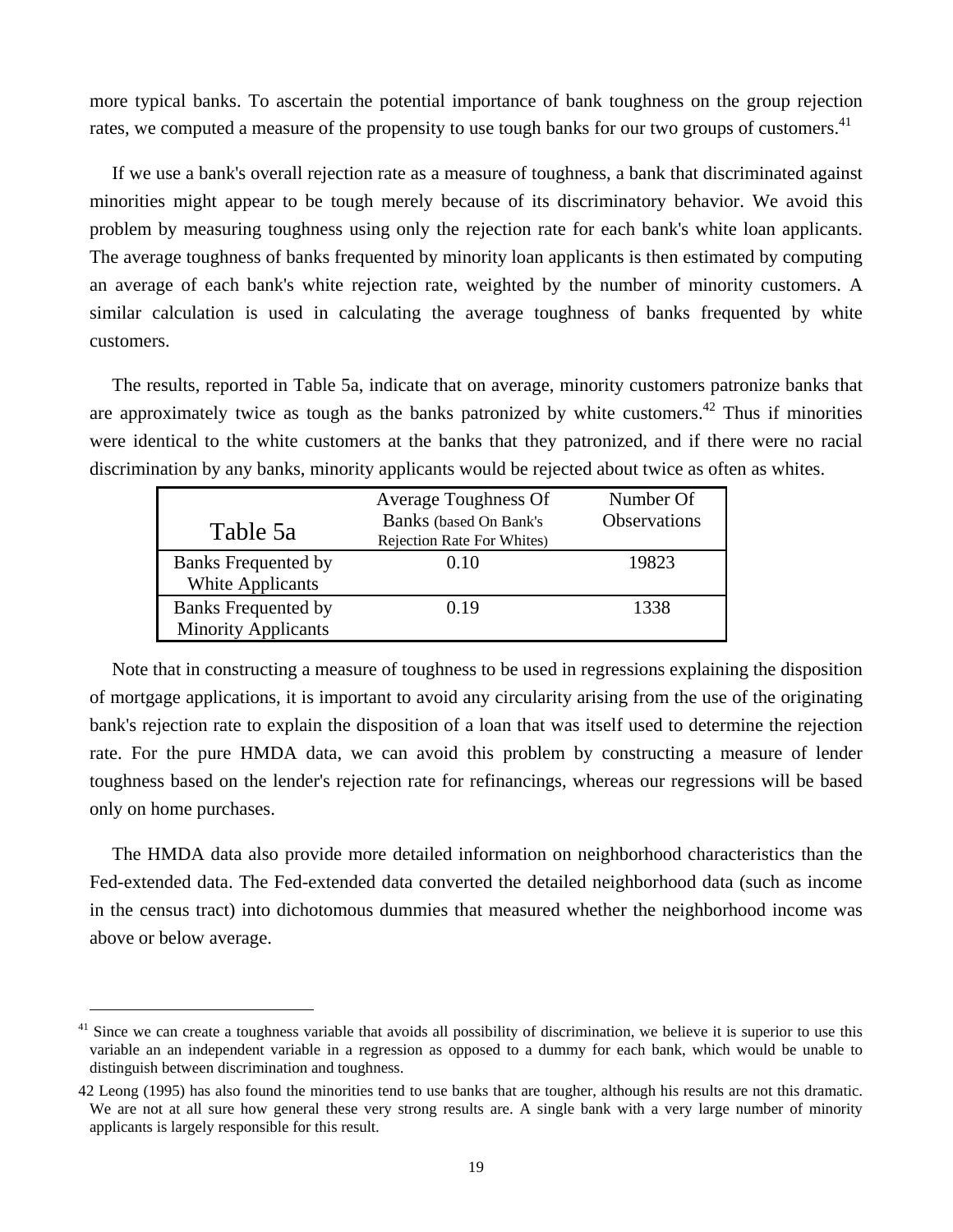Table 5B provides regression results based on loan applications for home purchases from the public HMDA data. To examine the sensitivity of the results to the precise definition of lender toughness, the results are presented using a measure of bank-toughness based on conventional loans (which is subject to some circularity), and a second measure of toughness based on refinancings.

| Table 5B: Explaining Loan Disposition (home Purchase) With Public HMDA Data |        |       |        |       |                                            |       |       |       |  |  |
|-----------------------------------------------------------------------------|--------|-------|--------|-------|--------------------------------------------|-------|-------|-------|--|--|
|                                                                             | B      | T     | B      | T     | B                                          |       | B     | T     |  |  |
| Minority                                                                    | 0.197  | 21.99 | 0.170  | 18.60 | 0.093                                      | 10.41 | 0.122 | 13.38 |  |  |
| Relative Income In Purchase                                                 |        |       |        |       | $-9.20e-04 -2.38 -0.000632 -8.85 -0.00079$ |       |       | 10.85 |  |  |
| Neighborhood*                                                               |        |       |        |       |                                            |       |       |       |  |  |
| <b>Bank Toughness (home</b>                                                 |        |       |        |       | 0.913                                      | 41.94 |       |       |  |  |
| Purchase)                                                                   |        |       |        |       |                                            |       |       |       |  |  |
| <b>Bank Toughness</b>                                                       |        |       |        |       |                                            |       | 0.581 | 32.19 |  |  |
| (refinancing)                                                               |        |       |        |       |                                            |       |       |       |  |  |
| (constant)                                                                  | 0.0980 | 41.68 | 0.198  | 23.57 | 0.0698                                     | 8.13  | 0.105 | 11.99 |  |  |
| <b>Adjusted R Square</b>                                                    | 0.0250 |       | 0.0330 |       | 0.116                                      |       | 0.085 |       |  |  |
| <b>Number Of Observations</b>                                               | 19158  |       | 18754  |       | 18754                                      |       | 18326 |       |  |  |
| $B = Coefficient$ ; $T = T-Statistic$                                       |        |       |        |       |                                            |       |       |       |  |  |
| * Relative to MSA average.                                                  |        |       |        |       |                                            |       |       |       |  |  |

The results show that bank toughness is very influential in explaining rejection rates, regardless of how toughness is defined. Further, bank toughness and neighborhood income reduce the differential rejection rates for whites and minorities by about half, in spite of the fact that detailed financial characteristics for individual loan applicants are unavailable in these data. This reduction in rejection differentials is almost as large as that found using the complete set of variables in the Fed-extended data. Thus, it is apparent that bank toughness plays an important role in mortgage approvals with neighborhood income playing a smaller but important role. We will include these variables in the work reported below.

### *IX. COMPARING PUBLIC HMDA WITH FED-EXTENDED HMDA*

Given that the public HMDA data was the starting point for the Fed-enhanced data, any inconsistency between the observations common to both data sets constitutes evidence that the Fedenhanced HMDA has been contaminated at some point. Since errors in any of the HMDA variables crucial to the regression model, such as loan disposition, race, size of loan and so forth, will distort regression results, we will examine our results after removing any loan applications for which the Fedenhanced HMDA data did not correspond with the public HMDA data.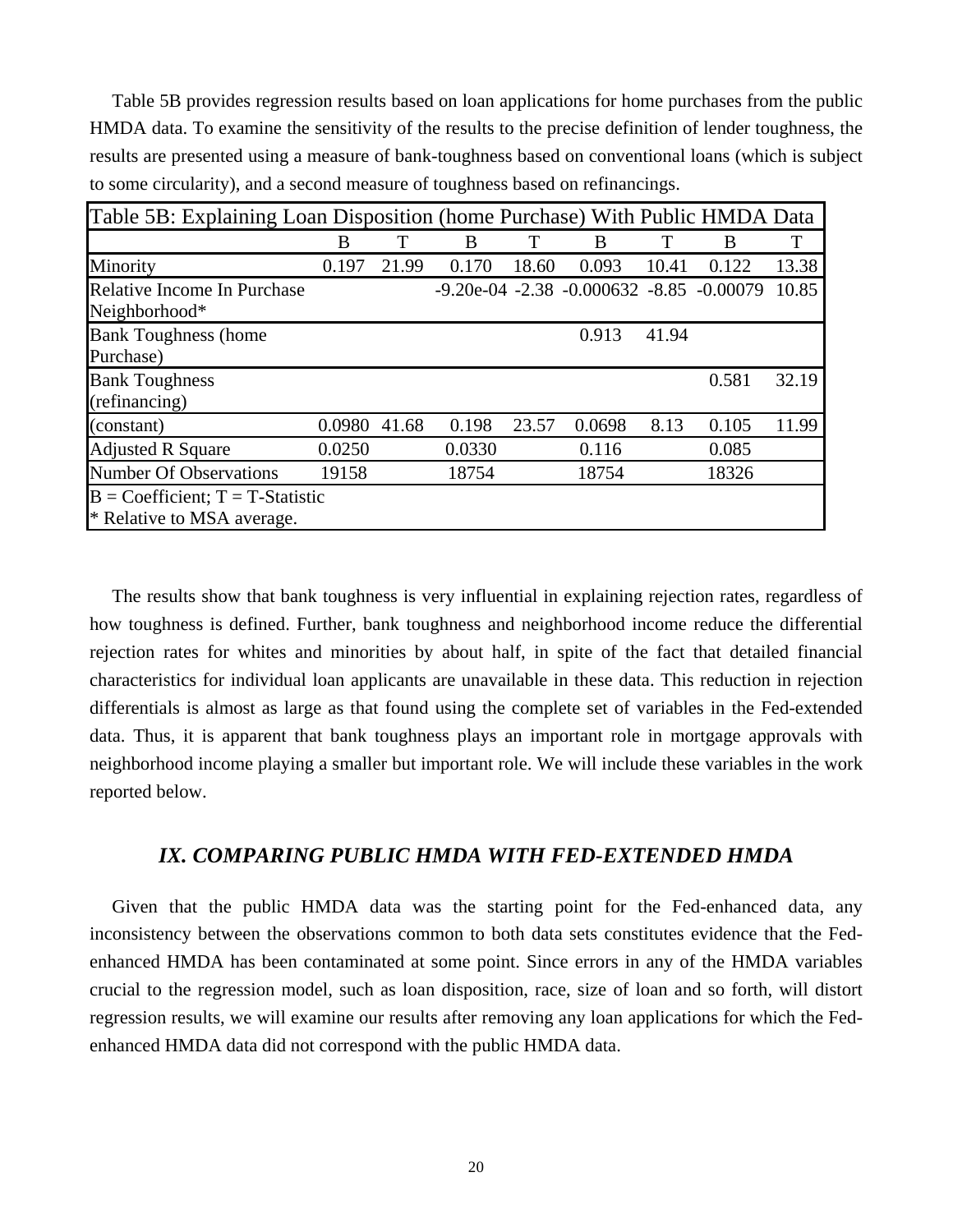#### Matching Fed-enhanced and HMDA Data

l

If the Fed's migration of data somehow alters the base HMDA variables, we are immediately alerted to the possibility of data errors. In this section, we search for observations where the HMDA data did not remain intact after the migration to the Fed-extended data. Given that these observations are likely carriers of contaminated data, they are removed from the sample so as to cleanse the data of this particular type of error.

The public HMDA data include variables on the loan decision, the amount of the loan and the applicant's income, the race and sex of the applicant and co-applicant, and the purchaser of the loan. The values that can be taken by these variables allow for a very large number of possible combinations. In fact, the values of these variables will generally allow each observation to be uniquely identified. Therefore, we can use these variables to construct a key, or unique identifier, for each observation that can be used to match the Fed-extended data with the public HMDA data. Clearly, the key will not be perfect, since there are some instances where the key can not distinguish between several observations in either the public HMDA data or the extended Fed data. Nevertheless, this approach allows most observations in the two data sets to be matched. Appendix 2 provides details of the matching procedure and the determination of unmatched cases.

The key created from these variables was able to uniquely identify 2833 of the 2932 possible extended-Fed observations. Our matching procedure allowed us to match 2174 of these 2833 observations to unique HMDA observations, leaving 659 cases that could not be matched. The imperfect ability of the key to distinguish among several non-uniquely identified cases in the HMDA data set was responsible for 228 cases not being matched. This implies that in 431 cases the Fedextended data did not match up with the public HMDA data.

These 431 unmatched cases are a serious cause for concern. There was every reason to expect that the two data sets would contain identical values for the HMDA variables since the Fed researchers did not endeavor to alter the HMDA data.<sup>43</sup> The large number of unmatched cases appears consistent with the general pattern of data errors found in this data set, presumably caused by the data handling process engineered by the Fed researchers. Can we trust the 431 observations that apparently did not migrate intact from one data set to another? Since the failure of these observations to match the HMDA data is likely to be attributable to errors in the data, the inclusion of these observations could bias any regression results. Therefore, we focus attention on the observations that were consistent with the original HMDA data.

<sup>43</sup> Munnell et. al. (1992) report that they discovered some errors in the HMDA data, such as when one suburban bank discovered that 51 applicants were incorrectly coded as Hispanic. However, the Fed apparently removed questionable HMDA observations from the sample and did not attempt to fix them, since they state that these errors had the effect of reducing the sample size. Therefore, deviations between the Fed data and the HMDA data are not due to intentional Footnote continued on next page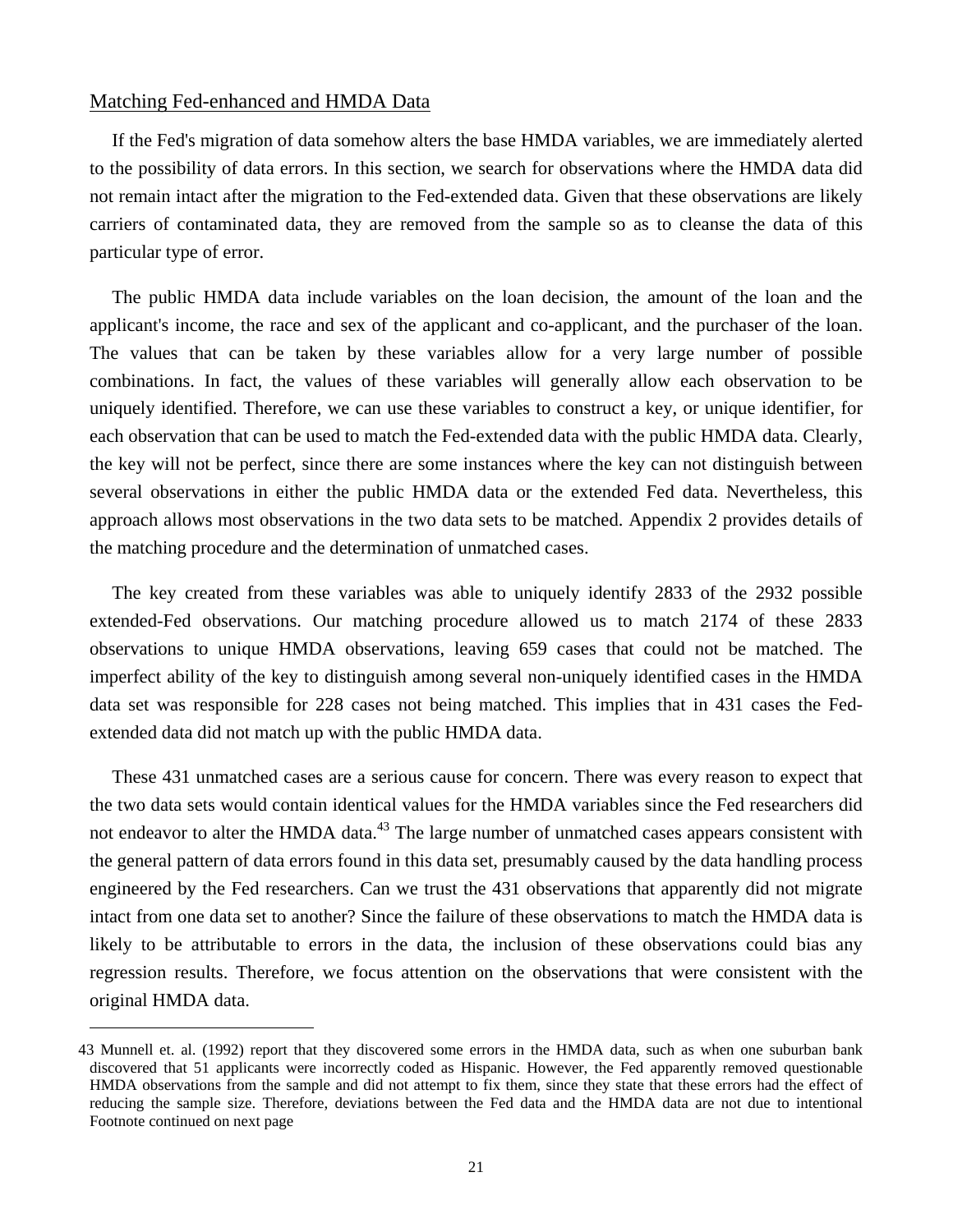| Table 6: Matched Data        |                      |                |  |  |  |  |  |  |  |
|------------------------------|----------------------|----------------|--|--|--|--|--|--|--|
| Variable (mean)              | <b>Whites (1678)</b> | Minority (496) |  |  |  |  |  |  |  |
| <b>Application Rejected</b>  | 0.070                | 0.175          |  |  |  |  |  |  |  |
| Self-employed                | 0.135                | 0.081          |  |  |  |  |  |  |  |
| High Expense To Income Ratio | 0.188                | 0.224          |  |  |  |  |  |  |  |
| High Loan To Value Ratio     | 0.100                | 0.230          |  |  |  |  |  |  |  |
| Income                       | 80.780               | 60.610         |  |  |  |  |  |  |  |

The economic characteristics of the white and minority borrowers included in the 2174 matched cases are generally similar to those of the applicants in the more complete data set, as can be seen from Table 6. Note that the difference in rejection rates for the two groups is 10.5 percentage points, which is quite a bit smaller than for the entire Fed-extended sample, although the ratio of minority to white rejection rates is approximately 2.5:1.

The matched HMDA/Fed-extended data allow us to include information from the original HMDA, such as bank toughness and neighborhood income, as well as all the variables collected by the Fed. Examination of the matched data indicates that observations with unusually high and low interest rates, high loan-to-value ratios, and so forth are still present in the sample.

Before we turn to regression results with these matched data, we note that the measure of toughness used in these regressions was constructed to avoid circularity. The matched Fed observations were removed from the HMDA data, and bank rejection rates were constructed for the remaining observations. These bank rejection rates were then included in the matched data.

#### Results From the Matching Experiment

Table 7 provides the results from the regressions with this matched data set. In the first column we use a specification that closely resembles the Boston Fed's original specification. The minority coefficient in column 1 is only about half as large as for the complete Fed-enhanced sample, indicating that the bias related to inconsistencies in the HMDA data may well play an important role in studies based upon the Fed-extended data set.<sup>44</sup>

Successive enhancements to the regression specification and data cleansing are then applied in the following columns of Table 7. First, in column 2, we add bank toughness and the unable-to-verify-data variable. This reduces to minority coefficient to 2.7% and borderline significance.

changes made to the HMDA data by the Fed.

<sup>44</sup> Note that this smaller differential between minority and white rejection rates should only alter the results if the regression techniques and data are unable to provide an unbiased measure of the relationship between economic characteristics and mortgage decisions.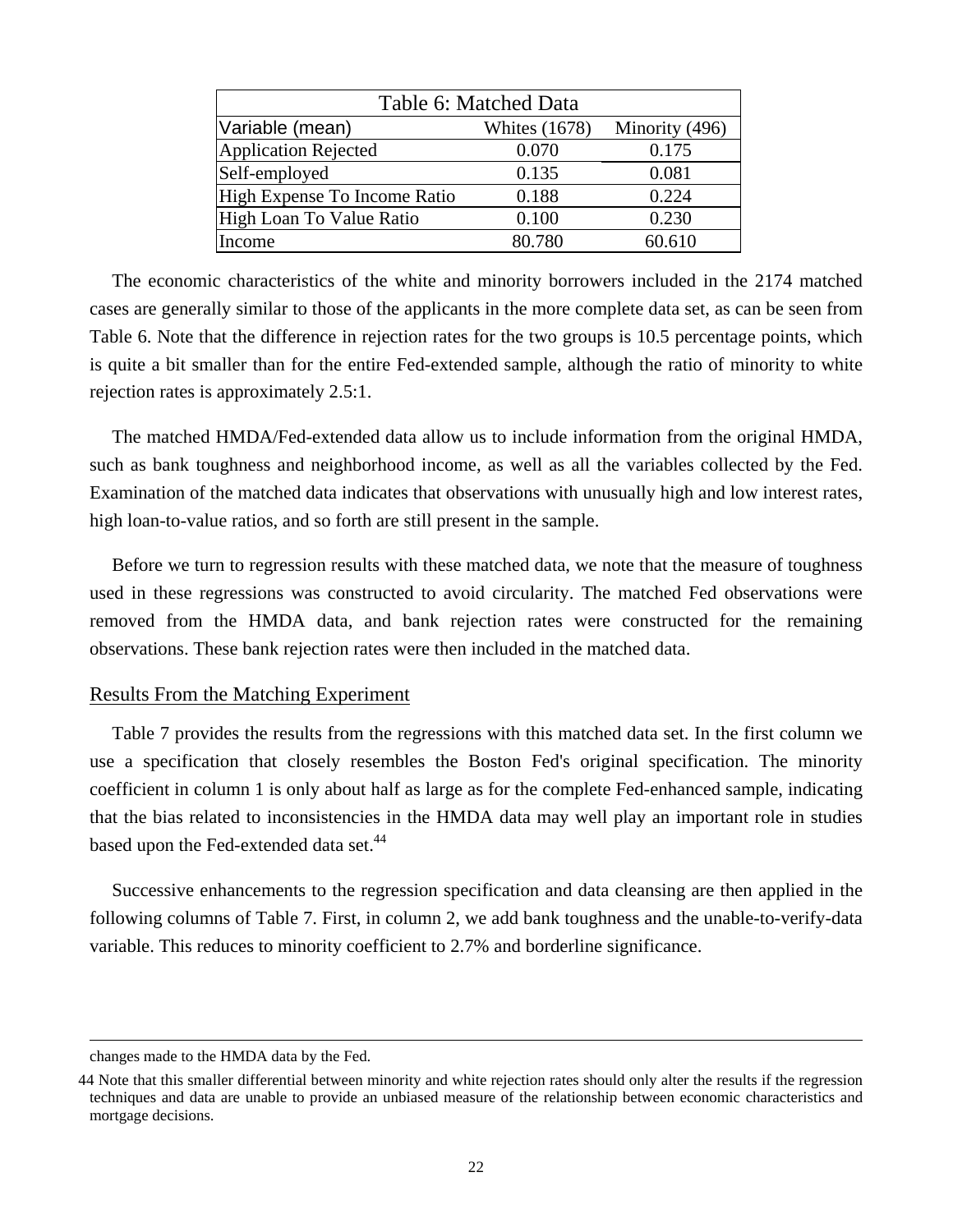|                                       | Table 7: Dependent Variable = 1 If Loan Is Rejected |       |                |       |                |                        |           |                           |  |
|---------------------------------------|-----------------------------------------------------|-------|----------------|-------|----------------|------------------------|-----------|---------------------------|--|
|                                       | Fed-Type                                            |       |                |       |                | Restricting            |           | Replacing Fed Credit      |  |
|                                       | Specification                                       |       | Toughness      |       |                | <b>Observations To</b> |           | <b>History Variables</b>  |  |
|                                       | (1)                                                 |       | And Unable     |       |                | <b>Interest Rates</b>  |           | With Meets-               |  |
|                                       |                                                     |       | To Verify      |       |                | Between 14%            |           | guidelines Variable       |  |
|                                       |                                                     |       | (2)            |       |                | And 5% And             |           | <b>And Interest Rates</b> |  |
|                                       |                                                     |       |                |       |                | Removing 4             |           | Between 12% And           |  |
|                                       |                                                     |       |                |       |                | <b>FDIC Problems</b>   |           | 7%                        |  |
|                                       |                                                     |       |                |       |                | (3)                    |           | (4)                       |  |
| Variable                              | $\bf{B}$                                            | T     | $\overline{B}$ | T     | $\overline{B}$ | $\overline{T}$         | $\bf{B}$  | T                         |  |
| Minority                              | 0.0377                                              | 2.57  | 0.0277         | 2.00  | 0.0156         | 1.07                   | $-0.0065$ | $-0.48$                   |  |
| High Expense To Income                | 0.0333                                              | 2.16  | 0.0330         | 2.28  | 0.0266         | 1.76                   | 0.0154    | 1.08                      |  |
| Ratio                                 |                                                     |       |                |       |                |                        |           |                           |  |
| Loan To Value Ratio                   | 0.0832                                              | 3.46  | 0.0684         | 3.01  | 0.1611         | 4.47                   | 0.1489    | 4.25                      |  |
| Denial Of Mortgage<br>Insurance       | 0.7038                                              | 12.48 | 0.6744         | 12.69 | 0.6830         | 12.27                  | 0.6251    | 12.00                     |  |
| <b>Obligation To Income Ratio</b>     | 0.0023                                              | 3.36  | 0.0018         | 2.76  | 0.0015         | 2.01                   | 0.0020    | 2.71                      |  |
| Self-employment                       | 0.0646                                              | 3.73  | 0.0631         | 3.87  | 0.0649         | 3.77                   | 0.0476    | 2.88                      |  |
| Neighborhood                          | $-0.0004$                                           | 2.00  | $-0.0003$      | 1.60  | $-0.0003$      | 1.37                   | $-0.0003$ | 1.83                      |  |
| Multifamily Home                      | 0.0364                                              | 2.10  | 0.0308         | 1.89  | 0.0222         | 1.24                   | 0.0311    | 1.90                      |  |
| <b>Consumer Credit Problem</b>        | 0.0257                                              | 7.21  | 0.0225         | 6.68  | 0.0224         | 6.38                   |           |                           |  |
| Mortgage Credit Problem               | 0.0133                                              | 1.22  | 0.0088         | 0.85  | 0.0037         | 0.34                   |           |                           |  |
| Public Credit Problem                 | 0.2196                                              | 9.66  | 0.2040         | 9.51  | 0.2039         | 9.18                   |           |                           |  |
| (bankruptcy)                          |                                                     |       |                |       |                |                        |           |                           |  |
| <b>Toughness Of Bank</b>              |                                                     |       | 0.6261         | 8.88  | 0.6332         | 8.67                   | 0.4390    | 6.21                      |  |
| <b>Unable To Verify Data</b>          |                                                     |       | 0.4055         | 13.71 | 0.3812         | 12.01                  | 0.2628    | 8.47                      |  |
| Loan Meets Credit                     |                                                     |       |                |       |                |                        | $-0.5344$ | $-23.45$                  |  |
| Guidelines                            |                                                     |       |                |       |                |                        |           |                           |  |
| (constant)                            | $-0.1330$                                           | 3.26  | $-0.1851$      | 4.74  | $-0.2345$      | 5.26                   | 0.3640    | 7.58                      |  |
| <b>Adjusted R Squared</b>             | 0.1940                                              |       | 0.2850         |       | 0.2730         |                        | 0.4020    |                           |  |
| # Of Observations                     | 2174                                                |       | 2174           |       | 1979           |                        | 1722      |                           |  |
| $B = Coefficient$ ; $T = T-Statistic$ |                                                     |       |                |       |                |                        |           |                           |  |

Next, we remove the FDIC misclassifications that remain in the data. The nature of the FDIC reported misclassifications for the original Fed-extended and our matched Fed-HMDA sample are reported in the Table 8. Note that almost all of the serious errors found by Horne appear to come from the sample of applications that do not match the HMDA data. Therefore, there are only four remaining FDIC errors to remove. Removing the four FDIC indicated misclassified rejections lowers the coefficient to 2.1% and the t-statistic to 1.55, though to save space we do not report this complete regression in the table.

Second, we attempt to restrict the sample to more reasonable interest rates. First we limit our observations to those with interest rates between 5% and 14%, which lowers the minority coefficient to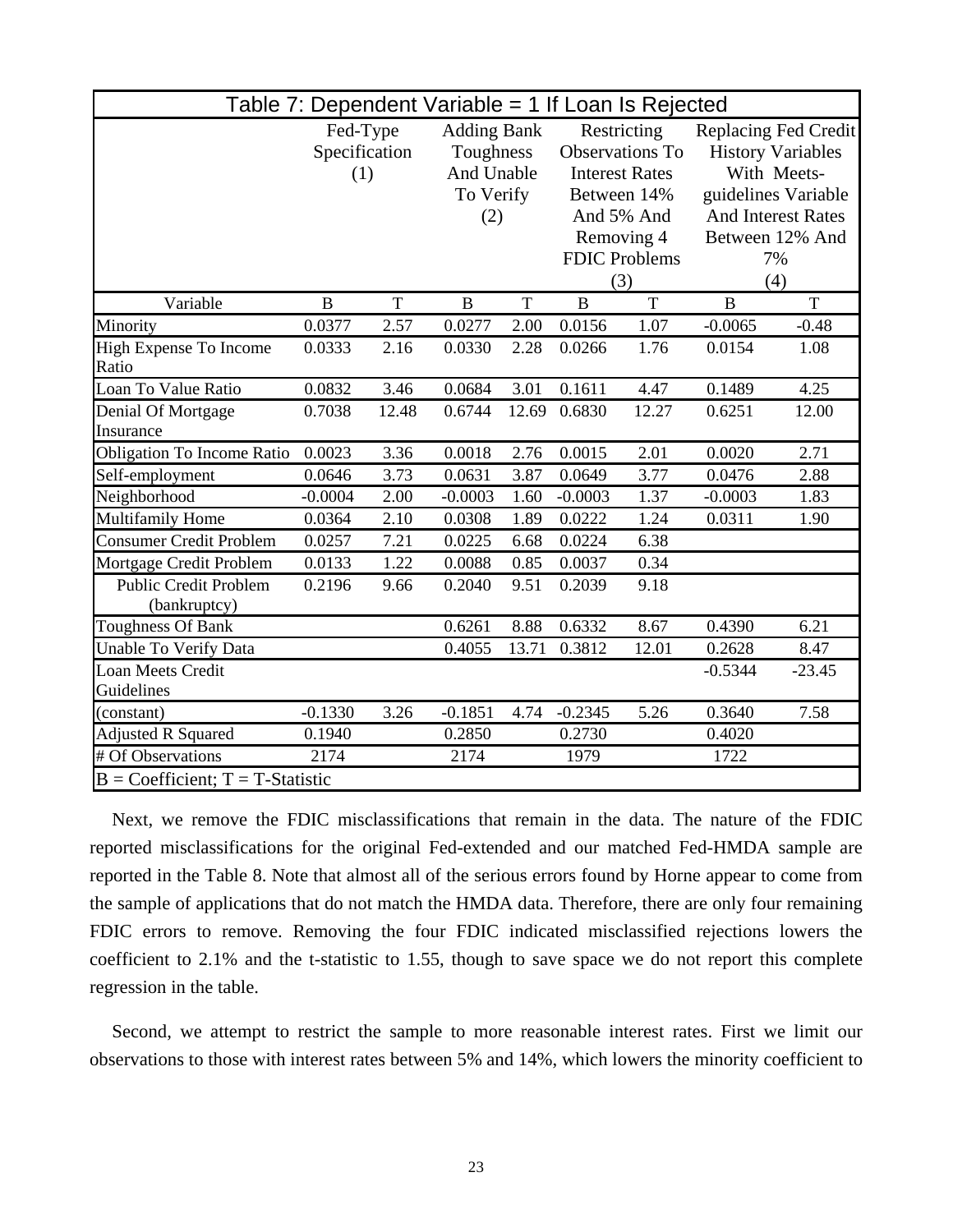1.6% and the T-Statistic to  $1.07<sup>45</sup>$  Further limiting observations to those with interest rates between 7% and 12% lowers the coefficient to 1%, and the T-Statistic to .66 (This regression is also not shown).

| Table 8                                    |            |              |
|--------------------------------------------|------------|--------------|
| <b>Type Of Misclassification</b>           | Fed Sample | Matched Fed- |
| Withdrawn By Applicant                     |            |              |
| <b>Counter Offer</b>                       |            |              |
| <b>Rejected By Special Program Because</b> |            |              |
| <b>Really Approved</b>                     |            |              |
| <b>Number Of Misclassifications</b>        | 26         |              |
| <b>Number Of Observations</b>              | 2932       | 2174         |

Finally, replacing the Boston Fed credit history variable with the meets-guidelines variable lowers the coefficient to -.6% with a T-Statistic of -.47.

What can we conclude from the sample of observations for which the HMDA variables are correctly reported in the Fed-enhanced data set? First, this cleansing of the data provides results of the same general variety as the earlier attempts at cleansing the data. Clearly, given the likelihood of errors in the remaining data, there is little or no support for the hypothesis that mortgage lenders systematically discriminate against minorities. Taking our results in combination with our understanding that noise might very well bias upward the coefficient measuring discrimination, there is even a hint that mortgage lenders might favor minority applicants. We caution, however, that these results can not warrant such a conclusion at this time.

## *X. CONCLUSION*

There are good economic reasons to be skeptical of claims that lenders discriminate against minorities in their approval of mortgage applications. Discriminators who would turn down a good loan harm themselves by turning down a profit opportunity. Further, the current regulatory climate has put great pressure on mortgage lenders to ensure that discrimination is not practiced by its employees.

The support for the belief that banks discriminate is based largely on the data constructed by the Boston Fed. Yet we have shown this data set to be deeply flawed in a way that is likely to bias the results. Although some other researchers believe that the errors in the data can be repaired and that

<sup>45</sup> This is the imputed interest rate adjusted for property tax and insurance.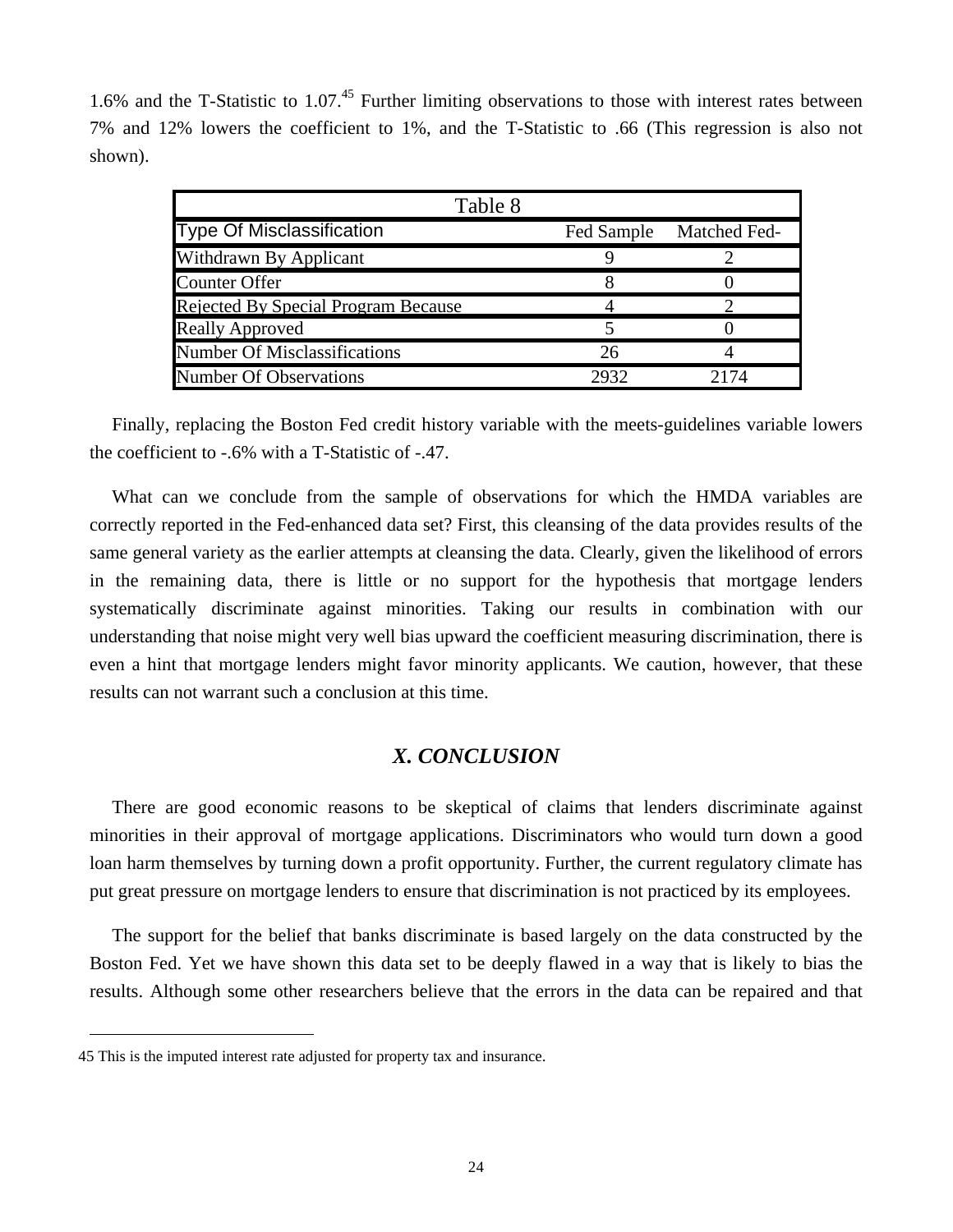such repaired data support the conclusion of the Boston Fed, our analysis of this data indicates otherwise. Our reworking of the data provides no evidence for the conclusion that banks systematically discriminate against minority groups. But we find it unreasonable to think that we or anyone else can fully discover all the errors in this data with the techniques at hand. It seems imprudent, to us, to base any policy decisions on analyses of these data.

Unfortunately, the Boston study has had a tremendous influence on public policy, perhaps because it comes from a major government agency with a major publicity apparatus. Its recent publication in a leading economics journal can only increase its standing. Listen to Lawrence Lindsay's assessment made after being informed of the numerous problems with the study: "The study may be imperfect, but it remains a landmark study that sheds an important light onto the issue of potential discrimination in lending."46

Spokesmen for the banking industry have been relatively silent during this debate. Their public actions have been largely limited to statements of repentance, payments of money to minority organizations, and promises to develop new techniques for marketing loans to the minority community, such as the euphemistically named 'flexible underwriting standards'.47 Although their silence might be taken as an admission of guilt, other forces in the regulatory climate have operated to constrain bankers from acting any differently. Thus, serious academic studies are the only method for determining the truth of the matter.

If we are correct, the media frenzy associated with the release of the HMDA data every year has been largely counterproductive for achieving an even playing field in the mortgage market. The "progress" that has been made in "helping" minorities may not be progress at all. After the warm and fuzzy glow of "flexible underwriting standards" has worn off, we may discover that they are nothing more than standards that led to bad loans. Certainly, a careful investigation of these underwriting standards is in order. If the "traditional" bank lending processes were rational, we are likely to find, with the adoption of flexible underwriting standards, that we are merely encouraging banks to make unsound loans. If this is the case, current policy will not have helped its intended beneficiaries if in future years they are dispossessed from their homes due to an inability to make their mortgage payments. It will be ironic and unfortunate if minority applicants wind up paying a very heavy price for a misguided policy based on badly mangled data.

Finally, we must ask whether this type of problem is endemic to other studies of discrimination. If imperfect data tend to cause findings of discrimination where none may occur, then extreme vigilance is required by those conducting such studies to ensure that the data used are pristine. Have researchers taken sufficient care in their creation and use of data? Are the data used sufficiently good proxies for

<sup>46</sup> Correspondence dated March 1, 1994.

<sup>47</sup> See Hansell [1993].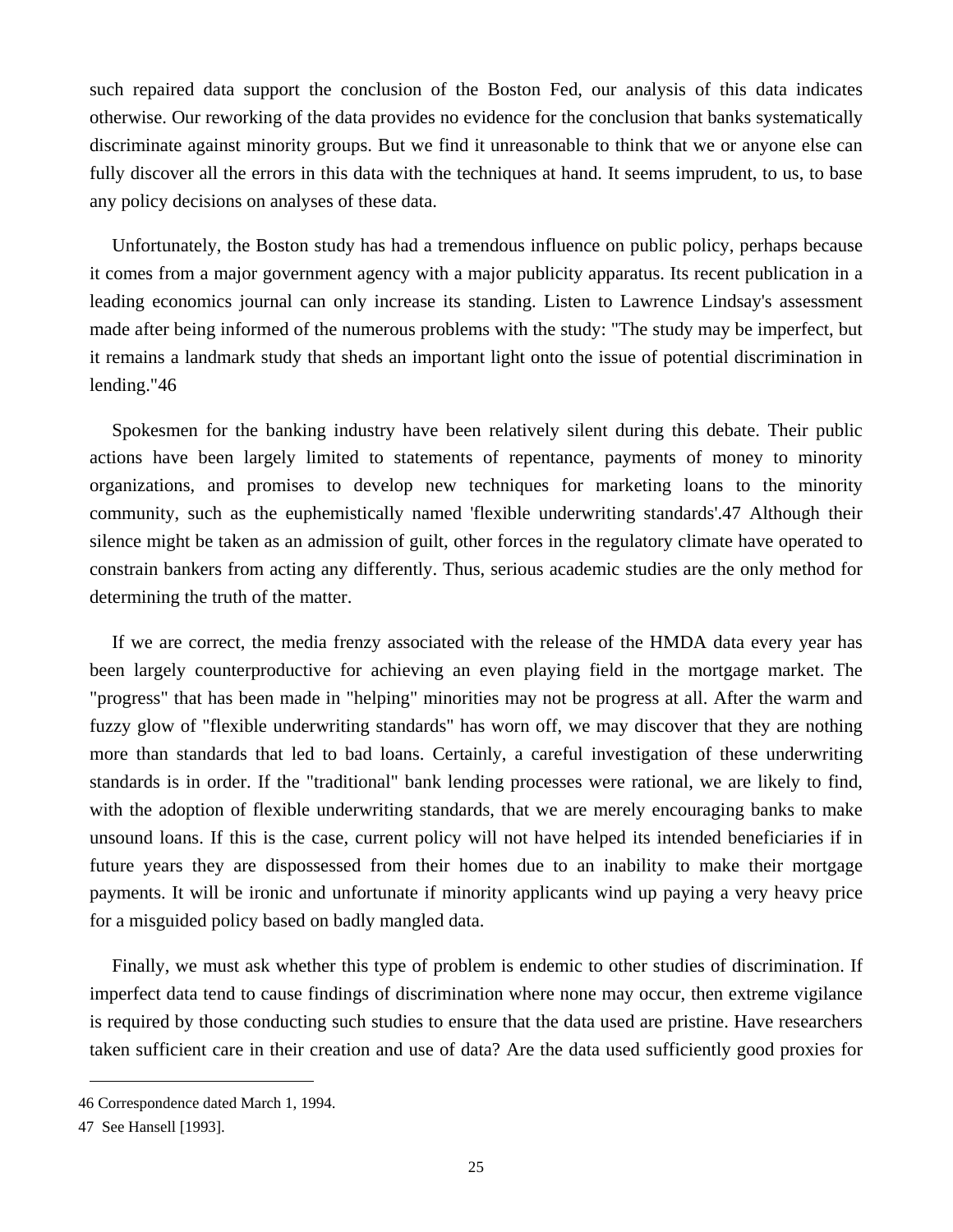the purposes to which they are put? At this time we can only ask the question -- others will have to provide the answers.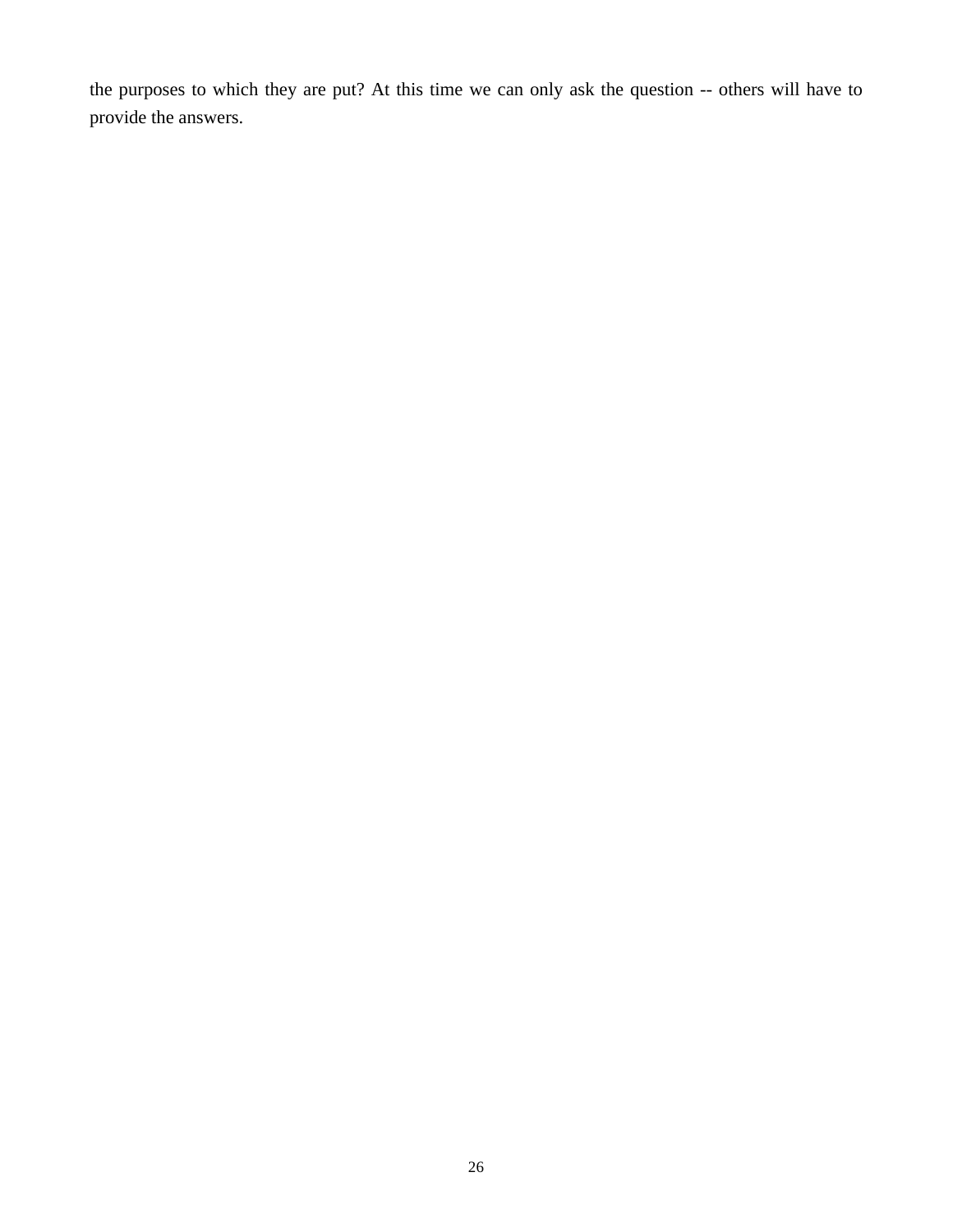#### References

- Bacon, Kenneth and Putka, Gary, "Shawmut's Plan For Acquisition Rejected By Fed," Wall Street Journal, November 16, 1993, Pg. 1.
- Becker, Gary., Nobel Lecture: The Economic Way of Looking At Behavior, Journal Of Political Economy, June 1993a, 1-.
- Becker, Gary., "The Evidence Against Banks Doesn't Prove Bias," Business Week, April 19, 1993b, Page 18.
- Blumenthal, Karen, "Home-mortgage Delinquencies Are Steadily Inching Upward," Wall Street Journal, 11 June 1996, Interactive Edition.
- Browne, Lynn. E., And Tootell, Geoffrey M. B. "Mortgage Lending In Boston -- A Response To The Critics," New England Economic Review, Sept. 1995, 53-78.
- Carr, James H., And Megbolugbe, Isaac, F., "The Federal Reserve Bank Of Boston Study On Mortgage Lending Revisited," Office Of Housing Research, Fannie Mae, November 1993.
- Federal Reserve Bank Of Boston, "Closing The Gap: A Guide To Equal Opportunity Lending", 1993.
- Glennon, Dennis And Stengel, Mitchell "An Evaluation Of The Federal Reserve Bank Of Boston's Study Of Racial Discrimination In Mortgage Lending, Office Of The Comptroller Of The Currency, Working Paper 94-2, April 1994.
- Hansell, Saul, "Shamed By Publicity, Banks Stress Minority Mortgages," New York Times, August 30, 1993, Page C1.
- Hirsch, James, "Critics Say A Well-intentioned Loan Plan Helped Minorities Buy Overpriced Homes;" Wall Street Journal, July 20, 1995, Page B1.
- Horne, David K., "The Role Of Race In Mortgage Lending," Fdic Banking Review, Spring/summer 1994.
- Hunter, William C. and Walker, Mary B., "The Cultural Affinity Hypothesis And Mortgage Lending Decisions, Working Paper, Federal Reserve Bank Of Chicago, July 1995.

Leong, Thomas "

- Liebowitz, Stan "A Study That Deserves No Credit", Wall Street Journal, September 1, 1993.
- Liebowitz, S. J. "What Do Census Price-cost Margins Measure?," Journal Of Law And Economics, October, 1982, 231-246.
- Munnell, A., Browne, L., Mceneaney, J., Tootell, G., Mortgage Lending In Boston: Interpreting Hmda Data, Federal Reserve Bank Of Boston, Working Paper # 92-1, October 1992.
- Munnell, A., Tootell, G., Browne, L., Mceneaney, J., "mortgage Lending In Boston: Interpreting Hmda Data", American Economic Review, March 1996, Pp. 25-54.
- Rosenblatt, Eric "A Reconsideration Of Discrimination In Mortgage Underwriting With Data From A National Mortgage Bank." Working Paper Presented at Conference On Discrimination In Financial Services, Chicago Fed, March 1996.
- Wilke, John "Giving Credit: Mortgage Lending To Minorities Shows A Sharp Increase In 1994," Wall Street Journal, February 13, 1996, Page 1.
- Young, Ernie, "Acorn Study Reports Falling Rate Of Mortgage Loans For Minorities ", Philadelphia Daily News, September 12, 1997.
- Yezer, Anthony M., Robert F. Phillips And Robert P. Trost "Bias In Estimates Of Discrimination And Default In Mortgage Lending: The Effects Of Simultaneity And Self-Selection", Journal Of Real Estate Finance And Economics, Vol. 9 (3), 1994, 197-216.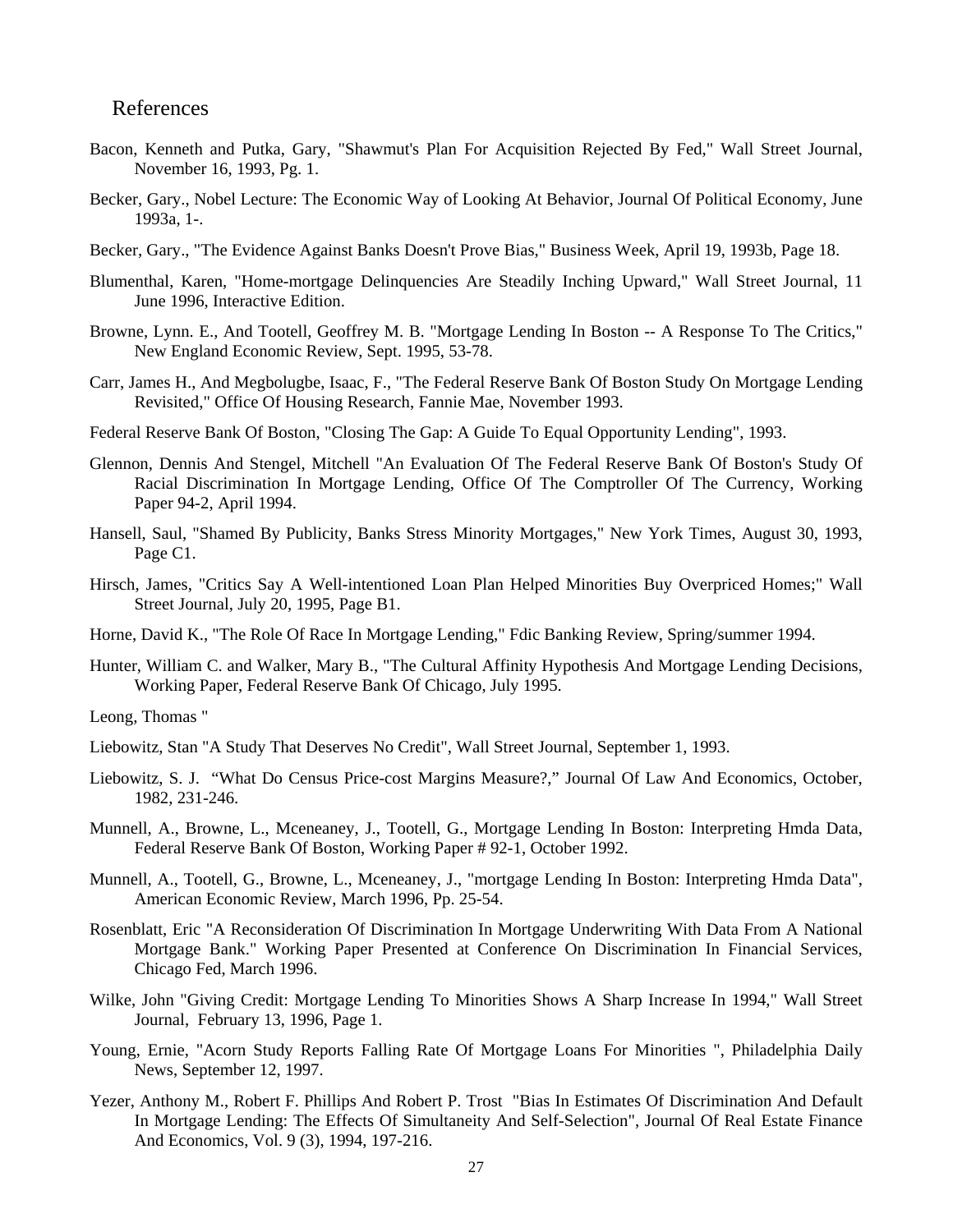Zandi, Mark "Boston Fed's Study Was Deeply Flawed," American Banker, August 29, 1993.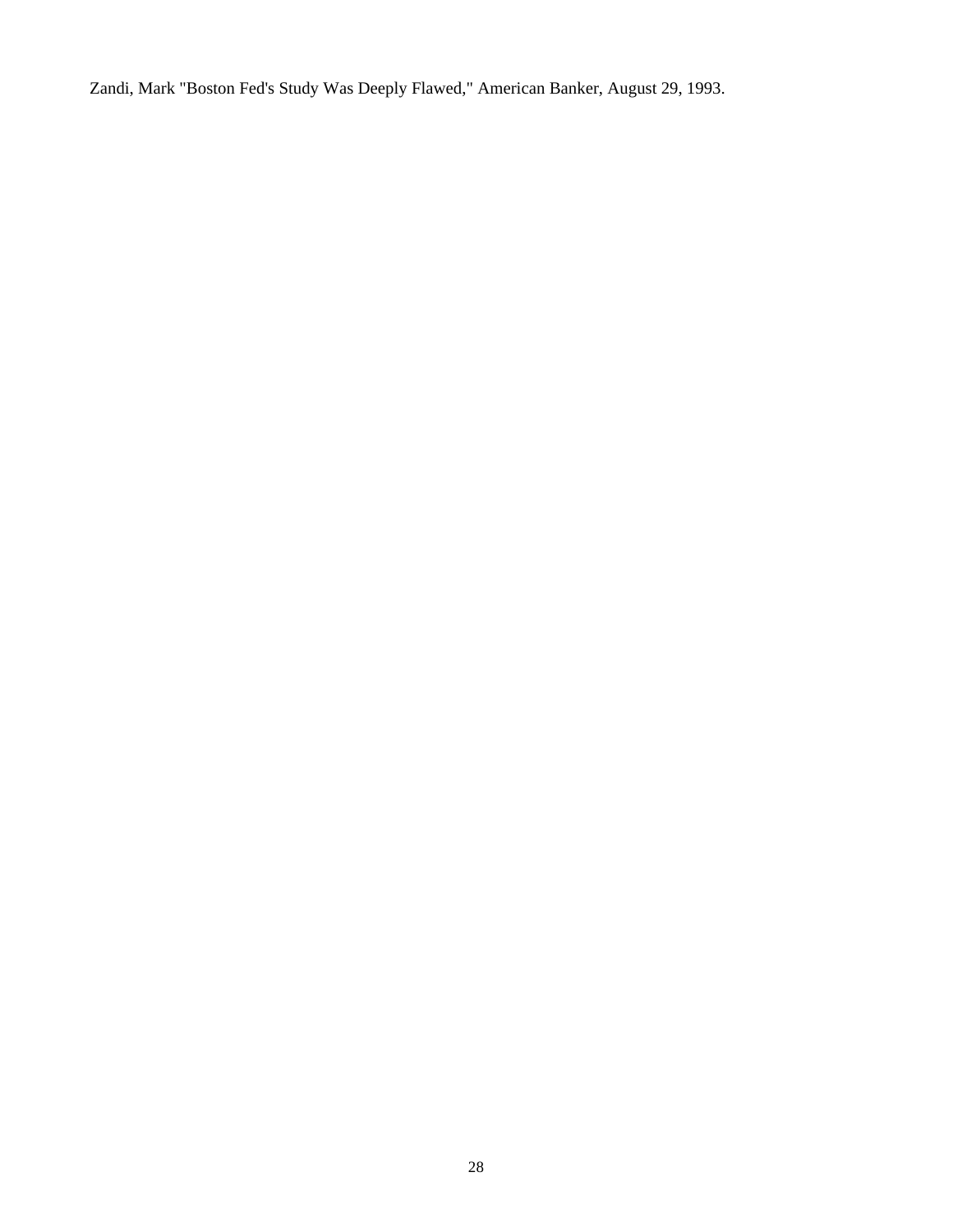# *Appendix 1: Internal Inconsistencies In The Data - Critique, Response, Rejoinder*

The following is a listing of the internal inconsistencies that we encountered with the data. After listing each data "error" we describe the response put forward by the Boston Fed researchers when they have done so, and then provide our reply. Although we get the last word here, we believe that we have accurately reflected the arguments of the Fed researchers.

#### *Interest Rates*

Both the term of the loan and the monthly payments are included in the Boston Fed data, allowing us to calculate an interest rate on the each of the loans in the data set. Since the monthly payment generally includes taxes and insurance, our calculated interest rate will overstate the actual interest rate on the loan, although we attempt to ameliorate this bias as described below.

We discovered dozens, if not hundreds, of observations for which our imputed interest rates were either too high or too low to be believed. The majority of errors appeared to be in either the amount of the loan application or in the reported monthly housing expenditure. Since both of these variables are used to compute other variables that are central to the statistical analysis (the expense ratio and loan-tovalue ratio), these cases must be classified as serious transcription errors.

For example, we found many loans with interest rates well above market. There were 155 loans with interest rates above 16 per cent and 60 loans with interest rates above 20%.

Table A1 lists a few loans with very high imputed interest rates (found in the first column) ranging from 42% to 85%. Most readers will recognize these rates as being outlandish.

|          | Table A1: Some Applications With Unreasonably High Interest Rates |         |         |          |         |           |           |  |  |  |  |
|----------|-------------------------------------------------------------------|---------|---------|----------|---------|-----------|-----------|--|--|--|--|
| Imputed  | <b>Net</b>                                                        | Loan    | Loan To | Monthly  | Yearly  | Appraised | Corrected |  |  |  |  |
| Interest | Worth                                                             | Amount  | Value   | Mortgage | Income  | Value of  | Interest  |  |  |  |  |
| Rate     |                                                                   |         | Ratio   | Expense  |         | Home      | Rate      |  |  |  |  |
| 42%      | $-1,000$                                                          | 77,000  | 0.20    | 2,691    | 120,000 | 386,000   | 34%       |  |  |  |  |
| 44%      | $-357,000$                                                        | 103,000 | 0.67    | 3,792    | 277,000 | 155,000   | 42%       |  |  |  |  |
| 49%      | 103,800                                                           | 40,000  | 0.28    | 1,638    | 32,000  | 142,000   | 44%       |  |  |  |  |
| 55%      | 56,000                                                            | 29,000  | 0.21    | 1,336    | 61,000  | 140,000   | 48%       |  |  |  |  |
| 58%      | $-34,000$                                                         | 26,000  | 0.20    | 1,260    | 66,000  | 130,000   | 51%       |  |  |  |  |
| 61%      | 174,900                                                           | 48,000  | 0.15    | 2,421    | 87,000  | 325,000   | 50%       |  |  |  |  |
| 65%      | 230,000                                                           | 43,000  | 0.15    | 2,319    | 91,000  | 288,000   | 55%       |  |  |  |  |
| 70%      | 106,600                                                           | 40,000  | 0.15    | 2,324    | 60,000  | 270,000   | 60%       |  |  |  |  |
| 85%      | 43,000                                                            | 9,000   | 0.15    | 636      | 28,000  | 62,000    | 74%       |  |  |  |  |

Although property taxes and insurance are included in the monthly payments, thus overstating the true interest rates, it seemed unlikely that property taxes and insurance could even begin to account for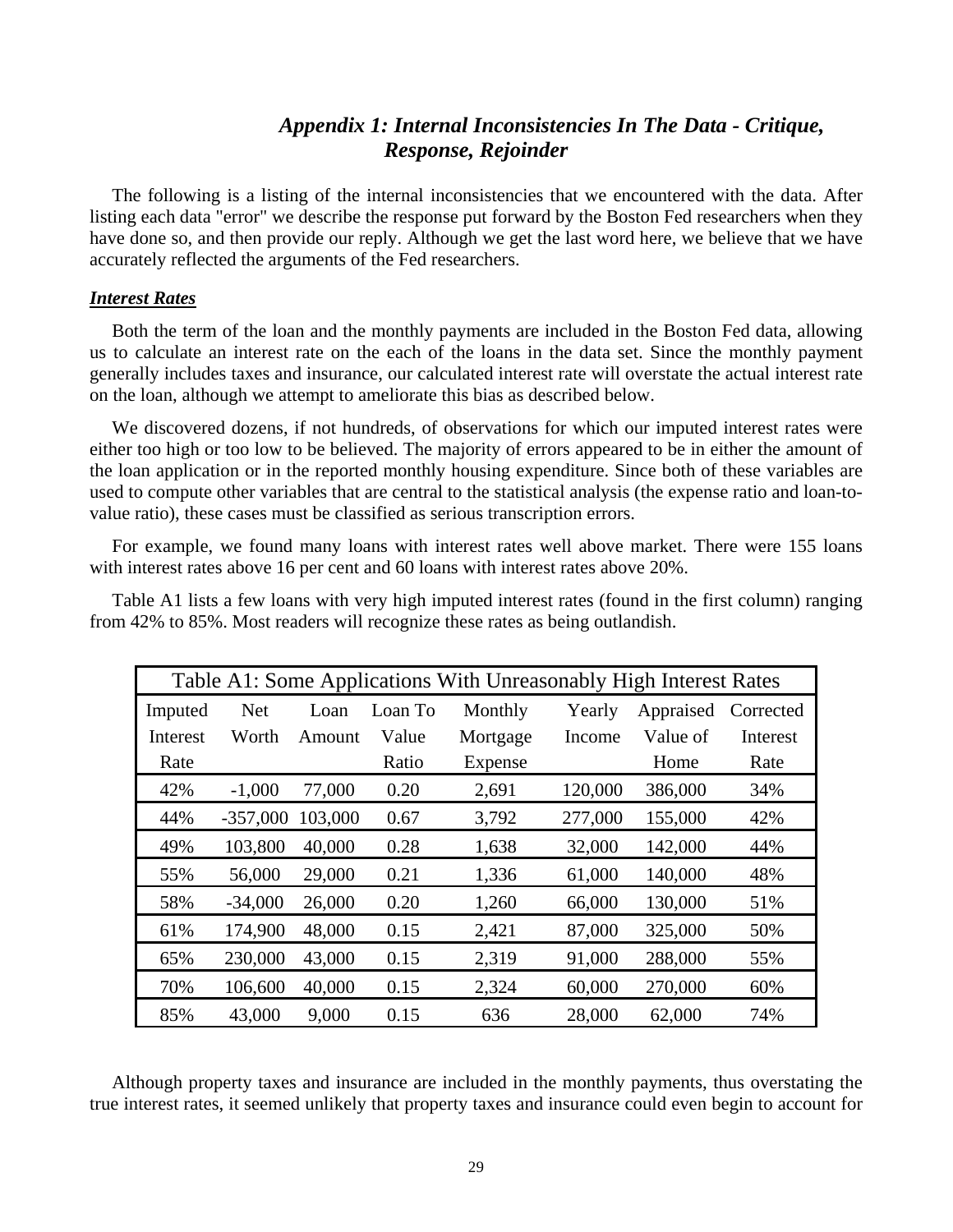the very high interest rates that appear in these observations.48 In a previous correspondence to the Federal Reserve's Board of Governors, however, Tootell had claimed that these high interest rates were due entirely to the inclusion of property taxes and insurance:

> Low loan-to-value ratios make the housing expense for these applications seem high given the loan amount, simply because the taxes and insurance premiums on a house with a small loan relative to its value are a large percentage of the housing expense. Thus using the housing expense to impute the interest rate is completely invalid for observations with low loan-to-value ratios.49

Browne and Tootell largely repeat this:

This [imputing interest rates] is a rough technique and will not work for multi-unit properties or properties for which the mortgage loan is small in relation to other elements of housing expenses... Almost all the imputed rates that they [Day and Liebowitz] find are too high involve properties for which the loan-to-value ratios are very low (less than 35 percent) In a few cases the term of loan may be incorrect, throwing off imputations of interest rates.<sup>50</sup>

It is true that imputed interest rates for loans with loan-to-value ratios might appear unreasonably high due to the relatively greater fraction of the monthly payment that is attributable to taxes and insurance. But first note that it is definitionally true that when interest rates are too high then either the payment is too high, or the loan amount too low. Thus, it would not be surprising that loan-to-value ratios are frequently small for this group of applications if the loan amount is understated.

Most importantly, however, we can examine directly the impact of property taxes and insurance. Browne and Tootell apparently think that the possibility that high interest rates might be explained in this manner is sufficient to conclude that they are. But they did not examine whether insurance and property taxes actually did account for the unreasonably high interest rates.

As it turns out, the property tax rate in the Boston Area is publicly available information, and typical insurance payments can be easily approximated. The last column in Table A1 provides interest rates adjusted exactly in this manner. Note that although this adjustment does lower the imputed interest rates somewhat, the adjusted rates are still far in excess of the rates prevailing in the mortgage market during the sample period, and in fact, in any period that we are familiar with. The most plausible explanation for the extreme levels of these imputed rates is a serious error in either the reported amount of the loan or the estimated monthly payment.<sup>51</sup>

Naturally, there are similar problems with very low interest rates, as shown in Table A2. Here we have a set of loans with negative interest rates (there are 47 such loans in the data, and 68 if we adjust for taxes and insurance) which are part of a larger set of loans with interest rates that, from the point of view of the consumer, are simply too good to be true. For example, there are 100 fixed rate loans with imputed rates below 7% (unadjusted for taxes and insurance) and 202 fixed rate loans with rates below 7% (adjusted for taxes and insurance), at a time when interest rates were in the vicinity of 10%.

<sup>48</sup> We had a footnote about the impact of property taxes and insurance in our earliest working paper.

<sup>49</sup> Page 2 in a memo from Geoff Tootell dated January 20, 1994, sent to Laurence Lindsay.

<sup>50</sup> Page 74 in Browne and Tootell

<sup>51</sup> The property tax rate for Boston in 1993 was 1.4%, which we were told was higher than the 1990 property tax rate since housing prices had increased, so we set it at 1.3%. We also examined the "Places Rated" almanac to determine the highest property rates in the country, which, if used, would not have altered our conclusions. We set the insurance rate at .5%.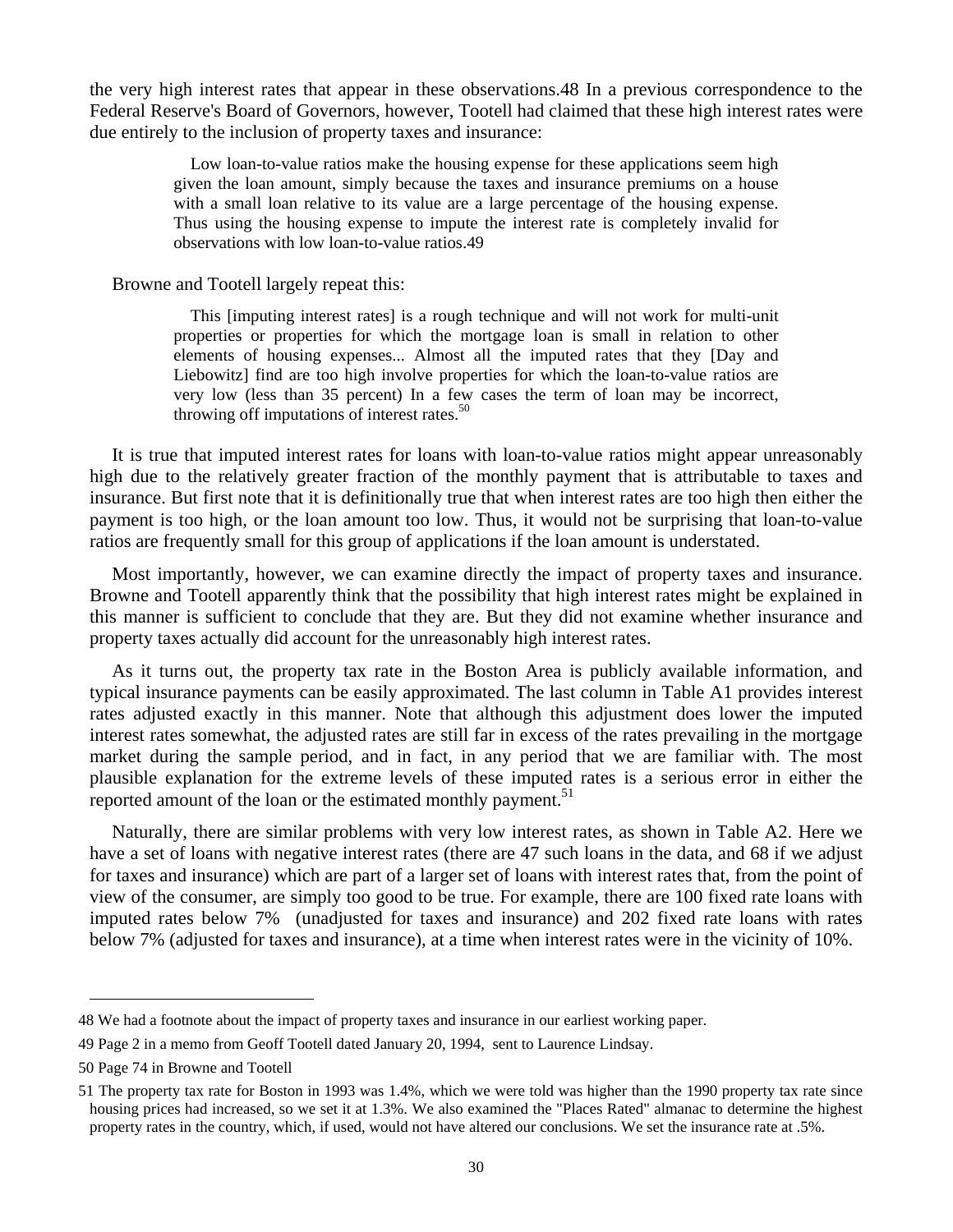|         | Table A2: Some Applications With Unreasonably Low Interest Rates |         |          |          |          |        |          |  |  |  |  |
|---------|------------------------------------------------------------------|---------|----------|----------|----------|--------|----------|--|--|--|--|
| Loan    | Loan                                                             | Imputed | Loan     | Monthly  | Expense/ | Yearly | Value Of |  |  |  |  |
| Amount  | To                                                               | Rate    | Term     | Mortgage | Income   | Income | Home     |  |  |  |  |
|         | Value                                                            |         | (months) | Expense  |          |        |          |  |  |  |  |
| 145,000 | 0.73                                                             | $-109%$ | 36       | 441      | 6        | 85,000 | 199,000  |  |  |  |  |
| 400,000 | 0.55                                                             | $-533%$ | 12       | 154      | 8        | 34,000 | 730,000  |  |  |  |  |
| 125,00  | 0.58                                                             | $-10%$  | 360      | 50       | 32       | 50,000 | 217,000  |  |  |  |  |
| 55,000  | 0.50                                                             | $-8\%$  | 180      | 156      | 4        | 97,000 | 110,000  |  |  |  |  |
| 184,000 | 0.94                                                             | $-6%$   | 360      | 188      | 5        | 52,000 | 195,000  |  |  |  |  |
| 802,000 | 6.68                                                             | $-5\%$  | 360      | 1024     | 31       | 58,000 | 120,000  |  |  |  |  |
| 182,000 | 0.93                                                             | $-3%$   | 360      | 301      | 32       | 32,000 | 196,000  |  |  |  |  |
| 183,000 | 1.11                                                             | $-3\%$  | 360      | 306      | 10       | 42,000 | 165,000  |  |  |  |  |
| 75,000  | 0.43                                                             | $-2\%$  | 360      | 160      | 25       | 76,000 | 175,000  |  |  |  |  |
| 60,000  | 0.35                                                             | $-2\%$  | 300      | 162      | 4        | 80,000 | 170,000  |  |  |  |  |

Upon examining the data, it is clear that for some of the most outrageous interest rates, the reported loan term most likely has a digit missing, as the loan term is indicated to be 18 or 36 months (20 such loans), although it is conceivable that we could have some very short balloon payments. In other instances, the loan amount, or monthly payment must be incorrectly recorded.

Once again, Browne and Tootell put forward an explanation:

 Almost all of the imputed rates that they [Day and Liebowitz] conclude are too low involve two-to-four-unit properties, for which the housing expense is reduced by rental income.<sup>52</sup>

There are two types of errors indicated in this explanation. As a factual matter, of 47 loans with negative interest rates, defined without adjusting for insurance and taxes so as to be consistent with Browne and Tootell, only 10 are multi-unit properties. For 80 loans with interest rates below 4%, only 30 are multi-unit homes. Thus not even a majority, to say nothing of Browne and Tootell's "almost all", are two-to-four unit properties. Three of the loans in the table above are multi-unit homes.

Browne and Tootell state that for multi-unit homes, banks reduce the monthly payment on the mortgage by the expected rental income. This is possible, but if it were true as a general rule we should expect to see that multi-unit homes would have below normal interest rates and, as well, four unit homes should have lower interest rates than three unit homes, and so forth. In fact, what we find is that four-unit homes have higher imputed interest rates than single family homes, (12.2% to 10.6%) whereas two and three unit homes have average imputed rates of 9.2% and 9.3%. What actually appears to happen in this market is that banks sometimes reduce the monthly payment by the rental amount when that is necessary to help get the loan approved.

This leads to a serious conceptual error in the econometrics. Since rent from tenants is sometimes subtracted from monthly payments and sometimes added to income, two economically indistinguishable applications for multi-unit homes might have very different measured income and monthly housing payments. One application might add rental income to the denominator of the

<sup>52</sup> Browne and Tootell, page 74.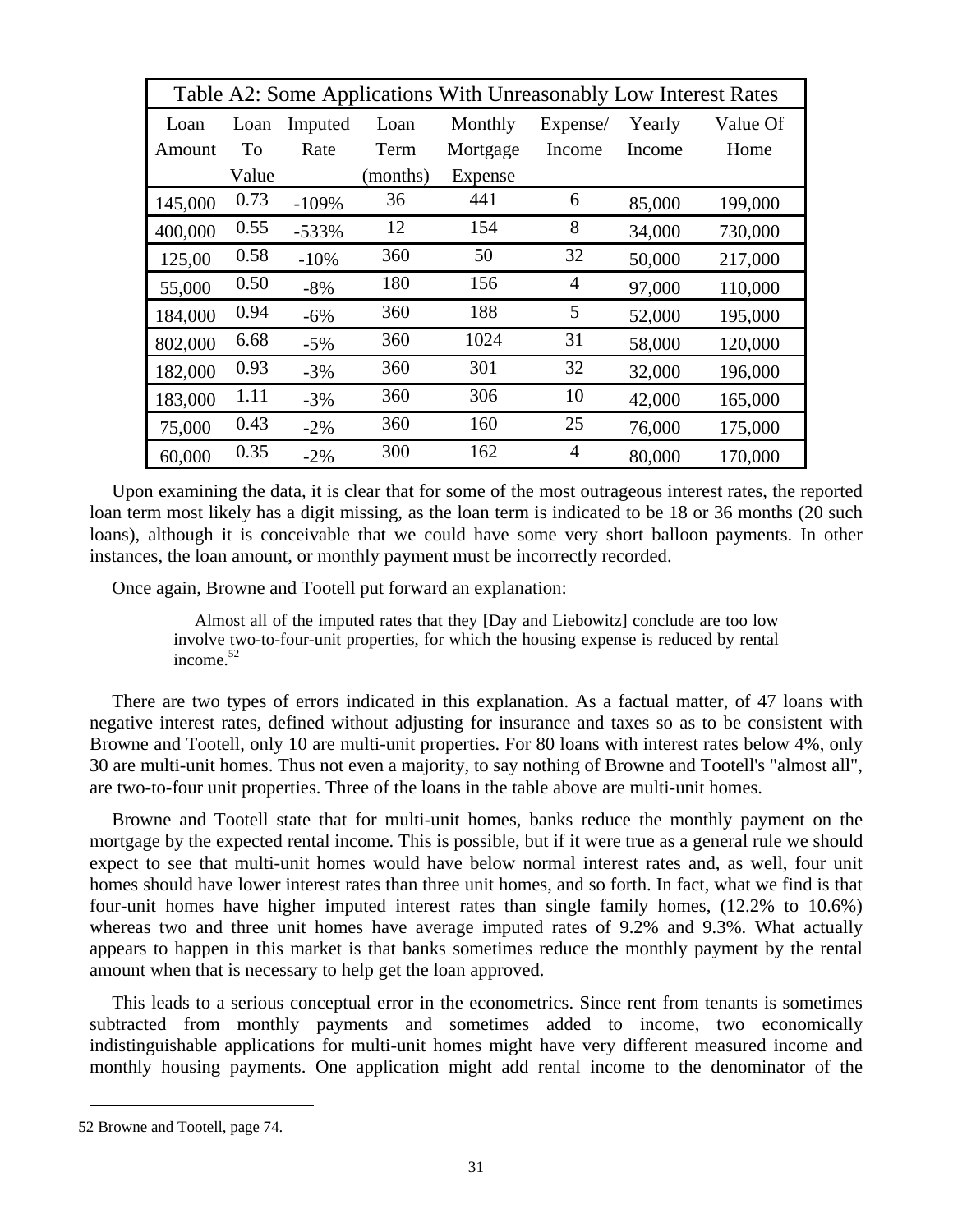obligation ratio, the other might subtract it from the numerator. When the ratio of mortgage payments to income is constructed in these two different ways how can any analysis using the ratio as an independent variable be expected to provide useful results? One answer might be to remove multi-unit homes from the analysis as we had suggested in earlier work, but Browne and Tootell warn us "splitting the sample is not justified."<sup>53</sup> They apparently never realized that their own analysis requires that they do exactly that.

#### *Loans Rejected And Sold*

There were 44 mortgages that were classified as rejections although they were also classified as having been sold in the secondary market. This is clearly impossible, but it does not appear to be a random transcription error since 41 out of the 44 mortgages were applications from minorities, an event very unlikely to happen by chance.

MTBM have not attempted to explain how a loan that is rejected can then be sold to the secondary market. Instead they note that both the mortgage disposition (accept/reject) variable and the variable indicating if and to whom a mortgage is sold come from the original HMDA data, and not from the additional data collected in their survey.

> Day and Liebowitz also note that some rejected mortgage applications were apparently sold. Both [variables] came from the original HMDA survey... We did not use data on loan sales and did not try to validate these figures.<sup>54</sup>

Thus, they claim that this error is not their doing. Upon further examination, however, it appears that these errors were not in the original HMDA data. The original HMDA data for the Boston MSA, which consists of over nineteen thousand (conventional) loans, contain only ten observations which have the attributes (error) of being both sold and rejected. Only one of these is a minority observation. So, at a minimum, 40 of these 44 inconsistencies are not in the original HMDA data. Further examination revealed that none of the 44 errors in MTBM's data matched the HMDA errors, so we can actually attribute all of these errors to MTBM's data set. The variables may have the same names as those in the HMDA data, but the inconsistent values appear to have developed during the creation of the Boston Fed data set.

### *Net Worth*

Our review of the reported net worth of applicants in the Boston Fed sample revealed that there are at least 5 mortgage applications where the applicant has a net worth of less than negative one million dollars. But this is only the tip of the iceberg. Assuming that 50% of income was used to repay indebtedness, there are 27 mortgage applicants who would need more than ten years to pay their (prior to this mortgage) debt off, even if the interest rate were zero.

Table A3 lists five extreme cases of negative net worth where the mortgage application was approved.

The application on the first row indicates an applicant with almost eight million dollars in net debt, and an income of thirty thousand dollars, being approved for a mortgage of fifty five thousand dollars. To us this seems unreasonable. For this loan, as well as many others, the applicants do not have sufficient income to even pay off the interest on their debt, even at a modest 10% rate of interest. Is this evidence of data errors? Not according to Browne and Tootell. Here is their explanation:

<sup>53</sup> Brown and Tootell, Page 73.

<sup>54</sup> Brown and Tootell, Page 74.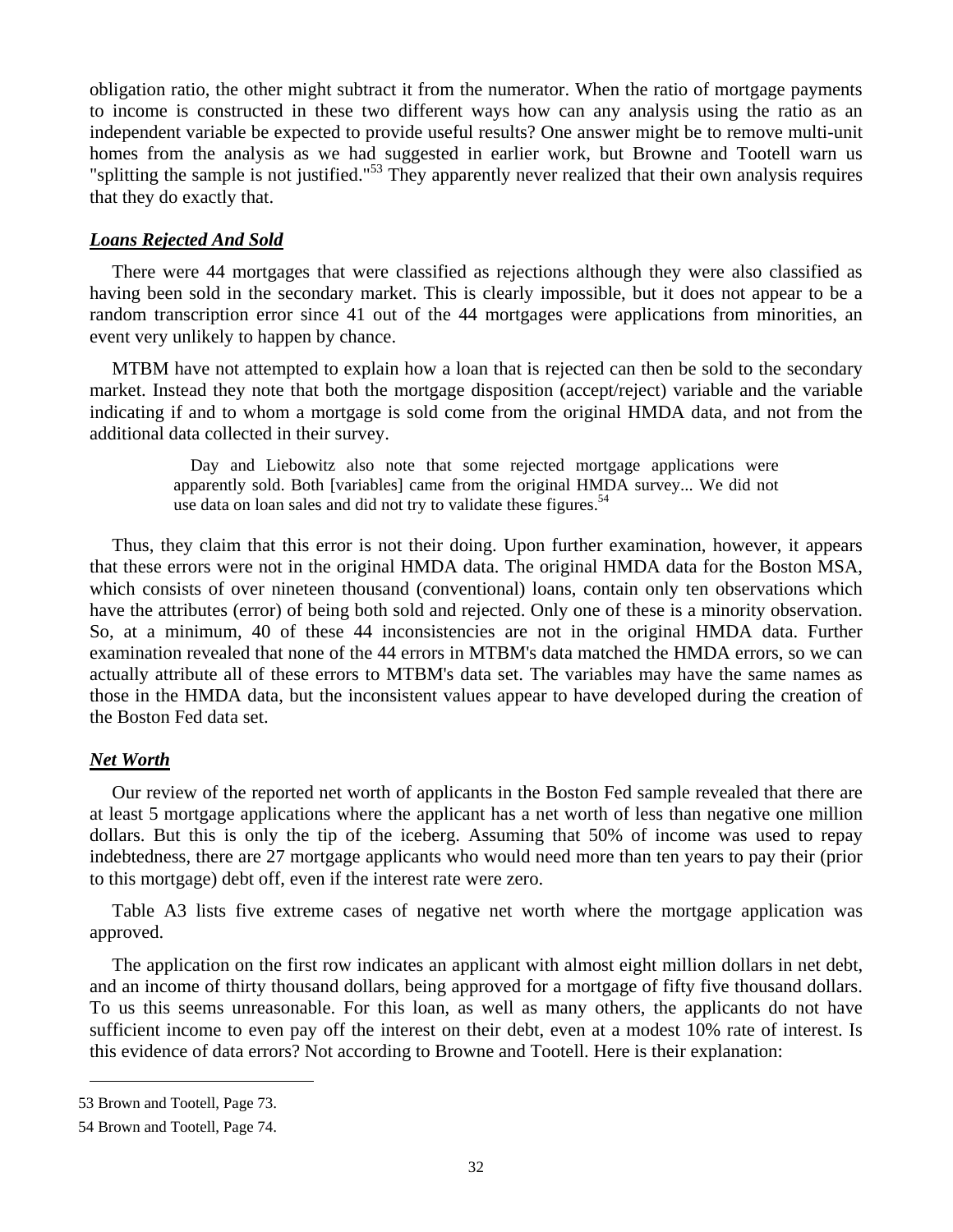Thus [Liebowitz] cites as obvious examples of errors applicants who were approved for loans despite having negative net worth. This is an effective rhetorical technique since, at first glance it does seem odd that someone with negative net worth would be approved for a loan. On reflection, however, one can posit many reasons for why a negative net worth would not preclude receiving a loan, particularly as the net worth figures do not include the value of human capital.  $55$ 

| Table A3: Approved Loans That Seemingly Can Never Be Paid Off |         |                      |                                           |         |         |           |  |  |  |  |
|---------------------------------------------------------------|---------|----------------------|-------------------------------------------|---------|---------|-----------|--|--|--|--|
| Net Worth                                                     | Loan    | Imputed              | <b>Monthly Mortgage</b><br>Yearly<br>Loan |         |         |           |  |  |  |  |
|                                                               | Amount  | <b>Interest Rate</b> | <b>Term</b>                               | Expense | Income  | Appraisal |  |  |  |  |
| $-7,919,000$                                                  | 55,000  | 18%                  | 180                                       | 895     | 30,000  | 174,000   |  |  |  |  |
| $-4,333,000$                                                  | 103,000 | 12%                  | 360                                       | 1,030   | 51,000  | 114,000   |  |  |  |  |
| $-4,288,000$                                                  | 145,000 | $-109%$              | 36                                        | 441     | 85,000  | 199,000   |  |  |  |  |
| $-1,969,000$                                                  | 187,000 | 16%                  | 360                                       | 2,553   | 165,000 | 390,000   |  |  |  |  |
| $-1,483,000$                                                  | 160,000 | 13%                  | 360                                       | 1,718   | 78,000  | 234,000   |  |  |  |  |

Browne and Tootell seem to have come up with an effective rhetorical technique of their own: tell only part of the story. They neglect to tell the reader that these negative net worth figures are in the millions of dollars. They go on:

> We chose not to exclude unusual observations from the data base because we had no standard, other than intuition, for what were reasonable values... For example, there were physicians with very large assets and even larger liabilities... Other researchers can choose to drop these observations.<sup>56</sup>

We find it implausible that these observations represent loan applications from medical doctors since the level of debt is far beyond the cost even of medical school and the incomes seem to low for doctors. There is a deeper issue involved here as well: Does common sense and intuition have no role in economic analysis?

#### *Loan-to-value Ratios And Mortgage Insurance*

The authors of the Boston Fed study state on page 17 of their 1992 report that:

More importantly, the secondary market will not accept a mortgage loan that has a loan-to-value ratio in excess of 80 percent without private mortgage insurance. Thus, any applicant with a high loan-to-value ratio who is refused private mortgage insurance is likely to be denied the loan.

and go on to state on page 31 of their report:

A high loan to value ratio raises the probability of denial, but the effect is relatively small. This result occurs because virtually all applicants with loan-to-value ratios over 80 percent must secure private mortgage insurance."

<sup>55</sup> Browne and Tootell Page 66.

<sup>56</sup> Page 73 of B and T.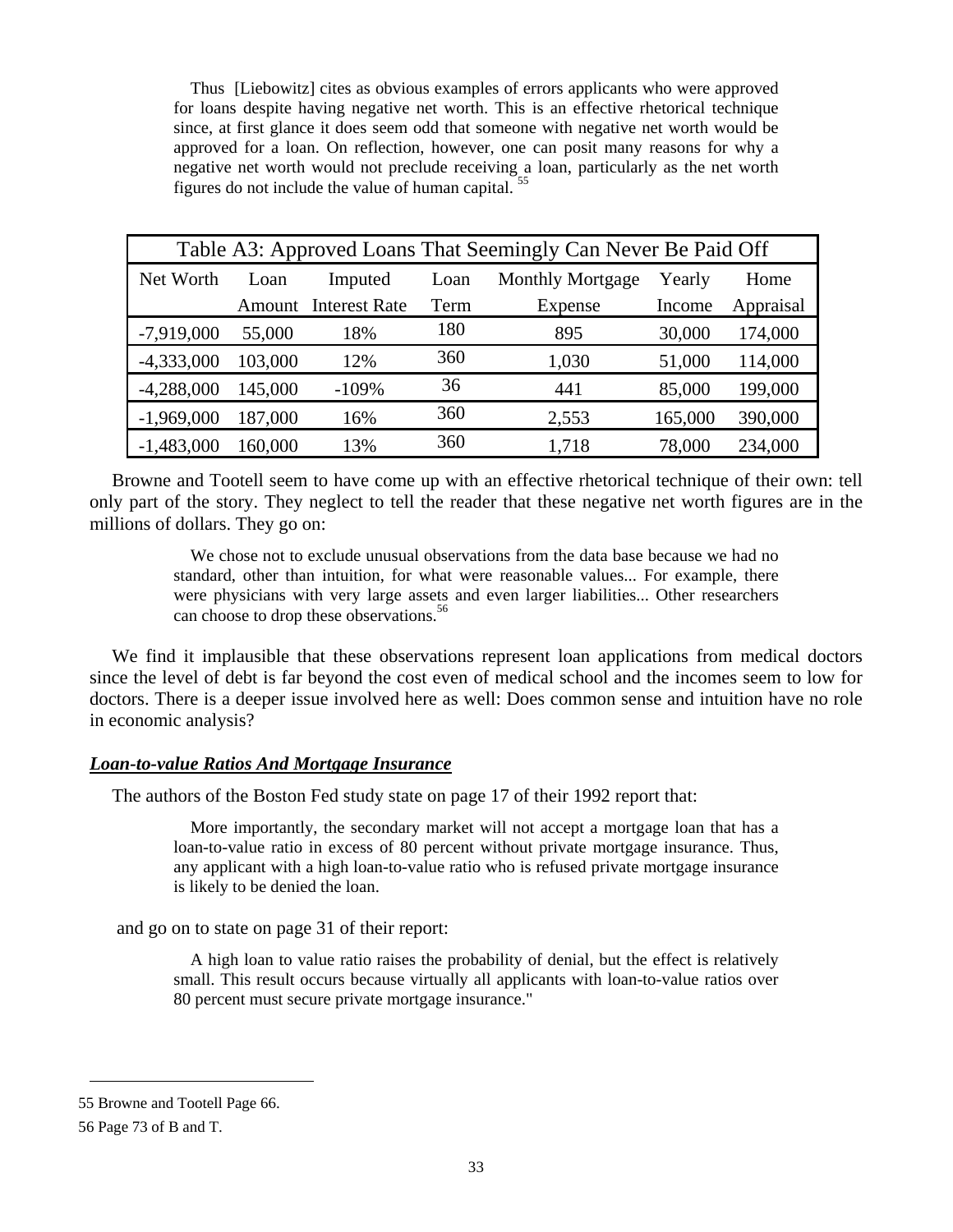Our discussions with bankers indicate that MTBM are correct in these statements. Consequently, we were surprised to find that out of 1129 loans with loan-to-value ratios greater than 80%, 517 loan applicants, almost half, failed to apply for mortgage insurance, yet most of them were approved. Additionally, 119 applications were reported as sold in the secondary market even though the loan-tovalue ratio exceeded 80% and the applicant did not apply for mortgage insurance.

There also were 55 applications with loan-to-value ratios greater than 100% (meaning that the mortgage was larger than the purchase price of the home), which we have been told by several bankers is very unusual, yet 20 of these loans were approved. Additionally, there were 123 applications having loan-to-value ratios in excess of .95, most of which were also approved. This is particularly surprising since .95 is usually the maximum allowable loan-to-value ratio. Many of these loans are recorded as having been sold in the secondary market even though they were in clear violation of secondary market requirements.

After we reported these facts,  $57$  the Boston Fed researchers decided that the need for mortgage insurance was not as great as they stated in 1992. Browne and Tootell state:

> Because Fannie Mae generally requires mortgage insurance on high loan-to-value loans, the existence of such applications, [Liebowitz] argues, is proof of error. But while the secondary market usually requires mortgage insurance on such loans, exceptions can be made. More importantly, many of these applications were denied and others were kept in the lenders' portfolio and, thus, not subject to secondary market guidelines.58

Is it really reasonable to conclude that hundreds of loans in this sample were "exceptions"? Also, it is our understanding that even when loans are not sold, they generally conform to secondary market guidelines.

#### *Income And Expense/Income Ratios*

The Boston Fed collected data on both the monthly employment income and monthly other income for both the loan applicant and the co-applicant. In addition, the original HMDA data set includes a separate variable for the aggregate yearly income of the applicant and the co-applicant. One might expect that these variables should be consistent with each other. Yet, there are 157 applications where the two measures of income differ by more than 20% and 66 cases where the difference is more than 50%. Some of these instances can be found in the two rightmost columns of Table 4A.

As a defense to the difference between the HMDA income and the Fed extended income variable, Browne and Tootell state:

> Another misstatement [by Liebowitz] is categorizing as errors observations where yearly and monthly income figures do not agree. The yearly figures are from the lenders' original HMDA submissions. They were not part of the Boston Fed survey nor were they used by the Boston Fed, although they were made available to researchers as part of the public data set. The Boston Fed did not use the HMDA income figures and instead requested the monthly income figures from the loan applications form because the latter were more precisely defined.<sup>59</sup>

<sup>57</sup> We pointed out many of these problems in Liebowitz (1993), letters to the Fed, a seminar at the Dallas Fed, and various working papers.

<sup>58</sup> Browne and Tootell, page 66.

<sup>59</sup> Browne and Tootell, Page 73.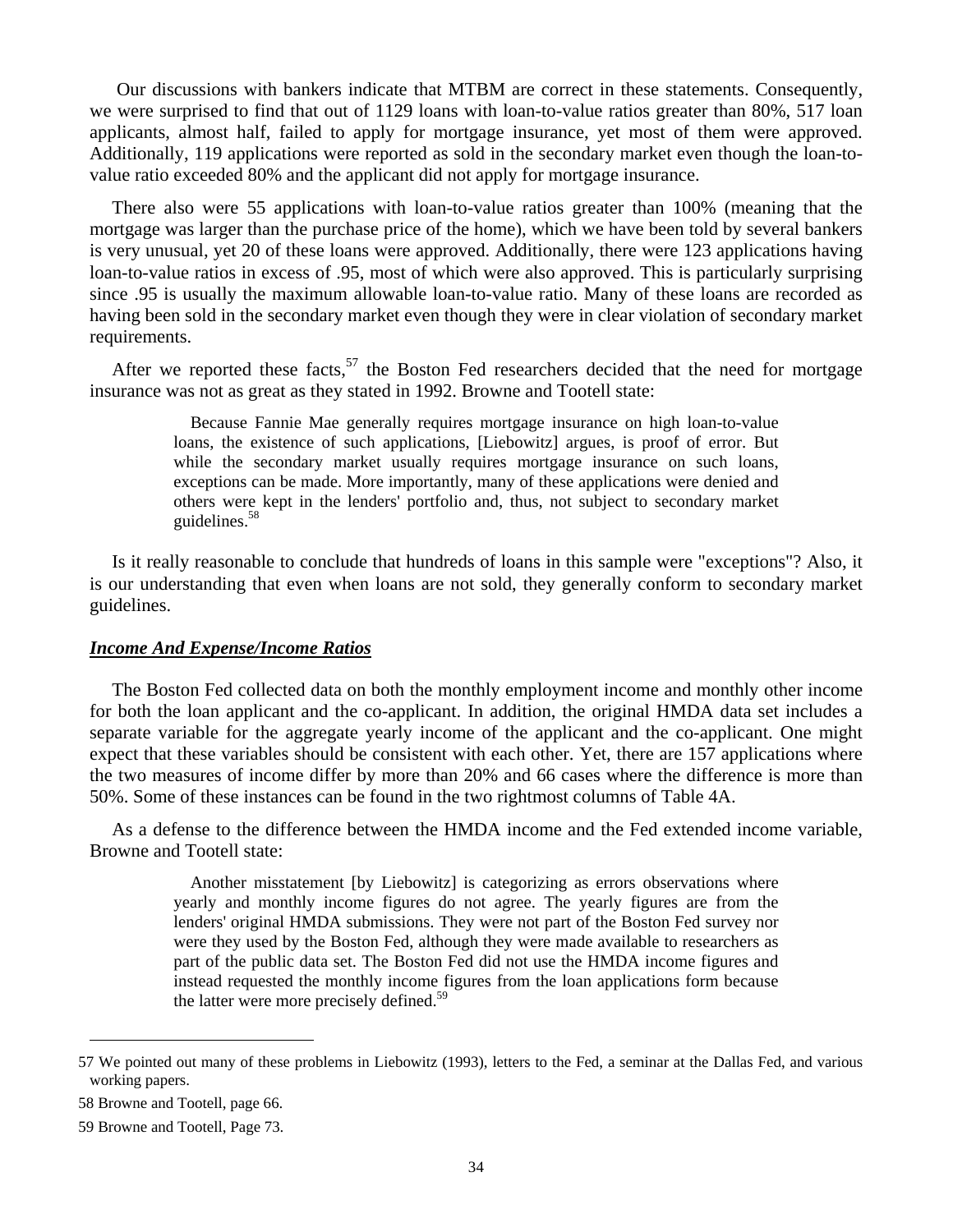| Table A4: Inconsistent Measures of Income             |                                                          |                                                               |                                                             |                  |                                         |  |  |  |
|-------------------------------------------------------|----------------------------------------------------------|---------------------------------------------------------------|-------------------------------------------------------------|------------------|-----------------------------------------|--|--|--|
| Expense to<br>Income Ratio in<br><b>Boston Survey</b> | <b>Calculated Ratio</b><br>using monthly<br>total income | <b>Calculated Ratio</b><br>using monthly<br>employment Income | Calculated Ratio Yearly Income<br>using yearly<br>HMDA data | (HMDA;<br>000's) | Calculated<br>Income From<br>Fed Survey |  |  |  |
| 35                                                    | 41.12                                                    | 44.06                                                         | 35.25                                                       | 35               | 30                                      |  |  |  |
| 26                                                    | 41.03                                                    | 45.90                                                         | 26.13                                                       | 44               | 28                                      |  |  |  |
| 47                                                    | 42.74                                                    | 67.46                                                         | 47.17                                                       | 46               | 51                                      |  |  |  |
| 28                                                    | 11.28                                                    | 43.52                                                         | 27.81                                                       | 58               | 143                                     |  |  |  |
| 13                                                    | 49.82                                                    | 63.62                                                         | 13.78                                                       | 120              | 33                                      |  |  |  |
| 35                                                    | 49.89                                                    | 74.58                                                         | 35.68                                                       | 60               | 43                                      |  |  |  |
| 23                                                    | 230.31                                                   | 230.31                                                        | 23.02                                                       | 61               | 6                                       |  |  |  |
| 29                                                    | 39.67                                                    | 41.22                                                         | 29.41                                                       | 43               | 32                                      |  |  |  |
| 28                                                    | 43.75                                                    | 46.12                                                         | 27.93                                                       | 59               | 38                                      |  |  |  |
| 28                                                    | 33.75                                                    | 34.44                                                         | 27.98                                                       | 64               | 53                                      |  |  |  |
| 17                                                    | 39.13                                                    | 57.02                                                         | 17.03                                                       | 101              | 44                                      |  |  |  |
| 29                                                    | 287.29                                                   | 287.29                                                        | 28.66                                                       | 140              | 14                                      |  |  |  |
| 34                                                    | 25.29                                                    | 28.35                                                         | 34.07                                                       | 23               | 31                                      |  |  |  |
| 33                                                    | 61.38                                                    | 71.41                                                         | 32.74                                                       | 53               | 28                                      |  |  |  |

There are several problems with their claim. First, the Table A4 presents numerous instances (out of a much larger group) where the expense/income ratio collected in the Fed survey (left column) fits better with the HMDA yearly data (fourth column) and not the "more precisely defined" Boston Fed monthly data (second and third column). Of course, an alternative explanation is merely that the monthly income in the Fed survey is a data error, or perhaps the reported expense/income ratio is at fault. Given the plethora of data errors, either of these possibilities would come as no surprise.

Note that the Boston Fed collected data on the monthly housing expense as well as the ratio of monthly housing expense to monthly income, which is then used as an explanatory variable in their study. We used the Fed collected monthly income and monthly housing expense figures in our checks for consistency with the reported expense to income ratio. When we constructed the ratio of housing expense to income, we were often unable to replicate the ratio that is included as a separate explanatory variable.<sup>60</sup> The differences that we find are quite dramatic. In 55 instances the deviations in the ratios are greater than 50%, in 140 cases the deviations are greater than 25% and in 337 cases the deviations are greater than 10%.

What this says to us is that for the hundreds of cases where the calculated ratio disagrees with the reported ratio, either the monthly expense is misstated, or the monthly income, or the income/expense ratio. The Fed researchers wish to assume that the expense to income ratio is correct, since it is an important variable in the regressions, and that all the errors are in the separate numerator and denominator. But this appears to be just wishful thinking. For example, Table A5 presents cases where it seems fairly easy to conclude that the expense to income ratio is improperly recorded.

<sup>60</sup> In other words, the Boston Fed data include as separate variables the numerator, the denominator and the ratio, yet the three variables are inconsistent.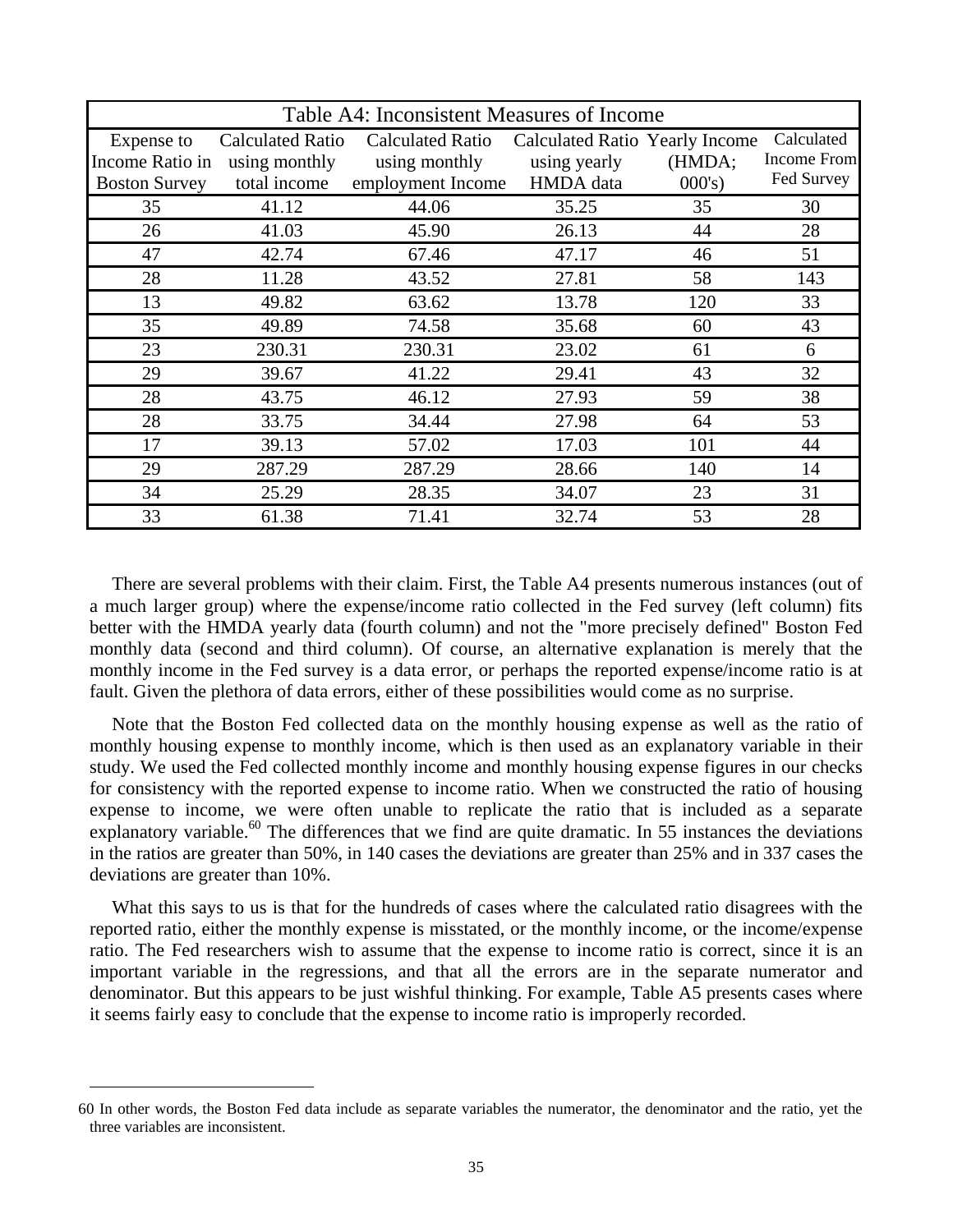|                          | Table A5: Inconsistent Expense to Income Ratios |                                                          |                                                                      |
|--------------------------|-------------------------------------------------|----------------------------------------------------------|----------------------------------------------------------------------|
| <b>Expense to Income</b> |                                                 |                                                          | Calculated Ratio using Calculated Ratio using Calculated Ratio using |
| Ratio in Fed Survey      |                                                 | monthly total income monthly employment yearly HMDA data |                                                                      |
|                          |                                                 | Income                                                   |                                                                      |
| $\boldsymbol{0}$         | 31.44                                           | 34.39                                                    | 32.45                                                                |
| 3                        | 24.76                                           | 53.94                                                    | 33.41                                                                |
| 38                       | 78.08                                           | 78.08                                                    | 80.24                                                                |
| 67.96                    | 20.86                                           | 30.12                                                    | 24.16                                                                |
| $\boldsymbol{0}$         | 71.14                                           | 104.04                                                   | 68.84                                                                |
| 43                       | 18.83                                           | 22.22                                                    | 18.78                                                                |
| 0.29                     | 29.00                                           | 34.52                                                    | 34.80                                                                |
| 0.14                     | 13.55                                           | 14.75                                                    | 14.75                                                                |
| 37                       | 26.91                                           | 26.91                                                    | 47.38                                                                |
| 58                       | 43.38                                           | 43.38                                                    | 29.52                                                                |
| 0.37                     | 36.73                                           | 36.73                                                    | 36.73                                                                |
| $\overline{0}$           | 26.74                                           | 26.74                                                    | 26.74                                                                |
| 0.35                     | 35.33                                           | 42.79                                                    | 43.81                                                                |
| $\boldsymbol{0}$         | 37.17                                           | 42.70                                                    | 37.12                                                                |
| 0.085                    | 32.85                                           | 32.85                                                    | 15.19                                                                |
| 38.24                    | 20.83                                           | 25.52                                                    | 17.62                                                                |
| $\overline{4}$           | 27.32                                           | 27.32                                                    | 38.46                                                                |
| $\overline{0}$           | 68.10                                           | 211.12                                                   | 67.38                                                                |
| 110                      | 11.50                                           | 13.86                                                    | 11.50                                                                |
| 110                      | 11.50                                           | 13.86                                                    | 11.50                                                                |
| 0.29                     | 28.56                                           | 36.79                                                    | 321.05                                                               |
| $\boldsymbol{0}$         | 45.90                                           | 45.90                                                    | 45.89                                                                |
| $\overline{4}$           | 18.25                                           | 20.06                                                    | 18.18                                                                |
| 66.1                     | 77.88                                           | 92.27                                                    | 44.82                                                                |
| 47.2                     | 18.65                                           | 29.89                                                    | 20.10                                                                |
| $\boldsymbol{0}$         | 49.75                                           | 74.61                                                    | 48.49                                                                |
| 0.52                     | 52.45                                           | 90.38                                                    | 52.17                                                                |

 Among these cases are seven observations where the expense to income ratio was reported as zero, an impossibility if the loan was to be paid off. In other instances, it is quite clear that the ratio had the decimal point in the wrong place. In yet other cases the reported ratio is unreasonably high compared to the calculated ratio. These are, however, a minority of the cases where the reported ratios differ from the calculated ratios. In most of those (as in Table A4) we really can not be sure where the error leading to the inconsistency lies.

#### *Miscellaneous Problems*

The same observation appears twice, but since both were rejected it could be the same applicants applying at two different banks.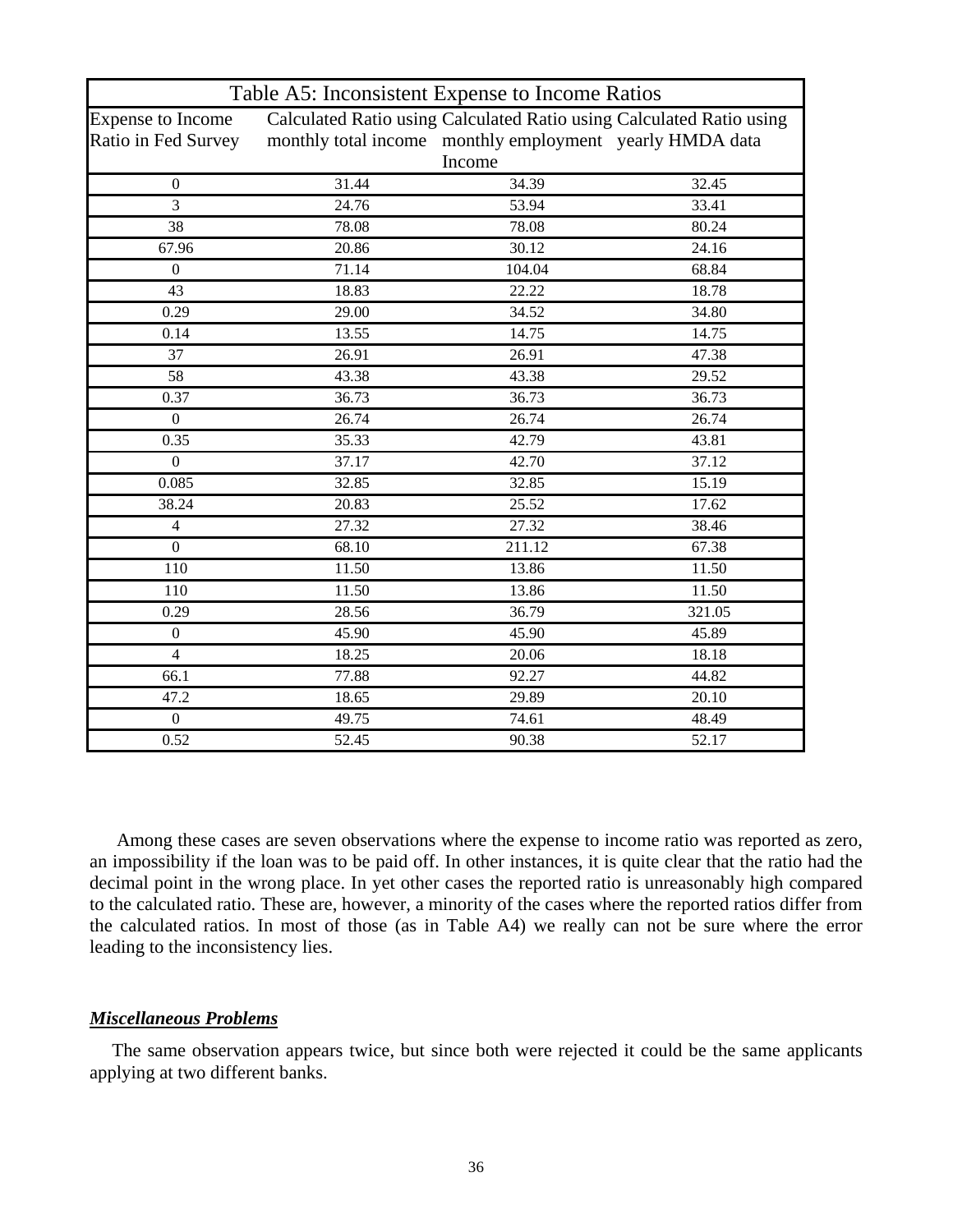There are 3 loans that were approved with expense to income ratios greater than .70, and an additional 8 with ratios over .50 (.28 is the usual cutoff). There were 3 applications with expense/income ratios over 1.

There were 9 applications with obligation to income ratios over 100%, one of which, remarkably, was listed as approved. Five out of 23 applications with obligation/income ratios above 70% were approved (36% is the normal cutoff).

There were 5 applications with obligation/income ratios of less than 1%. Why even bother getting a loan under these circumstances?

There were 6 applications where the obligation ratio is reported to be less than the expense ratio, although that is impossible.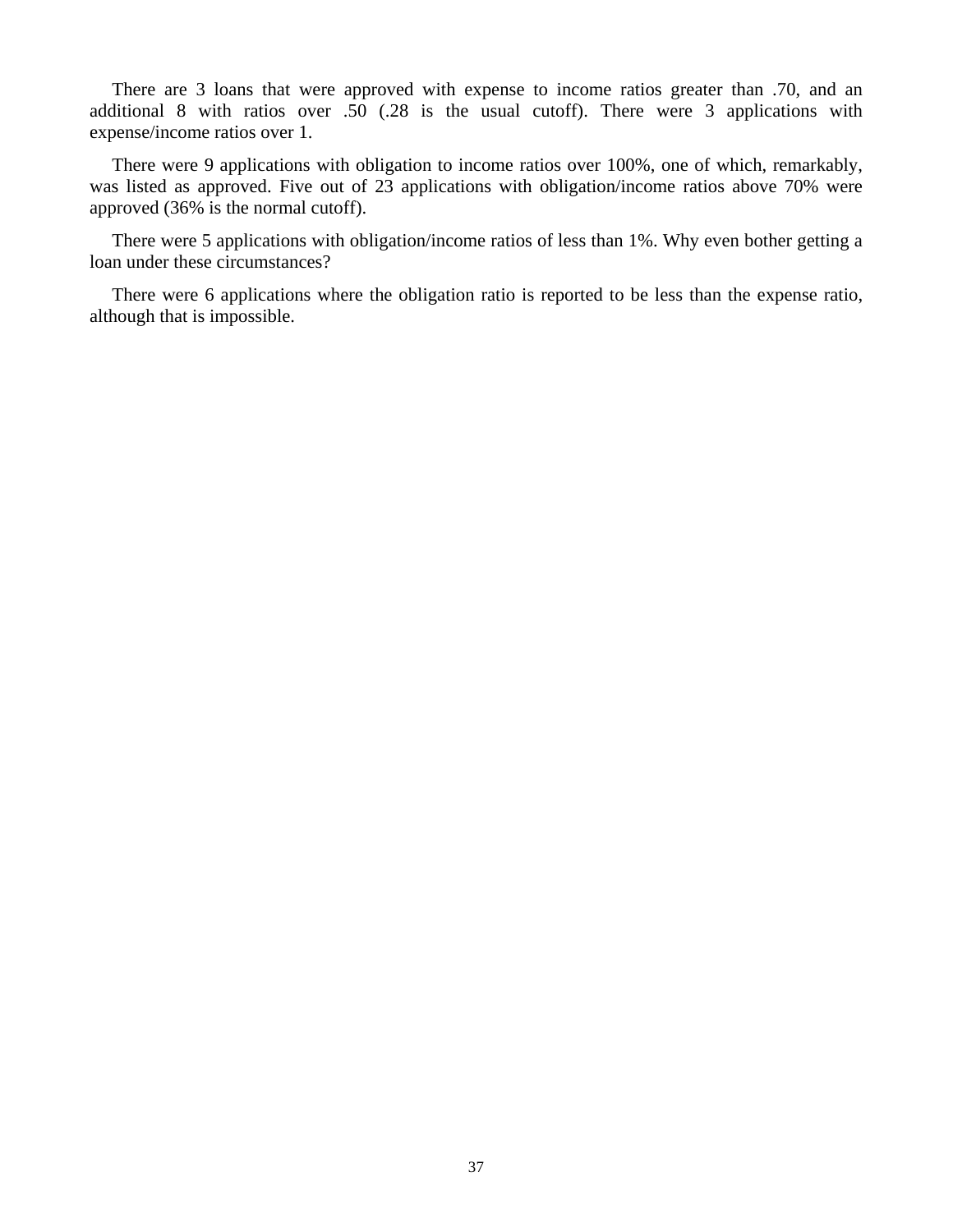### *Appendix 2: Matching The Fed-Extended And HMDA Data*

Our merging procedure consisted of taking the 1990 HMDA data for the Boston MSA and removing all loan applications that were not considered in the Boston Fed sample. These included loans not for the purchase of a home, or that were insured by the government (FHA, VA, FmHA), or that were made to individuals classified as a belonging to a race other than white, Hispanic or black. This reduces the number of loans from 50,484 to 19,163. Removing loans from banks with less than 25 loans (to further mimic the Boston Fed) reduced the sample to 17,885, with 1299 black and Hispanic applications. It is from this group that the Boston Fed derived their sample of 2932 applicants, with 685 minority applicants.<sup>61</sup>

Using nine HMDA variables as a key,<sup>62</sup> we matched the two samples. First we removed any observations that contained duplicate information for these nine variables. This reduced the HMDA sample by 14%, to 15419 cases, and the Boston Fed sample by 3%, to 2833 cases. Then we matched the HMDA data to the Boston Fed data using these same nine variables. We were able to successfully match 2174 cases, or approximately 77% of the remaining Fed-extended sample. Table A6 illustrates the process of matching the data.

| Table A6: Matching HMDA and Boston Fed data                                                    |       |  |  |  |
|------------------------------------------------------------------------------------------------|-------|--|--|--|
| 1. Observations In Fed-extended Data                                                           | 2932  |  |  |  |
| 2. Unique Observations Based On Key Variables                                                  | 2833  |  |  |  |
| 3. Observations In HMDA Data (MSA1120)                                                         | 50484 |  |  |  |
| 4. Removing Refinancings, Government Insured And Races Other Than<br>White, Black And Hispanic | 19163 |  |  |  |
| 5. Eliminating Banks With Less Than 25 Loans                                                   | 17885 |  |  |  |
| 6. Unique Observations Based On Key Variables                                                  | 15473 |  |  |  |
| 7. # Of Unique Permutations Of Key Variables For 2412 Duplicate<br><b>HMDA Observations</b>    | 1061  |  |  |  |
| 8. Matches Of 2833 Fed-extended And 15743 HMDA Observations                                    | 2174  |  |  |  |
| 9. Unmatched Fed-extended Observations<br>$[2-8]$                                              | 659   |  |  |  |
| 10. Matches Of 2833 Fed-extended And 1061 HMDA Observations                                    | 228   |  |  |  |
| 11. Unmatched Fed-extended Observations<br>$[9-10]$                                            | 431   |  |  |  |

Because there were 2833 cases in the Fed-extended data that were unique with respect to the key variables, but only 2174 observations were matched, this left 659 instances where the Fed-extended data did not match up to the HMDA data. Our inability to match some of these 659 cases was due to non-unique cases in the HMDA data. We calculated the number of unmatched cases that were due to nonunique HMDA data in the following way. For the nonunique HMDA observations, we formed a

<sup>61</sup> Again, this is based on the Fed's publicly available data, not the sample on which their 1992 report or 1995 paper is based, each of which differs slightly.

<sup>62</sup> The variables were: loan action, race and sex of applicant and co-applicant, income, loan amount, if and by whom the loan

was purchased, and whether the applicant intended to occupy the home.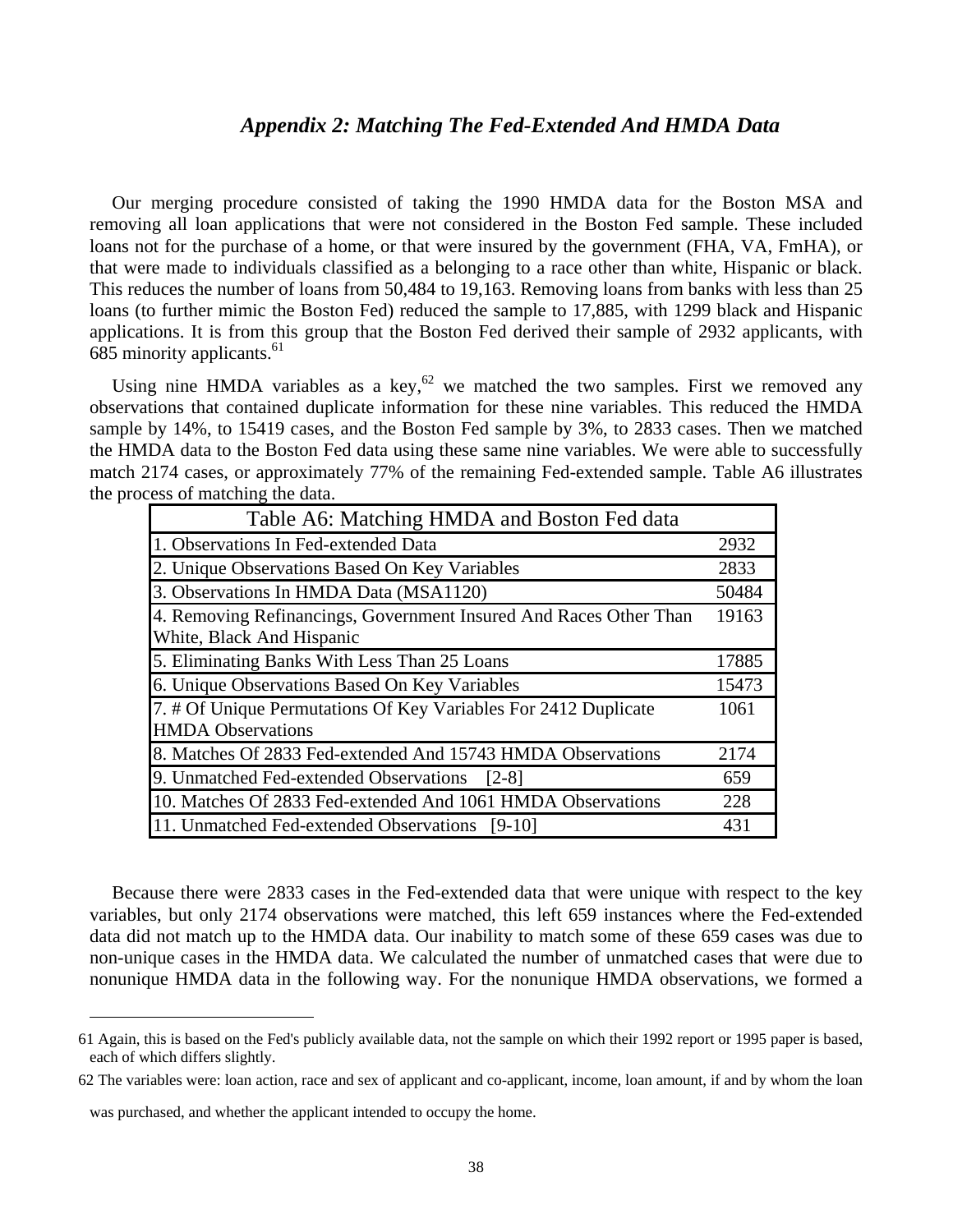list of all unique combinations of the 9 key variables. This list was then matched with the Fed-extended data to see how many "non-matches" were due to "duplicate" HMDA observations. Every observation in the Fed-extended data should have been a match with some observations in this complete list of all permutations of the nine variables found in the HMDA data. In fact, only an additional 228 of the 659 unmatched Fed-extended observations were matched in this experiment. Thus, we conclude that at least 431 observations in the Fed-extended data do not match up with the HMDA for those variables that were supposed to be common between the two data sets. This estimate of 431 is biased downward slightly since it does not include the 99 observations in the Fed-extended data set that were not unique with respect to the nine key variables. It is impossible to know how many of these latter observations have a match with the HMDA data.

For the 431 non-matched observations, our working hypothesis is that the Fed researchers most likely made some errors in their manipulation of the data, although the cause of the mismatch is largely irrelevant to our purposes. $63$ 

 $6363$  It is possible that the Fed researchers worked with an early and error prone sample. But even if the differences in the data were not the fault of the Fed researchers, the later data should allow a more accurate answer to the questions at issue.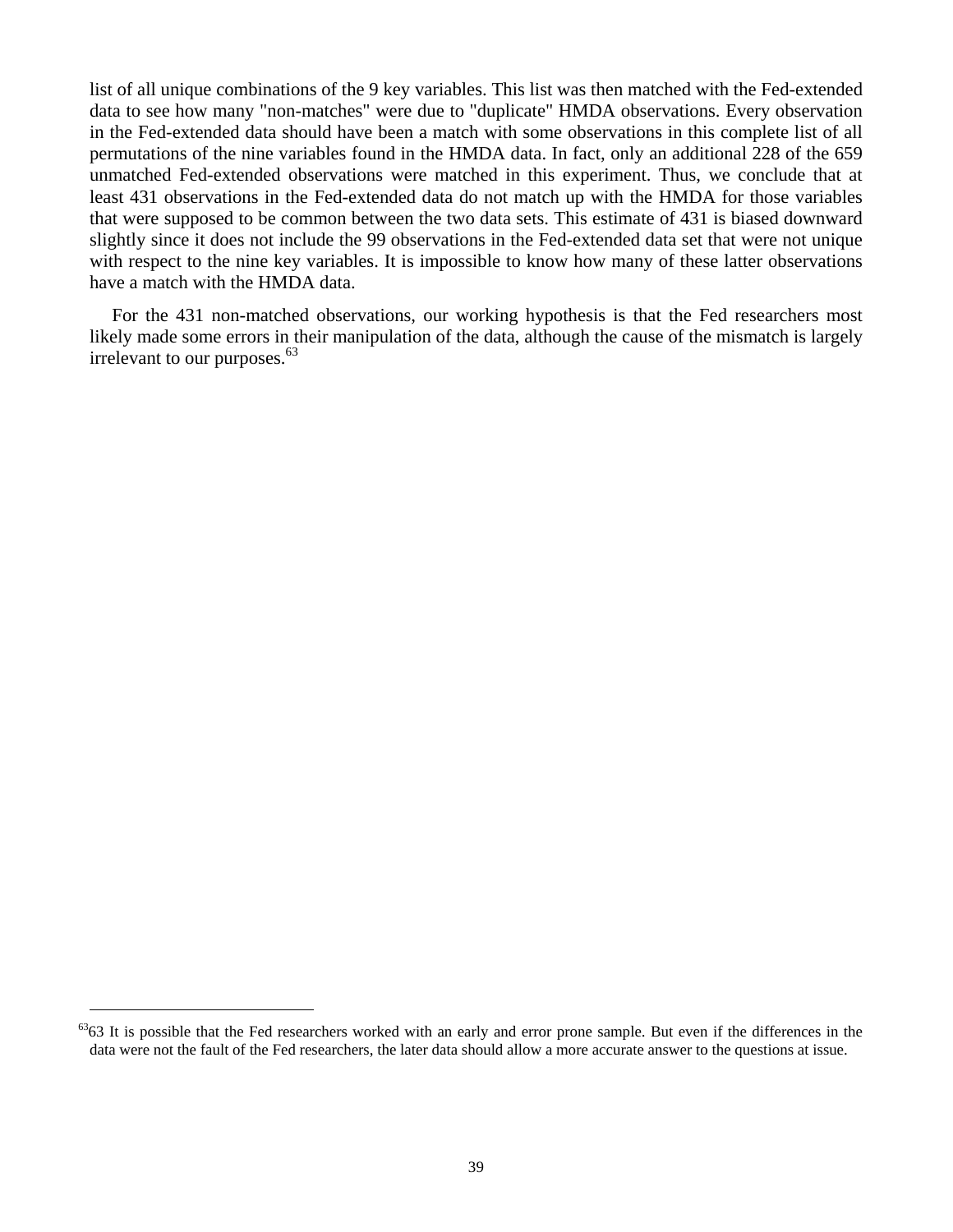| Expense<br>to Income<br>Ratio in<br>Fed | Calculated<br>Ratio using<br>monthly total<br>income | Calculated<br>Ratio using<br>monthly<br>employment | Calculated<br>yearly<br><b>HMDA</b> | Monthly<br>Income<br>Applicant | Monthly<br>Ratio using Employment Employment<br>Income Co-<br>Applicant | Monthly<br>Total<br>Income<br>Applicant | Monthly<br>Total Income Mortgage HMDA<br>$Co-$<br>Applicant | Monthly<br>Expense | Yearly<br>Income<br>(000's) | Calculated<br>total<br>Income |
|-----------------------------------------|------------------------------------------------------|----------------------------------------------------|-------------------------------------|--------------------------------|-------------------------------------------------------------------------|-----------------------------------------|-------------------------------------------------------------|--------------------|-----------------------------|-------------------------------|
| Survey                                  |                                                      | Income                                             | data                                |                                |                                                                         |                                         |                                                             |                    |                             |                               |
| 17.5                                    | 25.32                                                | 25.32                                              | 17.35                               | 2500                           | 1212                                                                    | 2500                                    | 1212                                                        | 940                | 65                          | 45                            |
| 21.6                                    | 36.98                                                | 36.98                                              | 21.64                               | 2500                           | 2083                                                                    | 2500                                    | 2083                                                        | 1695               | 94                          | 55                            |
| 29                                      | 79.08                                                | 79.08                                              | 27.67                               | 1458                           | $\boldsymbol{0}$                                                        | 1458                                    | $\boldsymbol{0}$                                            | 1153               | 50                          | 17                            |
| 35                                      | 41.12                                                | 44.06                                              | 35.25                               | 2333                           | $\overline{0}$                                                          | 2500                                    | $\boldsymbol{0}$                                            | 1028               | 35                          | 30                            |
| 26                                      | 41.03                                                | 45.90                                              | 26.13                               | $\boldsymbol{0}$               | 2087                                                                    | $\boldsymbol{0}$                        | 2335                                                        | 958                | 44                          | 28                            |
| 31.5                                    | 40.86                                                | 40.86                                              | 31.92                               | 1953                           | $\boldsymbol{0}$                                                        | 1953                                    | $\boldsymbol{0}$                                            | 798                | 30                          | 23                            |
| 47                                      | 42.74                                                | 67.46                                              | 47.17                               | 1340                           | 1340                                                                    | 2890                                    | 1340                                                        | 1808               | 46                          | 51                            |
| 28                                      | 11.28                                                | 43.52                                              | 27.81                               | 1833                           | 1255                                                                    | 7150                                    | 4765                                                        | 1344               | 58                          | 143                           |
| 36                                      | 29.45                                                | 29.45                                              | 36.00                               | 2750                           | $\boldsymbol{0}$                                                        | 2750                                    | $\boldsymbol{0}$                                            | 810                | 27                          | 33                            |
| 21                                      | 16.01                                                | 16.01                                              | 21.10                               | 4002                           | 6872                                                                    | 4002                                    | 6872                                                        | 1741               | 99                          | 130                           |
| 26                                      | 41.18                                                | 41.18                                              | 26.42                               | 1246                           | 1481                                                                    | 1246                                    | 1481                                                        | 1123               | 51                          | 33                            |
| 28                                      | 55.91                                                | 55.91                                              | 27.84                               | 884                            | 1647                                                                    | 884                                     | 1647                                                        | 1415               | 61                          | 30                            |
| 37                                      | 49.85                                                | 49.85                                              | 37.14                               | 1306                           | 1302                                                                    | 1306                                    | 1302                                                        | 1300               | 42                          | 31                            |
| 10.2                                    | 27.57                                                | 27.57                                              | 10.92                               | 4583                           | 833                                                                     | 4583                                    | 833                                                         | 1493               | 164                         | 65                            |
| 13                                      | 49.82                                                | 63.62                                              | 13.78                               | 2166                           | $\boldsymbol{0}$                                                        | 2766                                    | $\boldsymbol{0}$                                            | 1378               | 120                         | 33                            |
| 35                                      | 49.89                                                | 74.58                                              | 35.68                               | 2392                           | $\boldsymbol{0}$                                                        | 3576                                    | $\boldsymbol{0}$                                            | 1784               | 60                          | 43                            |
| 23                                      | 230.31                                               | 230.31                                             | 23.02                               | 508                            | $\boldsymbol{0}$                                                        | 508                                     | $\boldsymbol{0}$                                            | 1170               | 61                          | 6                             |
| 23.2                                    | 16.30                                                | 16.30                                              | 23.00                               | 6000                           | $\overline{0}$                                                          | 6000                                    | $\overline{0}$                                              | 977.7              | 51                          | 72                            |
| 30                                      | 54.98                                                | 54.98                                              | 30.20                               | 2687                           | 1387                                                                    | 2687                                    | 1387                                                        | 2240               | 89                          | 49                            |
| 27                                      | 37.87                                                | 37.87                                              | 27.45                               | 2304                           | 2167                                                                    | 2304                                    | 2167                                                        | 1693               | 74                          | 54                            |
| 29                                      | 66.45                                                | 66.45                                              | 28.18                               | 1696                           | $\boldsymbol{0}$                                                        | 1696                                    | $\boldsymbol{0}$                                            | 1127               | 48                          | 20                            |
| 35                                      | 77.66                                                | 77.66                                              | 35.33                               | 1213                           | $\overline{0}$                                                          | 1213                                    | $\overline{0}$                                              | 942                | 32                          | 15                            |
| 29                                      | 39.67                                                | 41.22                                              | 29.41                               | 1430                           | 1127                                                                    | 1530                                    | 1127                                                        | 1054               | 43                          | 32                            |
| 28                                      | 43.75                                                | 46.12                                              | 27.93                               | 1621                           | 1356                                                                    | 1782                                    | 1356                                                        | 1373               | 59                          | 38                            |
| 34                                      | 28.47                                                | 28.47                                              | 33.89                               | 4166                           | $\boldsymbol{0}$                                                        | 4166                                    | $\mathbf{0}$                                                | 1186               | 42                          | 50                            |
| 28                                      | 33.75                                                | 34.44                                              | 27.98                               | 2816                           | 1516                                                                    | 2905                                    | 1516                                                        | 1492               | 64                          | 53                            |
| 27                                      | 49.14                                                | 49.14                                              | 26.74                               | 3583                           | 1950                                                                    | 3583                                    | 1950                                                        | 2719               | 122                         | 66                            |
| 27.8                                    | 36.93                                                | 36.93                                              | 28.00                               | 3033                           | $\boldsymbol{0}$                                                        | 3033                                    | $\boldsymbol{0}$                                            | 1120               | 48                          | 36                            |
| 22                                      | 20.50                                                | 20.50                                              | 22.02                               | 4384                           | 1793                                                                    | 4384                                    | 1793                                                        | 1266               | 69                          | 74                            |

#### Table A4: Inconsistent Measures of Income